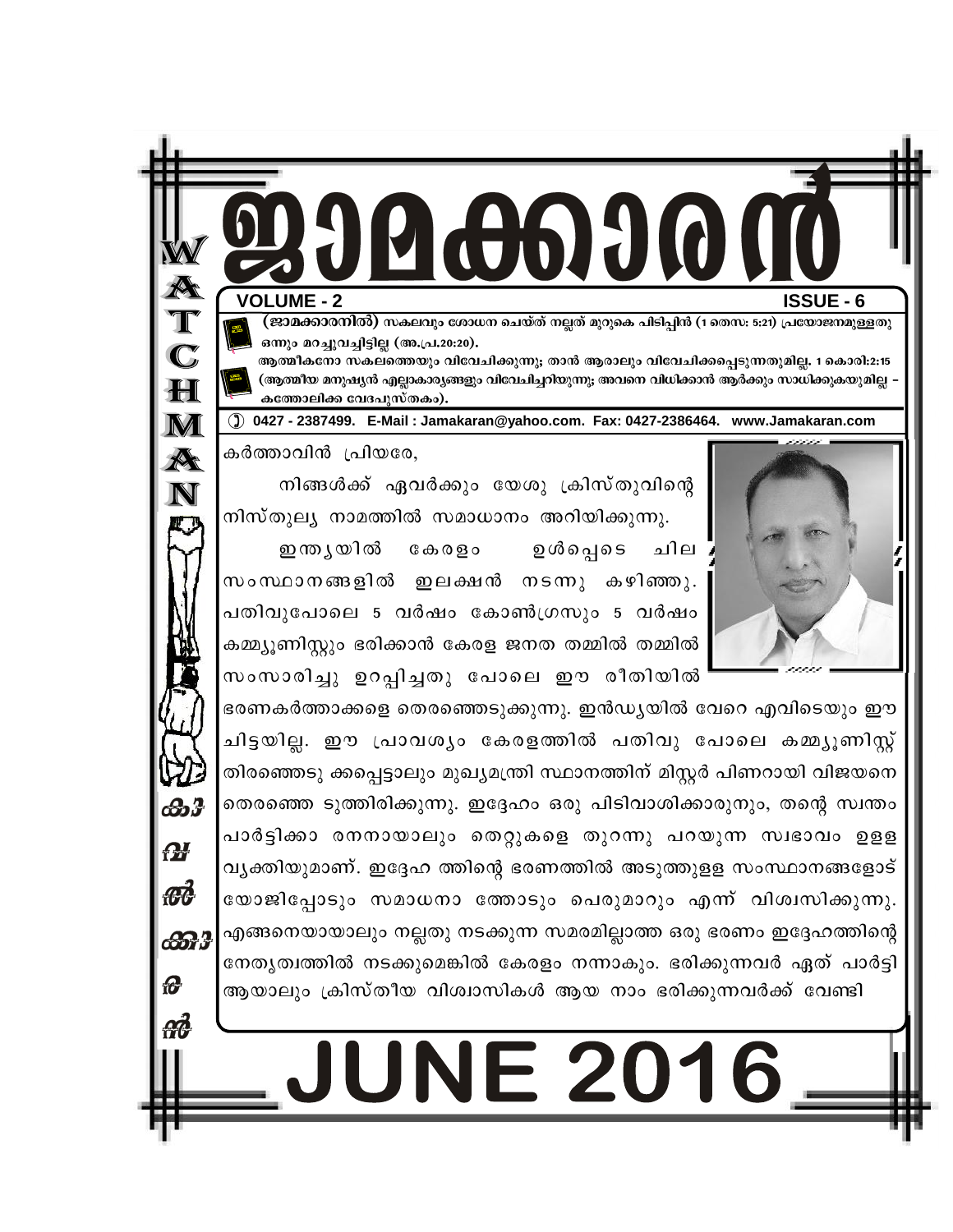fune 2016 \* \* \* \* \* \* \* www.jamakaran.com \* \* \* \* \* \* \* 2010 0000

പ്രാർത്ഥിക്കണം എന്ന് വേദ പുസ്തകം നമ്മെ പഠിപ്പി ക്കുന്നു. 1 തിമോഥിയോസ് 2:1–4. റോമർ 13:1-5.

ക്രിസ്തീയ സഭാ നേതാക്കൾക്കു വേണ്ടിയും നാം പ്രത്യേകം പ്രാർത്ഥിക്കേണ്ടത് CSI ഡയോഡിസിൽ തെരഞ്ഞെടുപ്പു ആവശ്യമായിരിക്കുന്നു. തിരുനെൽവേലി നടന്നപ്പോൾ അഴിമതികൾ കാണിച്ച് വളഞ്ഞ വഴിയിൽ ഇലക്ഷൻ നടത്തി. ഭൂരിപക്ഷത്തോടു ജയിച്ചതായി പ്രഖ്യാപിച്ചു അതുകൊണ്ട് ബഹളവും, കൈയേറ്റവും ഉണ്ടാകുകയും പോലീസ് കേസ് ആയി ബിഷപ്പിനേയും ഡയോസിസ് കൈക്കാർ ചിലരേയും പോലീസ് അറസ്റ്റ് ചെയ്തു ലോക്കപ്പിലാക്കി. കാവൽക്കാരൻ മനസികാ വായനക്കാരിയും വക്കീലുമായ ഒരു സഹോദരിയും ചില വക്കീൽമാരും ചേർന്ന് പോലീസ് അധികാരിയോട് അപേക്ഷിച്ചു. ബിഷപ്പിനെ മാത്രം നടുരാത്രി വെളിയിൽ കൊണ്ടു വന്നു. അപ്പോൾ പോലീസ് അധികാരി പറഞ്ഞത്. ഇദ്ദേഹം ഇന്ത്യയിലെ വലിയ ഡയോസിസുകളിൽ ഒന്നിന്റെ ബിഷപ്പാകുന്നു.

അച്ഛന്മാർക്കെല്ലാം നേതാവാകുന്നു ഇദ്ദേഹത്തിന്റെ പേർ പത്രത്തിൽ വരാതിരിക്കുവാൻ ബിഷപ്പിനെ മാത്രം വിടുവിച്ച് സഹായിക്കണം എന്ന് അഭ്യർത്ഥിച്ചു. ആ സമയത്ത് വലിയ പോലീസ് അധികാരി പറഞ്ഞത് ഇങ്ങനെ കളളത്തരം കാണിക്കുന്ന ഒരു ക്രിസ്ത്രീയ നേതാവിനു വേണ്ടി നിങ്ങൾ എന്തിന് ശുപാർശ ചെയ്യുന്നു എന്ന് പറഞ്ഞത് എന്തു നാണക്കോടാണ്. ഇതുപോലെ ഇതേ ബിഷപ്പു മറ്റെ ഡയോസിസിന്റെ ബിഷപ്പുമാരും പല പ്രശ്നങ്ങളിൽ കോടതിയിൽ തടവുകാരന്റെ പ്രതികൂട്ടിൽ ബിഷപ്പു കുപ്പായത്തോട്ടം കുരിശോടും നിൽക്കവേ ജഡ്ജിമാർ ബിഷപ്പുമാരെ നിങ്ങൾ തന്നെ ഇതുപോലുളള തെറ്റുകൾ ചെയ്താൽ അച്ഛൻമാരെയും സഭാജനങ്ങളെയും, നേതാക്കൻമാരായ നിങ്ങൾ എങ്ങനെയാണ് ആത്മീക്ത്തിൽ വഴി നടത്തും ചെയ്ത തെറ്റിന്റെ തെളിവോടെ ഉളള കുറ്റത്തിനു ജഡ്ജിമാർ വിധി പറയുമ്പോൾ ബിഷപ്പു തല കുനിഞ്ഞ് നിൽകുന്നത് അറിയുമ്പോൾ യഥാർത്ഥ ക്രിസ്ത്യാനി തീർച്ചയായും കരയും. അതുകൊണ്ട് നമ്മുടെ ബിഷപ്പുമാർ ക്കുവേണ്ടി സഭാജനങ്ങളും അച്ഛൻമാരും ഭാരത്തോടു പ്രാർത്ഥിക്കണം.

ഇങ്ങനെ പ്രാർത്ഥിക്കുവാൻ ജാമക്കാരൻ (കാവൽക്കാരൻ) അറിയിപ്പു കൊടു ക്കുന്നതു ചില **ബിഷപ്പുമാർക്ക്** എന്റെ പേർക്ക് ദേഷ്യവും, വെറുപ്പും കൂട്ടുവാൻ ഇട ഇവരുടെ പ്രതികരണവിവരങ്ങളെക്കുറിച്ച് ദൈവം അനുവദിച്ചാൽ യാകുന്നു. വായനക്കാരോട് പങ്കുവയ്ക്കും.

പത്താം ക്ലാസ്, +1, +2 ക്ലാസുകൾ **പാസ്സായ നമ്മുടെ** കുഞ്ഞുങ്ങൾക്ക് വേണ്ടി ❖ ദൈവത്തെ സ്തുതിക്കുന്നു. ഈ മാസിക വായിക്കുമ്പോൾ നമ്മുടെ കുട്ടികൾ പുതിയ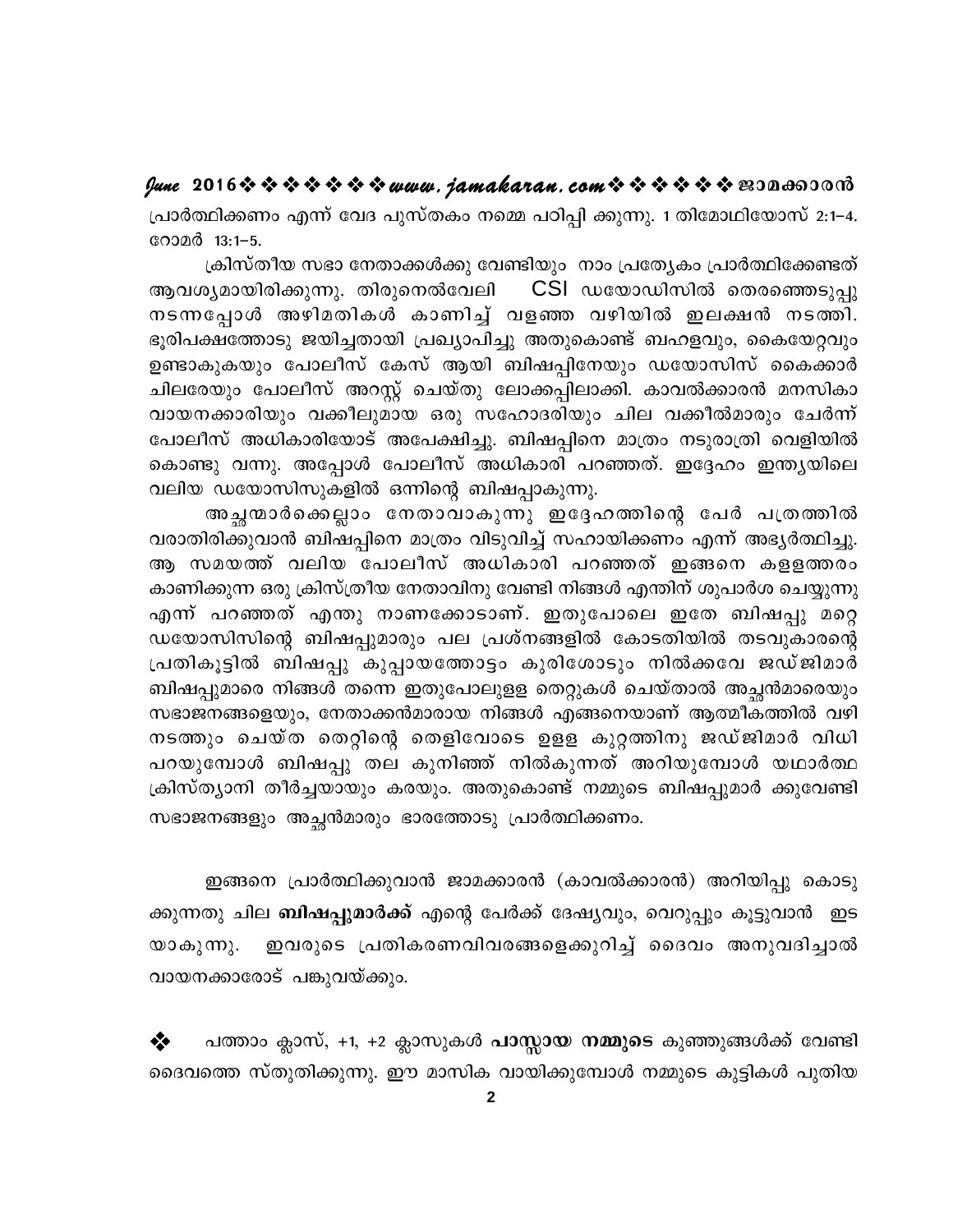June 2016☆☆☆☆☆☆☆www.jamakaran.com☆☆☆☆☆☆☆ 2010co000 ക്ലാസുകൾക്ക് ചേർന്നിരിക്കും. നമ്മുടെ സ്കൂളിലും, കോളേജിലും നല്ല ആത്മീയ സുഹൃത്തുക്കളെ കിട്ടണം എന്ന് മാതാപിതാക്കൾ പ്രാർത്ഥിക്കണം. സ്കൂളിൽ പഠിക്കുന്ന കുഞ്ഞുങ്ങൾക്ക് മൊബൈൽ കൊടുക്കാതെ സൂക്ഷിക്കണം. നേരത്തെ കൊടുത്തിരുന്നാൽ അവരിൽ നിന്നും നിർബന്ധിച്ച് വാങ്ങരുത്. ആ മൊബൈലിന്റെ ഉളളിൽ ആവശ്യമില്ലാത്തവ നീക്കി കളയാൻ ആവരോടു ആലോചന പറയണം. **തോറ്റുപോയ** കുട്ടികൾക്ക് വേണ്ടി പ്രത്യേകം പ്രാർത്ഥിക്കുന്നു. അവർ തളർന്നും പോകാതെയും വാടിപ്പോകാതെയും ഇരിക്കുവാൻ തോൽവിയെ ജയമാക്കു ന്ന കർത്താവിനോടു പ്രാർത്ഥിക്കുവാൻ പഠിപ്പിക്കണം. അവരെ ധൈര്യപെടു ത്തേണം. ദൈവം നിങ്ങളെ എല്ലാവരെയും. അനുഗ്രഹിക്കുമാറാകട്ടെ!

കുറിപ്പ്: ഈ മാസം സ്കൂളിലും കോളേജിലും കുഞ്ഞുങ്ങളെ ചേർക്കാൻ ധാരാളം പണം നിങ്ങൾക്ക് ആവശ്യപ്പെടും. ഇങ്ങനെയുളള സാഹചര്യത്തിലും കാവൽക്കാരൻ ദൈവവേലയ്ക്കു വേണ്ടി മുടങ്ങാതെ പണം അയച്ചു **സഹായിച്ച** എല്ലാവർക്കും നന്ദി രേഖപ്പെടുത്തികൊളളുന്നു.

കർത്താവിന്റെ ശുശ്രൂഷയിൽ,

ഡോ. പുഷ്പ രാജ്.

# അഡ്രസ് ലിസ്റ്റ് നവീകരിക്കൽ

(Jamakaran) കാവൽക്കാരൻ മാസിക് വായനക്കാരുടെ വിലാസങ്ങൾ ലിസ്റ്റ് ചെയ്ത് വരുന്നു. മാസിക വേണം എന്നാവശ്യപ്പെട്ടവരുടെ കത്ത് വച്ചാണ് ലിസ്റ്റ് തയ്യാറാക്കുന്നത്.

പഴയ വായനക്കാരെ ഞങ്ങൾ മറന്നിട്ടില്ല. രണ്ട് തവണ കാവൽക്കാരൻ മാസികയിൽ അറിയിപ്പ് നൽകിയിട്ടും പ്രത്യേകം കത്തുകൾ അയച്ചിട്ടും പലരും ശ്രദ്ധിക്കാതെ വളരെ വൈകി പലർ ഇപ്പോൾ മാസിക വേണം എന്നാവശ്യപ്പെട്ട് കത്തുകൾ അയയ്ക്കുന്നു. അവരെ പുതിയ ലിസ്റ്റിൽ ചേർത്ത് മാസിക അയച്ച് വരുന്നു.

ആർക്കെങ്കിലും മാസിക വേണമെങ്കിൽ ഉടൻ ഞങ്ങൾക്കെഴുതുക.

ഞങ്ങളുടെ മാസികാ കുടുംബത്തിൽ നിങ്ങളെ ചേർക്കുന്നതിൽ ഞങ്ങൾക്ക് ഏറെ സന്തോഷം. ഞങ്ങളുടെ പ്രാർത്ഥനകൾ നിങ്ങൾക്കുണ്ടാവും.

ഞങ്ങളാവശ്യപ്പെട്ടതനുസരിച്ച് അഡ്രസ്സ് അയച്ചു തന്ന് സഹകരിച്ച ഏവർക്കും നന്ദി.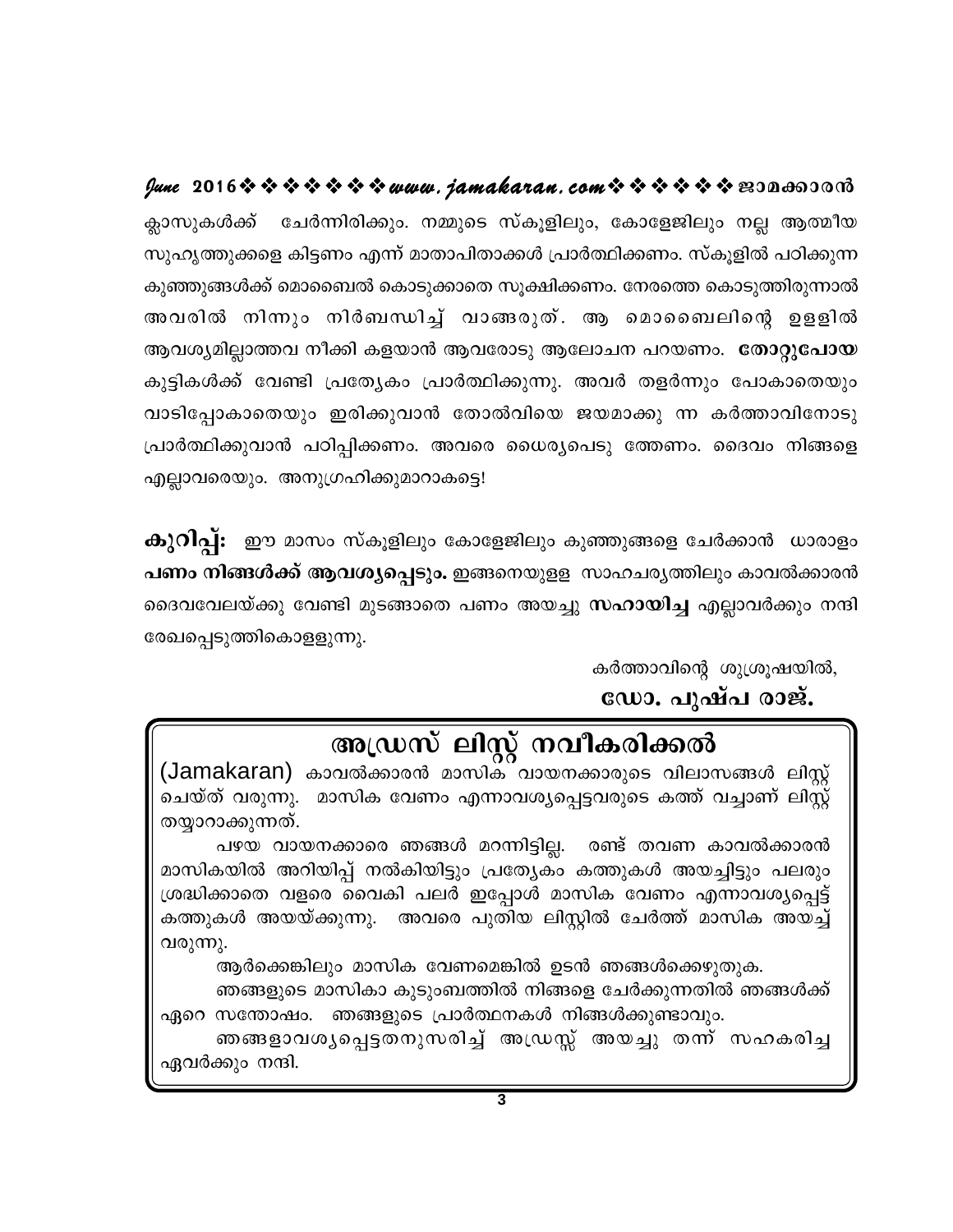# അന്യഭാഷാ ഭാഷണം

കഴിഞ്ഞ മെയ് മാസ ജാമക്കാരനിൽ (TPM) സിലോൺ പെന്തക്കോസ്ത് സഭ പാസ്റ്ററുടെ കത്ത് ജാമക്കാരനിൽ പരസ്യപ്പെടുത്തിയിരുന്നു. അത് നിങ്ങൾ എല്ലാവരും വായിച്ചിരിക്കും. എന്ന് വിശ്വസിക്കുന്നു. അനൃഭാഷയെക്കുറിച്ച് പെന്തക്കോസ് പാസ്റ്റർമാർ നേതാക്കൾ TPM, AOG, IPC കത്തോലിക്ക ബിഷപ്പുമാർ, കത്തോലിക്ക കരിസ്മാറ്റിക് ബന്ധപ്പെട്ട ഫാദർ.ബെർഗ്മാൻസ് (പാട്ടുകാരൻ), ഫാദർ അൻഫോൻസ്, ഫാദർ സെബാസ്റ്റ്യൻ, Bro. ക്രൂസ് ദിവാകരൻ, ആർ.സ്റ്റാൻലി, (BYM), പെന്തക്കോസ്ത് സഭ, വൈദീക സെമിനാർ പ്രൊഫസർമാർ എന്നിങ്ങനെ പലരോട് ഈ വിഷയത്തെക്കുറിച്ച് രണ്ട് മൂന്ന് മണിക്കൂർ ഇരുന്ന സംസാരിച്ച് അവരുടെ അഭിപ്രായങ്ങൾ കേട്ടു അറിഞ്ഞു.

അതിന്റെ ശേഷമാണ് എന്റെ അഭിപ്രായത്തെ ഒരു പേപ്പറിൽ എഴുതി അവരുടെ കൈകളിൽ ഏൽപ്പിച്ചത്. ഞാൻ അതിൽ എഴുതി ഈ ചോദ്യങ്ങൾക്ക് എഴുത്തിൽ മറുപടി കൊടുക്കും എങ്കിൽ അത് ഞാൻ എഡിറ്റ് ചെയ്യാതെ എന്റെ മാസികയിൽ പ്രസിദ്ധീകരിക്കാൻ ആഗ്രഹിക്കുന്നു. നിങ്ങളുടെ മുഴുവൻ മേൽവിലാസവും എഴുതി അത് ഞാൻ മാസികയിൽ പ്രസിദ്ധീകരിക്കുവാൻ നിങ്ങൾ അനുവദിക്കണം. അങ്ങനെ മറുപടി അയച്ച പാസ്റ്റർമാരുടെ കത്തുകൾക്കാണ് ഇപ്പോൾ ഞാൻ മറുപടി പറയുന്നത്. ആദ്യമായി (TPM) സിലോൺ പെന്തക്കോസ്തു സഭ ചീഫ് പാസ്റ്റർമാരിൽ ഒരാളായ Pr.രാജൻ അവർകളുടെ കത്തിന് ഇപ്പോൾ ഞാൻ മറുപടി പറയുന്നു. ഇദ്ദേഹം സിലോൺ പെന്തക്കോസ്തു സഭയുടെ പ്രധാന കൺവൻഷൻ പ്രസംഗകരിൽ ഒരാൾ ആകുന്നു.

ക്ഷ കത്തിന് എന്റെ മറുപടി പാസ്റ്റർ രാജൻ കത്തിൽ എഴുതിയ വിവരം. പരിശുദ്ധാത്മാവ് എപ്പോഴാണ് മനുഷ്യന്റെ ഹൃദയത്തിൽ വരുന്നത്. എഫേസ്യർ

1:3, 14 ഈ വചനത്തിന്റെ അടിസ്ഥാനത്തിൽ ഒരുവൻ വചനത്തെ കേട്ടു മാനസാന്തപ്പെടുമ്പോൾ, അതായത് വിശ്വാസികൾ ആകുമ്പോൾ പരിശുദ്ധാത്മാവിനെ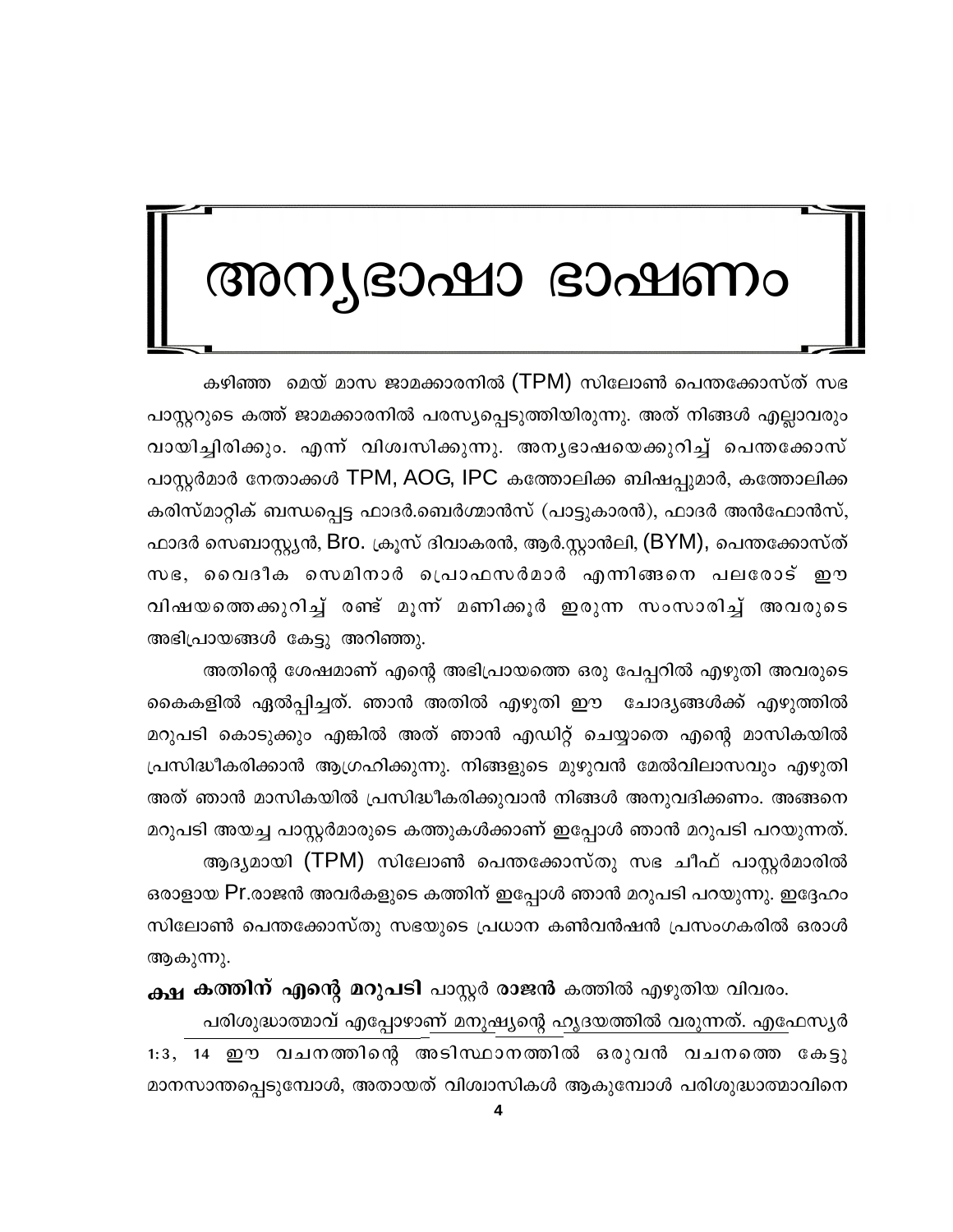### 

നാം പ്രാപിക്കുന്നു. ആ വചനത്തെ പാസ്റ്റർ രാജൻ അവർകൾ കാത്തിരുപ്പു പ്രാർത്ഥനാ കുട്ടത്തിൽ മാത്രമേ പ്രാപിക്കാൻ സാധിക്കൂ എന്ന് എഴുതിയിരിക്കുന്നു. ഇതിനെ ന്യായീ കരിക്കാൻ ഇദ്ദേഹം അപ്പോസ്ഥല പ്രവൃത്തി രണ്ടാം അദ്ധ്യായത്തിൽ യെരുശലേമിലെ മേൽ വീട്ടറയിൽ കാത്തിരുന്നപ്പോൾ അവർ മുദ്രയിടപ്പെട്ടു. എന്ന് താരതമ്യപ്പെടുത്താൻ ശ്രമിക്കുന്നു.

ജാമക്കരാൻ മറുപടി :- ഈ പാസ്റ്റർമാർ തങ്ങളുടെ ഉപദേശത്തിന് യോജിക്കാൻ വേണ്ടി വചനത്തെ എങ്ങനെയെല്ലാം കുഴച്ച് മറിച്ച് അർഥം നൽകുവാൻ ശ്രമിക്കുന്നു അതിന് KJV വേദ തന്നെ പുസ്തകത്തെ എന്നത് കാണേണ്ടത് തന്നെ. ഉപയോഗിക്കുന്നു. AFTER THAT YE BELIVED എന്നുളള വാക്കിന് ഒരുവൻ മാസനാന്തരപ്പെട്ടു രക്ഷിക്കപ്പെട്ട ശേഷം സഭയിൽ ചേർക്കപ്പെട്ടു ചില ദിവസങ്ങൾ അല്ലെങ്കിൽ മാസങ്ങളിൽ കാത്തിരുന്നാൽ എന്ന് ആ വചനത്തിന് അർത്ഥം കൊടുക്കാൻ ശ്രമിക്കുന്നു. പക്ഷെ വചനം അങ്ങനെ പറയുന്നില്ല. എന്ന് വായനക്കാർ വായിക്കുമ്പോൾ തന്നെ മനസ്സിലാകും.

ഇത് ഉത്പത്തി പുസ്തകത്തിൽ കർത്താവ് പറഞ്ഞ വാക്കിനെ വച്ച് അതിന്റെ യഥാർത്ഥ അർത്ഥത്തെ പിശാച് മാറ്റി പറഞ്ഞു ഹവ്വയെ വഞ്ചിച്ചതു പോലെ ആകുന്നു. ഇത് വളരെ അപകടമാണ്. നമ്മുടെ സ്വന്ത ഇഷ്ടത്തിന് വചനത്തെ വളച്ചു വ്യാഖ്യാനിക്കാൻ പാടില്ല.

പാസ്റ്റർ രാജൻ അവർകൾ സൂചിപ്പിച്ച K.J.V തർജ്ജമ മാത്രമല്ല. William, Back, K.J.V ഇതുപോലുളള തർജ്ജമയുളള വേദപുസ്തകത്തിൽ കാണുന്ന വചനങ്ങളിൽ വചനത്തെ കേട്ടു മാനസാന്തരപ്പെട്ടപ്പോൾ തന്നെ എന്നാണ് വേദ പുസ്തകങ്ങളിൽ പറയപ്പെടുന്നത്. ഇതുപോലെ കുഴപ്പമുളള വചനത്തിന് എപ്പോഴും മൂലഭാഷയെ തരതമൃപ്പെടുത്തണം.

ലഭിക്കയുളളൂ. മാനസാന്തരപ്പെട്ടു എന്നാലേ യഥാർത്ഥ അർത്ഥം രക്ഷിക്കപ്പെടുമ്പോൾ തന്നെ പരിശുദ്ധാത്മവിനാൻ മുദ്രയിട പ്പെട്ടിരിക്കുന്നു എന്നാണ് മൂലഭാഷയിൽ കാണുന്നത്. പാസ്റ്റർ.രാജൻ അവർകൾ എഴുതിയ കത്തിൽ 1 കൊരിന്ത്യർ 12:3 വചനത്തെ ചൂണ്ടികാണിച്ച പരിശുദ്ധ ആത്മാവിൽ അല്ലാതെ ആരും യേശു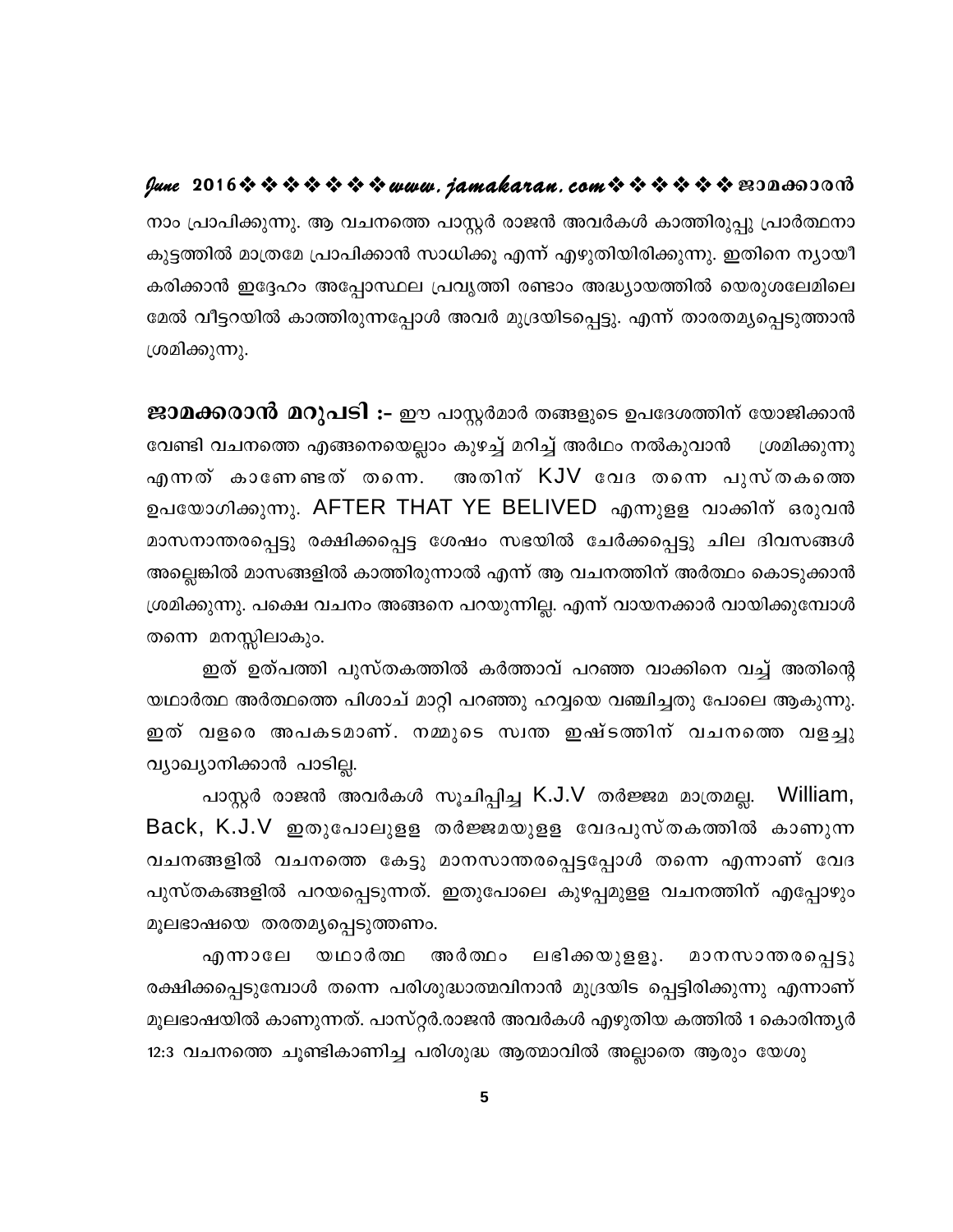ക്രിസ്തുവിനെ കർത്താവ് എന്ന് പറയുവാൻ കഴിയുകയില്ല. ഈ വാക്കിനെ ഗതൃന്തര മില്ലാതെ പാസ്റ്റർ അവർകൾ സമ്മതിക്കുന്നു. എന്നാലും നേരത്തെ പറഞ്ഞത് തെറ്റ് എന്ന് അവർ സമ്മതിച്ചിട്ടില്ല.

പിന്നെയും പാസ്റ്റർ തെറ്റായിട്ട് തന്റെ സഭാ ഉപദേശത്തെ (ബൈബിൾ ഉപദേശം അല്ല) ഊന്നി പറയുവാൻ ആഗ്രഹിക്കുന്നു. രക്ഷിക്കപ്പെടുമ്പോൾ പരിശുദ്ധാത്മാവിന്റെ സഹായം അല്ലെങ്കിൽ പ്രവൃത്തി മനുഷ്യരിൽ ക്രിയ ചെയ്യില്ല" . പരിശുദ്ധാത്മാവ് ഉളളിൽ വരാതെ യേശുക്രിസ്തുവിനെ ദൈവമായി ഏറ്റുപറയാനാകില്ല: മാനസാന്തരപ്പെടാനും സാധിക്കില്ല. രക്ഷിക്കപ്പെട്ട അനേകർ നാൾ സഭാകാത്തിരുപ്പ് യോഗങ്ങളിൽ സംബന്ധി ച്ചാലേ പരിശുദ്ധാത്മാവ് വരികയുള്ളോ? പാസ്റ്ററുടെ വ്യാഖ്യാനപ്പിശക് വായനക്കാർ മന സ്സിലാക്കിയിരിക്കുമല്ലോ?

മറ്റൊരു തെറ്റായ വ്യാഖ്യാനം പാസ്റ്റർ അവർകൾ എഴുതിയിരിക്കുന്നു. അതിൽ രക്ഷിക്കപ്പെട്ട എല്ലവരുടെ ഹൃദയത്തിലും പരിശുത്മാവ് ഉണ്ട് എന്നുളളത് തെറ്റ് എന്ന് പറയുന്നു. ഇതിനെ റോമർ 10:9, യോഹ 14:17, ഈ വചനങ്ങളെ ചൂണ്ടി കാണിക്കുന്നു. റോമർ 10:9 ൽ എഴുതപ്പെട്ടുളളത് എന്തെന്നാൽ യേശുവിനെ കർത്താവ് മരിച്ചവരിൽ നിന്ന് ഉയർത്തെഴുന്നേൽപ്പിച്ചു എന്ന് ഹൃദയം കൊണ്ട് വിശ്വസിക്കുകയും വായ്കൊണ്ട് ഏറ്റുപറയുകയും ചെയ്താൽ നീ രക്ഷിക്കപ്പെട്ടും.

എന്ന് പൗലോസ് എഴുതിയ വചനത്തിന് രക്ഷിക്കപ്പെടുമ്പോൾ ഉടൻ തന്നെ പരിശുദ്ധാത്മാവ് ഉളളിൽവരും എന്ന് ഞാൻ പറഞ്ഞത് പരിശുദ്ധാത്മാവിനും ഇതിനു മായി ബന്ധം ഇല്ല എന്ന് പറയുന്നു. വചനത്തെ ഒരാൾ കേൾക്കാതെ എങ്ങനെയാണ് രക്ഷിക്ക പ്പെടുന്നത്. രക്ഷയുടെ അനുഭവം വരാതെ എങ്ങനെ എറ്റു പറയും. വചന ത്തിനും, വചന കേൾവിക്കും, പരിശുദ്ധത്മാവിനുള്ള അടിസ്ഥാന സത്യം അറിയാത്ത പാസ്റ്ററുടെ അജ്ഞത പരമദയനീയം തന്നെ!

പാസ്റ്റർ പറയുന്ന അടുത്ത വചനം യോഹന്നാൻ 14:17.... അവൻ നിങ്ങളോടു കൂടെ വസിക്കും നിങ്ങളിൽ ഇരിക്കുകയും ചെയ്യുന്നതുകൊണ്ട് അവനെ അറിയുന്നു. ഈ വചനത്തിനും രക്ഷിക്കപ്പെട്ടുമ്പോൾ ഉടൻ തന്നെ പരിശുത്ഥത്മാവ് ലഭിക്കുന്നു– എഫേസ്യർ 1:13– എന്ന ഈ വചനത്തിനും ബന്ധമില്ലന്നാണോ? മാനസാന്തരപ്പെട്ട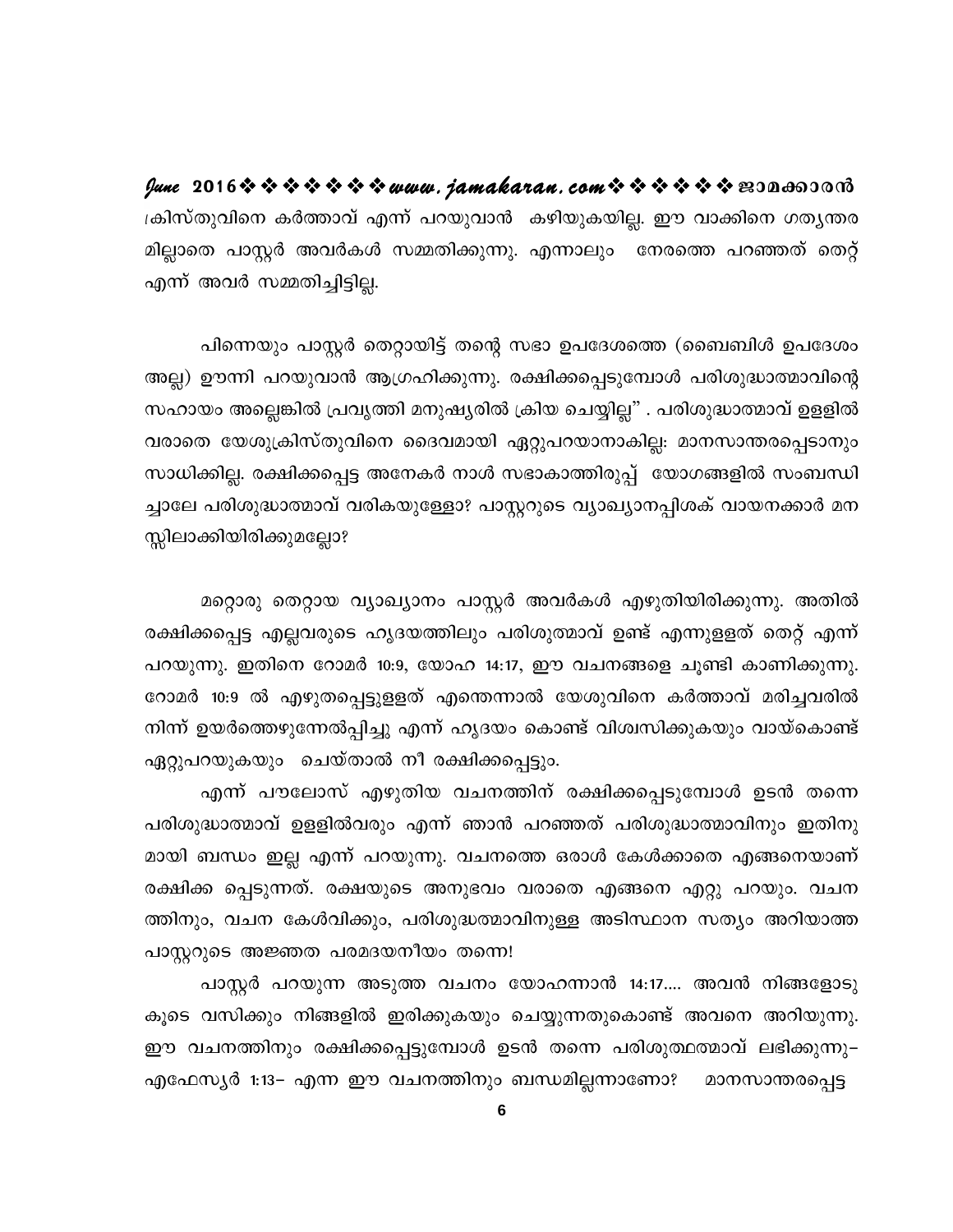ശിഷ്യന്മാരോട് കർത്താവ്: നിങ്ങളിൽ വസിക്കുന്ന പരിശുദ്ധാത്മാവിനെ നിങ്ങൾ തന്നെ അറിയുന്നല്ലോ? എന്ന് പറഞ്ഞു. റോമർ നിങ്ങളിൽ വസിക്കുന്ന പരിശുദ്ധാത്മാവിനെ നിങ്ങൾ അറിയുന്നുവല്ലോ എന്ന് പറയുന്നു. ഇതിനു അന്യഭാഷ അടയാളമായിരിക്കു എന്ന് ഒരിടത്തുപോലും പറയുന്നില്ല! 8–ാം അദ്ധ്യായം മുഴുവൻ പൗലോസ് പറയു ന്നതിനെ ഇതിനോടൊപ്പം ചേർത്ത് വായിക്കുക. ഇതിനു അന്യഭാഷ അടയാളമാകേണ്ട ആവശ്യം ഇല്ലല്ലോ?

Pr. രാജൻ അവർകൾ (TPM) അന്യഭാഷ പരിശുദ്ധാത്മാവിന്റെ ഒന്നാമത്തെ അടയാളം എന്ന് എഴുതിയിരിക്കുന്നു. ഇദ്ദേഹം മാത്രമല്ല മറ്റ് പെന്തക്കോസ്തു പാസ്റ്റർമാരും ദൈവവേലക്കാരും ഒന്നാം അടയാളം രണ്ടാം അടയാളം മൂന്നാം അട യാളം എന്ന് വേദപുസ്തകം പറയാത്ത തെറ്റായ ഉപദേശത്തിൽ കൂടി കടന്നു പോകു ന്നു. ഇങ്ങനെയുള്ളവർക്ക് എങ്ങനെ ശരിയായ ഉപദേശത്തെ മനസിലാക്കി കൊടുക്കും? പരിശുദ്ധാത്മാവിന്റെ അവരോഹണത്തിൽ യെരുശലേമിലെ മാളികമുറിയിൽ നിന്നു കൊണ്ട് അന്യ ഭാഷകളിൽ സംസാരിച്ചതിനെ ക്കുറിച്ച് പത്രോസ് പറയുമ്പോൾ അപ്പോസ്തലർ പ്രവൃത്തി 2:33 ൽ കാണുകയും കേൾക്കുകയും ചെയ്യുന്നതു എന്നു പറയുന്നത് അന്യ ഭാഷ അടയാളം എന്ന് പാസ്റ്റർ പറയുന്നു ഇതിനാൽ പരിശു ദ്ധാത്മാവിനെ പ്രാപിച്ചതിന്റെ അടയാളം അന്യഭാഷ എന്ന് പാസ്റ്റർ സ്വയം നിശ്ചയിച്ചി രിക്കുന്നു.

ഇത്രയും ശുശ്രൂഷാ അനുഭവമുള്ള പാസ്റ്റർ, ചരിത്രസംഭവത്തിൽ പരിശുദ്ധാ ത്മാവിന്റെ അവരോഹണത്തിൽ നടന്ന രണ്ട് സംഭവങ്ങളെ മാത്രം എടുത്ത് അത് പരി ശുദ്ധാത്മാഭിഷേകത്തിന് അടയാളമായി ചൂണ്ടികാണിക്കുന്നു.–

ഒരു വചനത്തെ ധ്യാനിക്കുമ്പോൾ അതിന്റെ മേലെയുള്ള വചനത്തെയും അതിന്റെ താഴെയുള്ള വചനത്തെയും വായിച്ച് ഏത് കാലത്തിൽ ഇത് സംഭവിച്ചു ഏത് സാഹച ര്യത്തിൽ എന്തു സംഭവിച്ചു എന്നും മനസിലാക്കിയാൽ മാത്രമേ ആ വചനത്തിന്റെ അർത്ഥം മനസിലാക്കാൻ സാധിക്കു. അപ്പോസ്തലർ 2–ാം അദ്ധ്യായത്തിൽ എന്തിന് വേണ്ടിയാണ് ആ ഭാഷകൾ വെളിപ്പെട്ടു.എന്ന് ഈ പാസ്റ്റർമാർക്ക് മനസ്സിലാക്കാൻ സാധി

 $\overline{7}$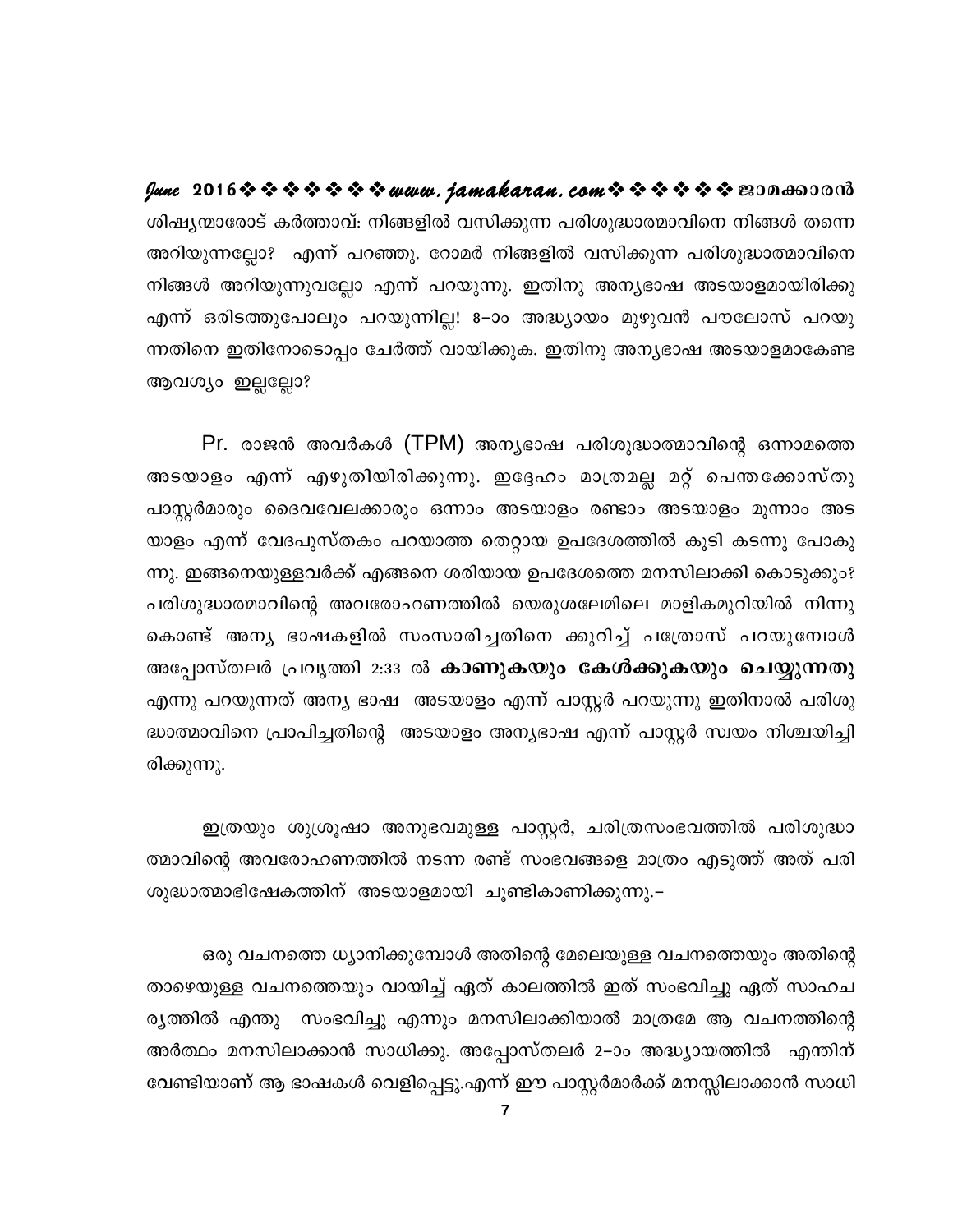ക്കുന്നില്ല, ഇതിന്റെ കാരണം പൊതുവെ പെന്തകോസ്തു പാസ്റ്റർമാർക്ക് ബൈബിൾ കോളേജ് പഠിത്തത്തിന്റെ അടിസ്ഥാന അറിവ് ലഭിക്കാതെ പോയതാണ്.

ഇതിനാൽ ഇവരുടെ വേദപുസ്തകധ്യാന രീതി ശരിയല്ല. അതുകൊണ്ട് ഇവർ വചനങ്ങളെ തെറ്റായിട്ടും ഇവരുടെ ഉപദേശങ്ങൾക്കു യോജിച്ചതായും വചനത്തെ മനസിലാക്കുന്നു. വേദപുസ്തകത്തിന്റെ അടിസ്ഥാന വിവരങ്ങളും ചരിത്ര പശ്ചാത്തല ങ്ങളും ഇവർക്ക് അറിയില്ല. ഇപ്പോൾ AOG സഭയ്ക്ക് നല്ല ആശയഹല ഇീഹഹലഴല മധുരയിലും ബാംഗ്ലൂരിലും ഉണ്ട്. കുമ്പനാട്ടിലും കേരളത്തിലെ മറ് സ്ഥലങ്ങളിലും പെന്തക്കോസ്തു ബൈബിൾ കോളേജുകൾ ഉണ്ട്. പക്ഷെ ബാംഗ്ലൂരിലെ SABS, SIACS എന്നിവിടങ്ങളിൽ ഉള്ളതുപോലെ ഉയർന്ന ഡിഗ്രി പഠിത്തമുള്ളവരും ഡോക്ടറേറ്റ് പഠിത്തമുള്ള പണ്ഡിതൻമാരും കുറവാണ്. ഇങ്ങനെ നല്ല പഠിത്തമുള്ള കോളേജിലും അന്യഭാഷയെ അനുഭവമാക്കിയ വ്യക്തികളെയാണ് കോളേജിൽ ചേർക്കു ന്നത്.

യെശയ്യാ 28:11–ാം വചനം ഇവർ അന്യഭാഷയായിട്ടുതന്നെ കരുതുന്നു. ഇത് അന്യ ഭാഷ അല്ല ഇത് പ്രവചനം എന്ന് പാസ്റ്റർ രാജൻ അവർകൾക്ക് ഞാൻ എഴുതി സൂചി പ്പിച്ചു. പക്ഷെ അദ്ദേഹമോ അതിനെ സമ്മതിക്കാത 1 കൊരി 14:2 യെശവാവ് 28: 11 ഉം ഒന്ന് എന്ന് വ്യാഖ്യാനിക്കുന്നു. അത് തെറ്റ് എന്ന് പാസ്റ്റർ അവർകൾ സമ്മതിക്കാൻ ഇഷ്ടമില്ല. അതുകൊണ്ട് തന്നെ **ഇനി TPM പാസ്റ്ററിന്റെ** കത്തിന് ഓരോരോ വാക്കിന് അർത്ഥം കൊടുത്തു തെളിയിച്ചു സമയത്തെ നഷ്ടമാക്കാൻ ഞാൻ ഇഷ്ടപ്പെടുന്നില്ല. സ്കൂളിൽ ഒന്നാം ക്ലാസ് പഠിക്കുന്ന പിള്ളേർക്ക് അ, ആ, ഇ, ഈ എന്ന് ആരംഭം മുതൽ പറഞ്ഞുകൊടുത്താലേ ഇവർ മനസിലാക്കുകയു ള്ളൂ.

യെശയ്യാവ് 28:11 അന്യഭാഷയ്ക്കു തെളിവായി ആരു എടുത്തു ഉപയോഗിക്കു ന്നുവോ അവർ എത്ര വലിയ ദൈവ വേലക്കാരായാലും പാസ്റ്റർമാർ ആയിരുന്നാലും ബൈബിൾ വചനത്തെ വിഖ്യാനിക്കാനും, ധ്യാനിക്കാനും അറിയില്ല. എന്ന് ധൈര്യ മായി നമ്മുക്ക് പറയാം.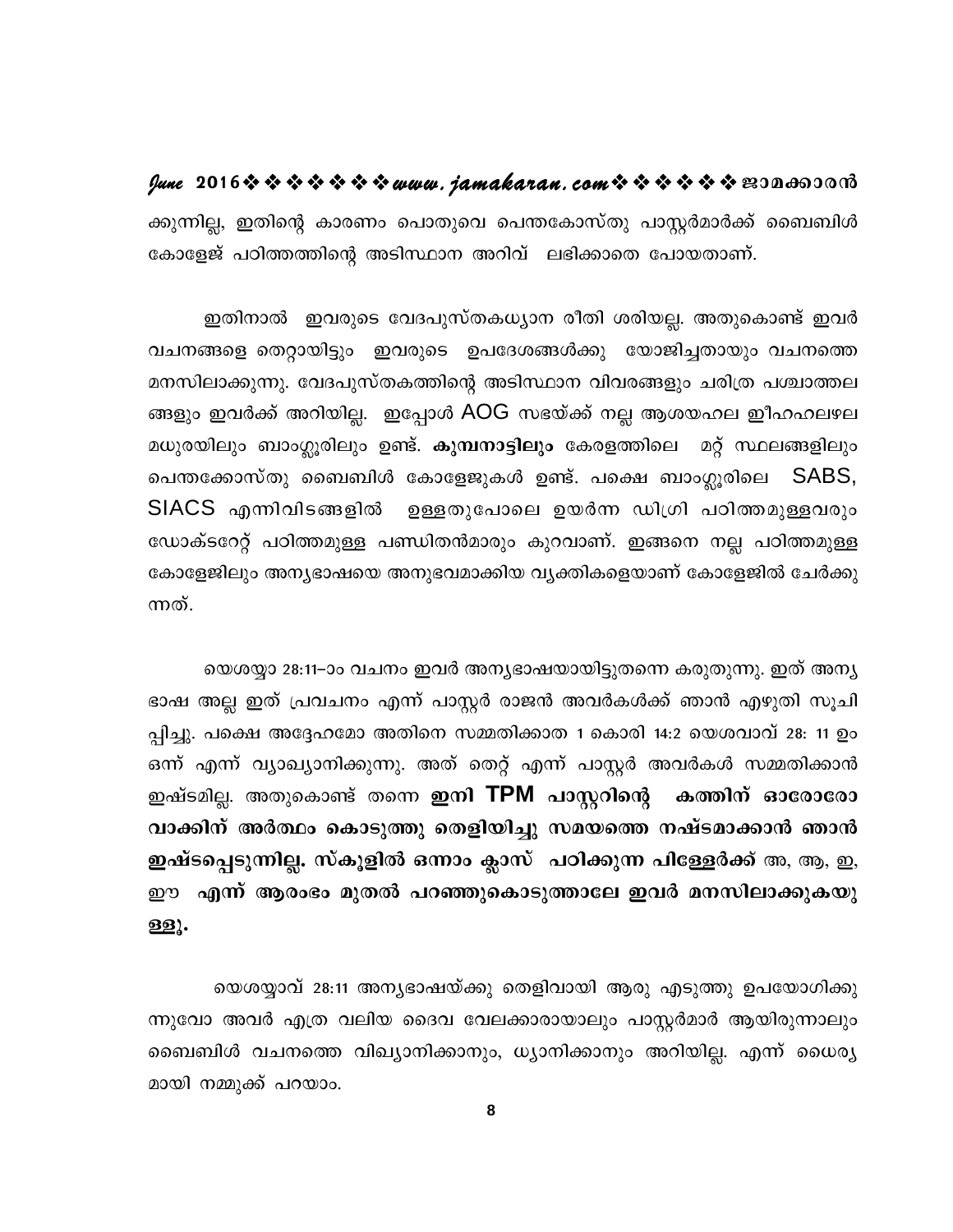അതുപോലെ അപ്പോസ്തലാ പ്രവൃത്തി 2–ാം അദ്ധ്യായത്തിൽ ശിഷ്യന്മാരുടെ മേൽ പരിശുദ്ധാത്മാവ് അവരോഹണം ചെയ്തപ്പോൾ ശിഷ്യന്മാരുടെ വായിൽ നിന്ന് പുറപ്പെട്ടതു ഒരു ഭാഷയല്ല. പല ഭാഷകൾ ആണ്. പുറപ്പെട്ട എല്ലാം ഭാഷകൾക്കും അർത്ഥം ഉണ്ടായിരുന്നു. ആ ഭാഷകളുടെ അർത്ഥം അറിഞ്ഞവരും അവിടെ നിന്നി രുന്നു എന്നതിന് തെളിവും ഉണ്ട്.

ഇങ്ങനെ വചനങ്ങളുടെ യഥാർത്ഥ അർത്ഥം മനസിലാക്കാതെ സഭയിൽ വേഗ മായി പാടുന്ന പാട്ടുകൾ പാടി ഡ്രം അടിച്ച് സഭാജനങ്ങളെ ആവേശ നിലക്കു കൊണ്ടു പോയി അന്യഭാഷ എന്ന പേരിൽ അവരെ വായ് കുഴഞ്ഞു സംസാരിക്കുവാൻ ഉത്സാഹ പ്പെടുത്തുന്നു. പാസ്റ്റർ നിർത്തുവാൻ ഒരു ആംഗ്യം കാണിക്കും അപ്പോൾ, ഡ്രം അടി ക്കുന്നവർ നിർത്തും.

സഭാ ജനങ്ങളും അന്യഭാഷ സംസാരിക്കുന്നത് നിർത്തും, ഇതു പരിശുദ്ധത്മാ വിന്റെ പ്രവർത്തനം അല്ല എന്ന് നമ്മുക്കു നല്ല വണ്ണം അറിയാമല്ലോ? പാസ്റ്റർ സംസാ രിക്കുക എന്ന് പറയുമ്പോൾ സംസാരിക്കുന്നതും നിർത്തുഎന്ന് പറയുമ്പോൾ നിർത്തു ന്നതും പരിശുദ്ധാത്മാവിന്റെ പ്രവർത്തി അല്ല. പക്ഷെ, TPM പാസ്റ്റർ അവർകൾ അതിനെ സഭയുടെ ചിട്ട എന്ന് പറയുന്നു.

ഇതിൽ നിന്ന് ഒന്നു മനസ്സിലാക്കുന്നു! ഈ സഭകളിൽ വിശ്വാസികളെ നോക്കി പാസ്റ്റർ സംസാരിക്കാൻ ആവശ്യപ്പെട്ടാൽ അന്യഭാഷയിൽ സംസാരിക്കും. പാസ്റ്റർ നിർത്താൻ ആവശൃപ്പെട്ടാൽ അനൃഭാഷ നിർത്താം. ഇത് പരിശുദ്ധാത്മാവിന്റെ പ്രവൃത്തി അല്ല എന്ന് എത്രയധികം സ്പഷ്ടമായി മനസ്സിലാക്കാം!

TPM പാസ്റ്റർ രാജൻ അവർകൾ തന്റെ കത്തിലെ അവസാന ഭാഗം എഴുതു മ്പോൾ: "ഇതു ഞങ്ങളുടെ സഭയിലെ തെറ്റായ ഒരു പാരമ്പര്യ പ്രവർത്തി" എന്നു സമ്മതിക്കുന്നു. അങ്ങനെ "വേഗമായി പാട്ടുപാടി അന്യ ഭാഷ സംസാരിപ്പിക്കുമ്പോൾ ഒരു ആവേശം അനുഭവപ്പെടുന്നു. ആ വഴി തെറ്റ് എന്ന് ഞാനും സമ്മതിക്കുന്നു". എന്ന് അദ്ദേഹം എഴുതുയിരുന്നു. TPM പാസ്റ്റർ അവർകൾ തെറ്റ്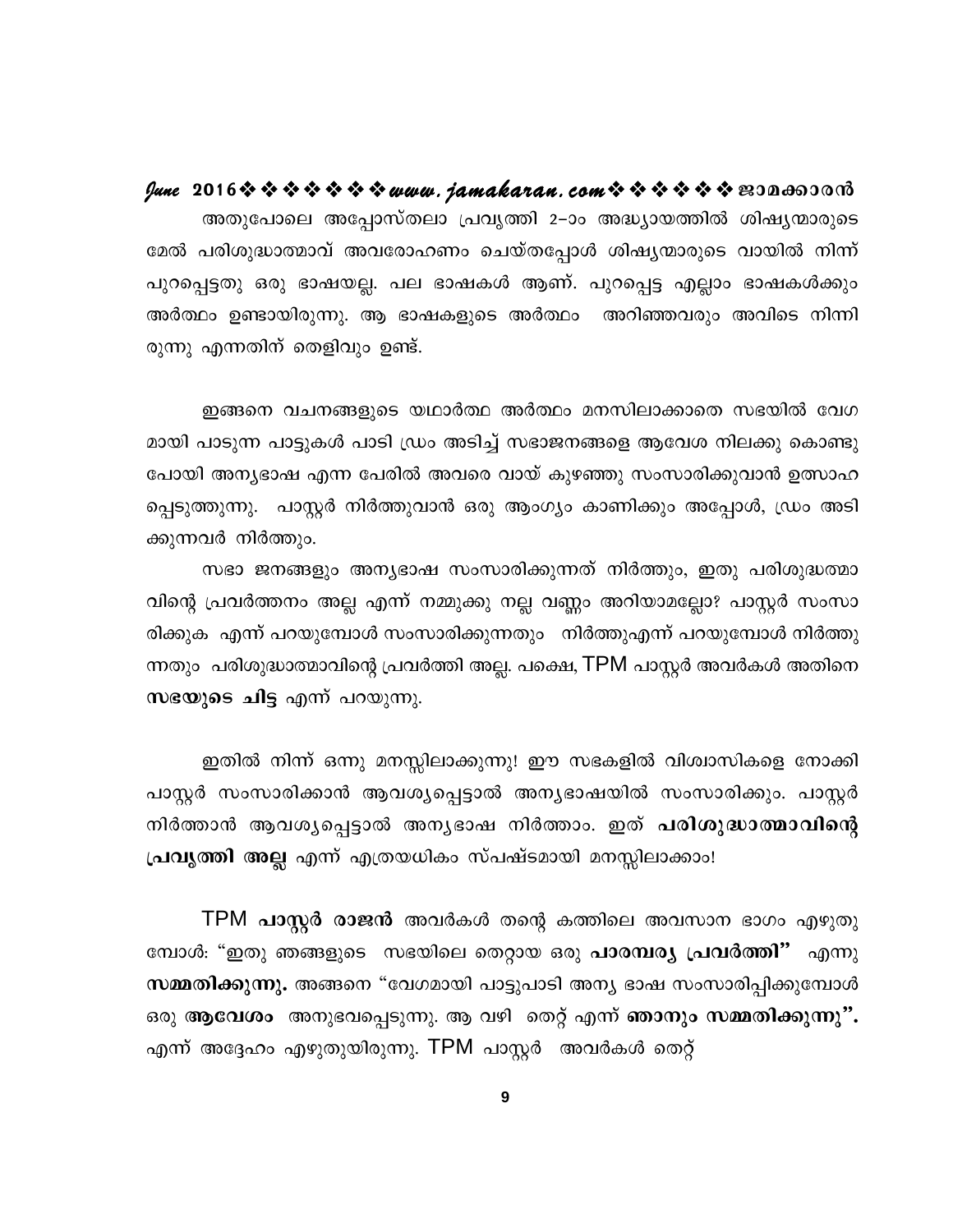### 

എന്ന് സമ്മതിച്ച് എഴുതിയാലും അദ്ദേഹത്തിന്റെ മരണം വരെയും ഇന്നും ഈ തെറ്റായ രീതി സഭയിൽ അന്യഭാഷ എന്ന പേരിൽ നാവ് കുഴഞ്ഞ സംസാരം തുടർന്നുകൊണ്ടി രിക്കുന്നു. പാസ്റ്റർ ഒരിക്കൽപോലും സഭയിൽ ഈ തെറ്റായ രീതി വേണ്ട എന്ന് പഠിപ്പി ച്ചില്ല.

 $\boldsymbol{\dot{\ast}}$  മരിച്ച ഈ പാസ്റ്റർ അവർകൾ അവസാനം വരെ എന്റെ നല്ല സുഹൃത്ത് ആയിരുന്നു.

# രണ്ട് യുഗങ്ങൾ

പൊതുവായി എല്ലാ <u>പെന്തക്കോസ്തു സഭാ പാസ്റ്റ</u>ർമാർക്കും ബൈബിൾ ചരി ത്രത്തിൽ സ്വീകരിക്കാൻ ഇഷ്ടമില്ലാത്ത രണ്ട് വിഷയങ്ങൾ:

<mark>= ഒന്ന്: പഴയ നിയമം</mark> എന്നുള്ളത് യഹൂദന്മാർക്കു വേണ്ടി എഴുതപ്പെട്ടതാണ് ഇത്. ആദ്യത്തെ യുഗം എന്നും ഒന്നാമത്തെയ യുഗം എന്നും പറയപ്പെടുന്നു.

= രണ്ട്: പുതിയ നിയമം രണ്ടാമത്തെ യുഗം എന്നു പറയപ്പെടുന്നു. ഇതിൽ സുവിശേഷം (യേശുക്രിസ്തുവിനെ) സർവ്വമാനവജനതയ്ക്കും അറിയാൻ എഴുതപ്പെ ട്ടതാണ്. അപ്പോസ്തല പ്രവർത്തികളും, ലേഖനങ്ങളും, വെളിപ്പാടു പുസ്തകവും ക്രിസ്തുവിനെ സ്വീകരിച്ച സഭകൾക്കുവേണ്ടി എഴുതപ്പെട്ടതാണ്. ഇത് രണ്ടാം യുഗം എന്ന് വിളിക്കപ്പെടുന്നു. ഈ വിഷയത്തെ മനസിൽ വച്ച് ധ്യാനിക്കുമ്പോൾ മാത്രമെ പരിശുദ്ധാത്മാവിനെ കുറിച്ച് ശരിയായ വിവരം നമ്മുക്കു ലഭിക്കൂ.

1 കൊരി 14: 12 അ.പ്ര 2–ാം അദ്ധ്യായം എന്നീ ഭാഗങ്ങളിൽ പറയുന്ന അന്യഭാ ഷാഭാഷണച്ചെക്കുറിച്ച് പിന്നെ ഞാൻ എഴുതാം. ഈ വചനങ്ങളെ വച്ചാണ് വിശ്വാസി കളെ കുഴപ്പത്തിലാക്കുന്നത്. അതുകൊണ്ട് ഈ ലേഖന പരമ്പരയ്ക്ക് അനൃഭാഷാകു ഴപ്പം എന്ന തലക്കെട്ടിട്ടത്.

PDF വഴിയായി മാസിക വായിക്കാൻ ആഗ്രഹിക്കുന്നവർ നിങ്ങളുടെ E-mail ID ഉടനെ അയച്ചുതന്നാലും.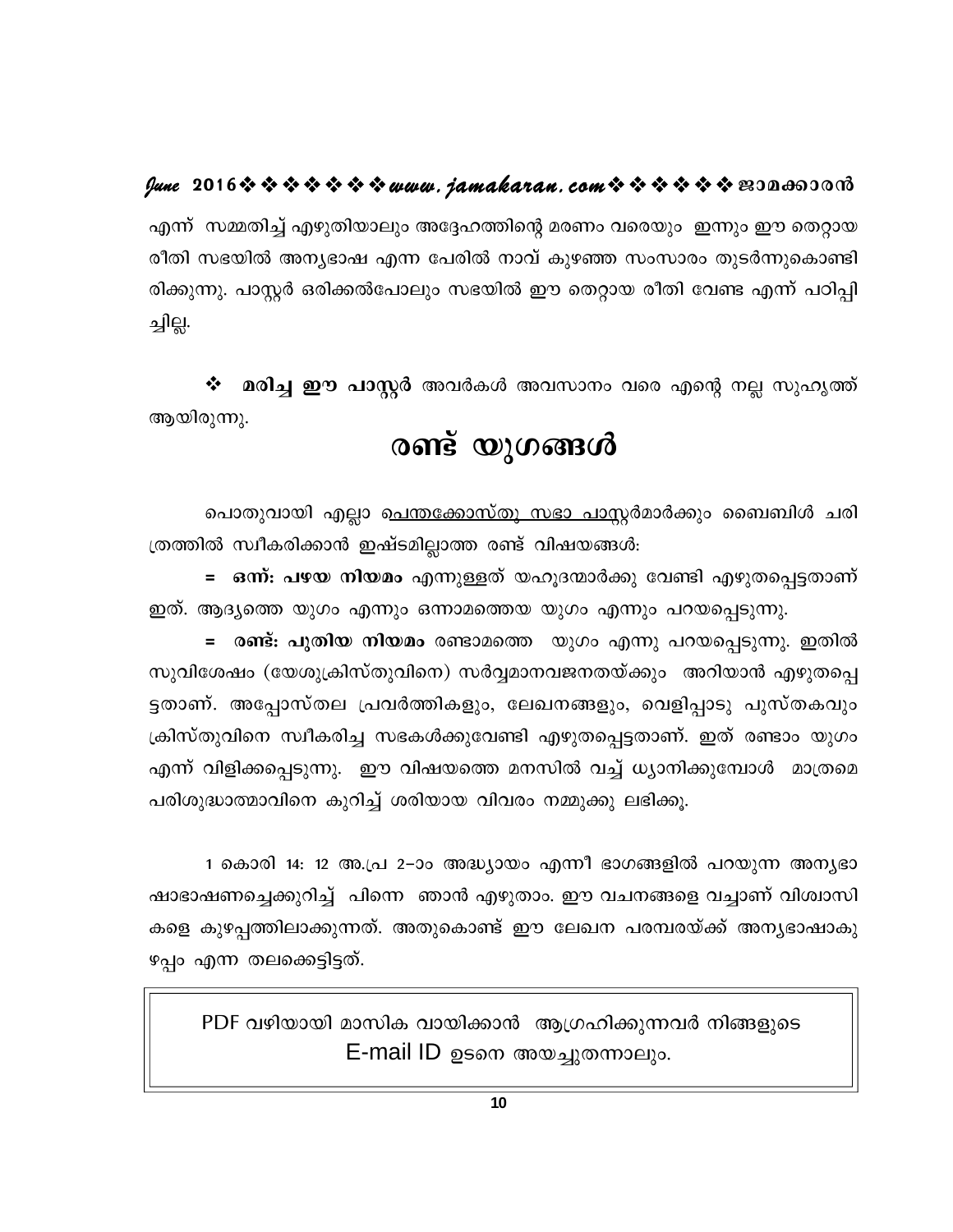### $\ell$ une 2016  $\hat{\mathbf{v}}$   $\hat{\mathbf{v}}$   $\hat{\mathbf{v}}$   $\hat{\mathbf{v}}$   $\hat{\mathbf{v}}$   $\hat{\mathbf{v}}$  we wave. jamakaran.com  $\hat{\mathbf{v}}$   $\hat{\mathbf{v}}$   $\hat{\mathbf{v}}$   $\hat{\mathbf{v}}$   $\hat{\mathbf{v}}$   $\hat{\mathbf{v}}$   $\hat{\mathbf{v}}$   $\hat{\mathbf{v}}$   $\hat{\mathbf{v}}$   $\hat{\mathbf{v}}$   $\hat{\mathbf{v}}$

AOG സഭയുടെ മുൻ അദ്ധ്യക്ഷനും AOG സഭയുടെ സുപ്രസിദ്ധ കൺവെൻഷൻ പ്രസംഗകനും, എന്റെ സുഹൃത്തുമായ മധുര പാസ്റ്റർ P.S രാജമണി അവർകൾ എനിക്ക് അയച്ച കത്ത്

പാസ്റ്റർ P.S രാജമണി അവർകൾ എഴുതിയ പുതിയ കത്തിലെ സംശയങ്ങൾക്ക് മാത്രം മറുപടി എഴുതുന്നതിന് പകരം **ചോദ്യോത്തര** രൂപത്തിൽ ആ കത്ത് മുഴുവൻ ഇവിടെ പകർത്തുന്നു. അപ്പോഴാണ് വായനക്കാർക്ക് ഈ വിഷയത്തിൽ ശരിയായ ഗ്രാഹ്യം ലഭിക്കുന്നത്. ഇനി കത്തിലേക്ക് വരാം.

# കുഴപ്പം അന്യഭാഷയിൽ അല്ല.

പാസ്റ്റർ P.S രാജമണി 100, നാവലർ നഗർ  $20\sqrt{0} - 625016$ 

സഹോദരൻ പുഷ്പരാജ് അവർകൾക്ക്,

യേശുക്രിസ്തുവിന്റെ ധന്യനാമത്തിൽ സ്നേഹവന്ദനം, നിങ്ങൾ കാവൽക്കാരൻ മാസികയിൽ എഴുതുയ അന്യഭാഷ – കുഴപ്പം എന്ന ലേഖനം വായിച്ചു. നിങ്ങളുടെ ആശയങ്ങൾ പങ്കുവെയ്ക്കുവാൻ നിങ്ങൾക്ക് പൂർണ സ്വതന്ത്ര്യമുണ്ട്. അതുകൊണ്ട് ആ ലേഖനത്തിന് മറുപടിയായി എഴുതാൻ ശ്രമിക്കുന്നില്ല. അതിന് ശേഷം അനൃഭാഷ യെക്കുറിച്ച് വ്യക്തിപരമായി എനിക്കെഴുതിയ കത്തും കൈപ്പറ്റി. താങ്ക ളാവശ്യപ്പെട്ടതനുസരിച്ച് മറുപടി എഴുതുന്നു.

അന്യഭാഷാ കുഴപ്പം എന്ന് താങ്കൾ എഴുതിയതിനെ പലവട്ടം വായിച്ചു. അതിനു ശേഷം ഞാൻ പരിശുദ്ധാത്മാഭിഷേകം, അന്യഭാഷ എന്നിവയെക്കുറിച്ച് ഒരു ലഘു ഗ്രന്ഥം എഴുതാനാരംഭിച്ചു. ആ പുസ്തകത്തിൽ വരുന്ന ഈ വിഷയം സംബന്ധിച്ച് ഉയർന്നു വരുന്ന എല്ലാ ചോദ്യങ്ങൾക്കും ഉത്തരമെഴുതും

പരിശുദ്ധാത്മാഭിഷേകത്തിൽ വിശ്വസിക്കുന്നു. അന്യഭാഷയിൽ താങ്കൾക്കും മറ്റനേകർക്കും ഒട്ടനവധി സംശയങ്ങളുണ്ട്. പരിശുദ്ധാത്മാഭിഷേകം പ്രാപിച്ചിട്ട് അന്യ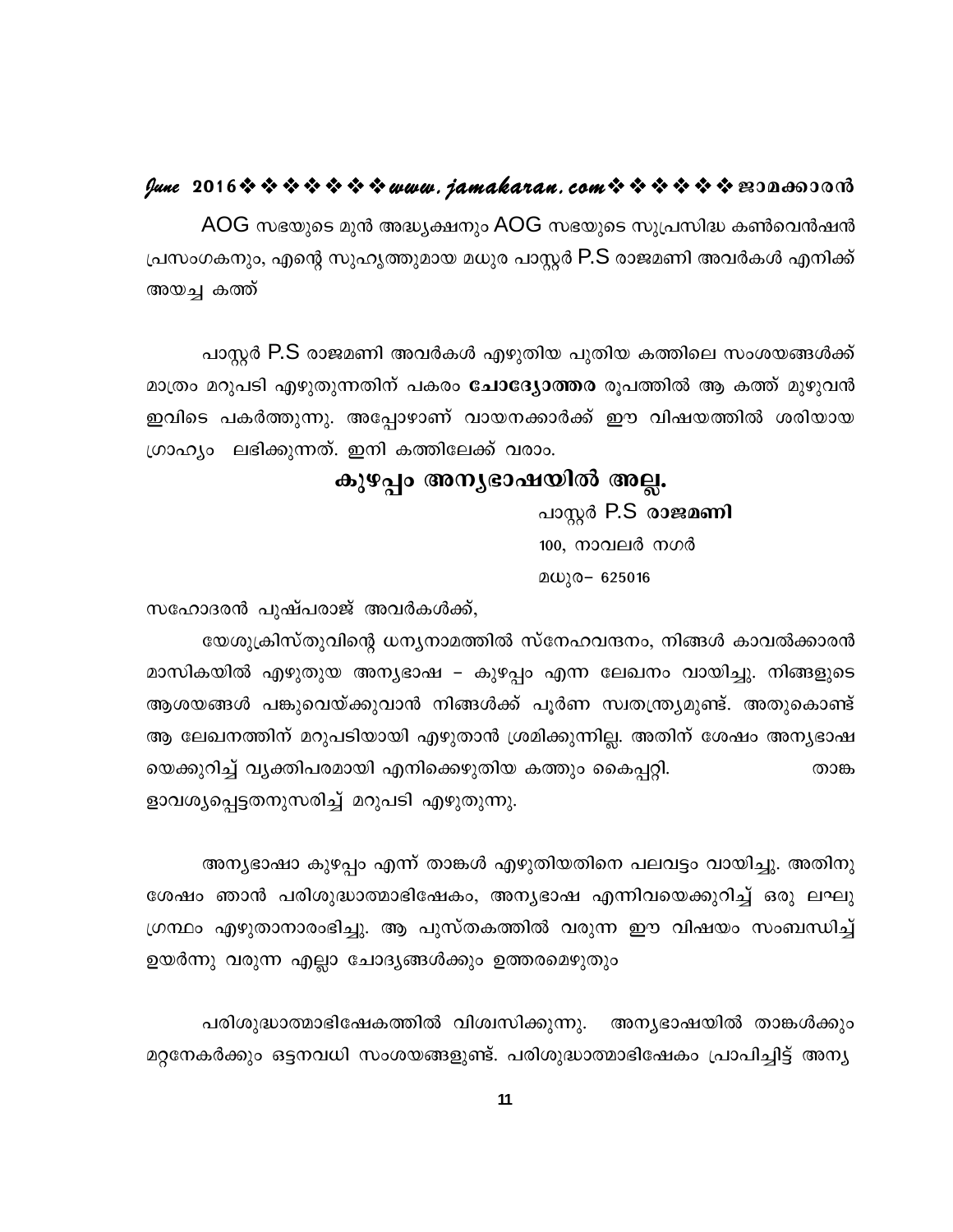lune 2016 \* \* \* \* \* \* \* www.jamakaran.com \* \* \* \* \* \* \* 2010 0000 ഭാഷ സംസാരിക്കുന്ന പലതരത്തിലുള്ള കൃത്രിമ അനുഭവങ്ങൾ എനിക്ക് നന്നായിട്ട റിയാം! താങ്കളെഴുതിയ പല കാര്യങ്ങൾ പ്രയോഗികവശങ്ങളെക്കുറിച്ചുള്ളതാണ്. അനേക കാര്യങ്ങൾ വചനാധിഷ്ഠിതമല്ലാതെ ഊഹങ്ങളുടെ അടിസ്ഥാനത്തിൽ എഴുതിയിരി ക്കുന്നു. താങ്കൾ വായിച്ച പല പുസ്തകങ്ങൾ ഞാനും വായിച്ചിട്ടുണ്ട്. ഈ ലിസ്റ്റിലി ല്ലാത്ത പുസ്തകങ്ങളും വായിച്ചിട്ടുണ്ട്. പല നൂറ്റാണ്ടുകളായി അന്യഭാഷയെക്കുറി ച്ചുള്ള തർക്കം സഭയിൽ നിലനിന്നു വരുന്നു.

കാവൽക്കാരൻ: പാസ്റ്റർ രാജമണി അവർകൾ തന്റെ കത്തിന്റെ തലക്കെട്ടിൽ ത്തന്നെ "കുഴപ്പം അന്യഭാഷയിൽ അല്ല" എന്ന് ആരംഭിക്കുന്നു.

അതേ സമയം പെന്തക്കോസ്ത് സഭകളിൽ "അന്യ ഭാഷ സംസാരിക്കുന്ന പല രിലും ഉള്ള കപട അനുഭവങ്ങളെ എനിക്കറിയാം എന്ന് അദ്ദേഹം തന്നെ സമ്മതിക്കു ന്നു. അതുകൊണ്ടുതന്നെ കുഴപ്പം ഇവർ "സംസാരിക്കുന്ന അന്യഭാഷ" എന്ന പേരിൽത്ത ന്നെയുണ്ട് എന്ന് ഞാൻ പറയുന്നു.

പെന്തക്കോസ്ത് സഭക്കാർ അപശബ്ദം പുറപ്പെടുവിക്കുന്നതിനെക്കുറിച്ചും പാസ്റ്റർ രാജമണി അദ്ദേഹം സംസാരിക്കുന്നതിനെയും അപശബ്ദം എന്ന് പറയുന്നു. അതി നാൽ കുഴപ്പം ഇവർ അന്യഭാഷാ എന്ന പേരിൽ പുറപ്പെടുവിക്കുന്ന അപശബ്ദത്തിൽ നിന്നാരംഭിക്കുന്നു എന്നതത്രേ സത്യം!

പാസ്റ്റർ രാജമണി: 1. പരിശുദ്ധാത്മാഭിഷേകത്തിന് അന്യഭാഷ അടയാളമല്ല ഡോ. പുഷ്പരാജ് എന്ന താങ്കൾ വളരെ വർണിച്ച് എഴുതിയിരിക്കുന്നു. നിങ്ങളുടെ വാദ ത്തിന് വചന അടിസ്ഥാനമില്ല. ഇത് താങ്കളുടെ സ്വന്തം നിഗമനമാണ്. ഇത് വചനാനു സരണമല്ല.

Dr. Pushparaj (കാവൽക്കാരൻ): പരിശുദ്ധാത്മഭിഷേകത്തിന് അനൃഭാഷ അട യാളമല്ല എന്ന് ഞാനെഴുതിയ ഖണ്ഠിച്ച് അതിന് വചനാടിസ്ഥാനമില്ല എന്ന് പാസ്റ്റർ രാജമണി അവർകൾ പറയുന്നു. അത് എന്റെ സ്വന്തം ആശയം എന്നും പറയുന്നു.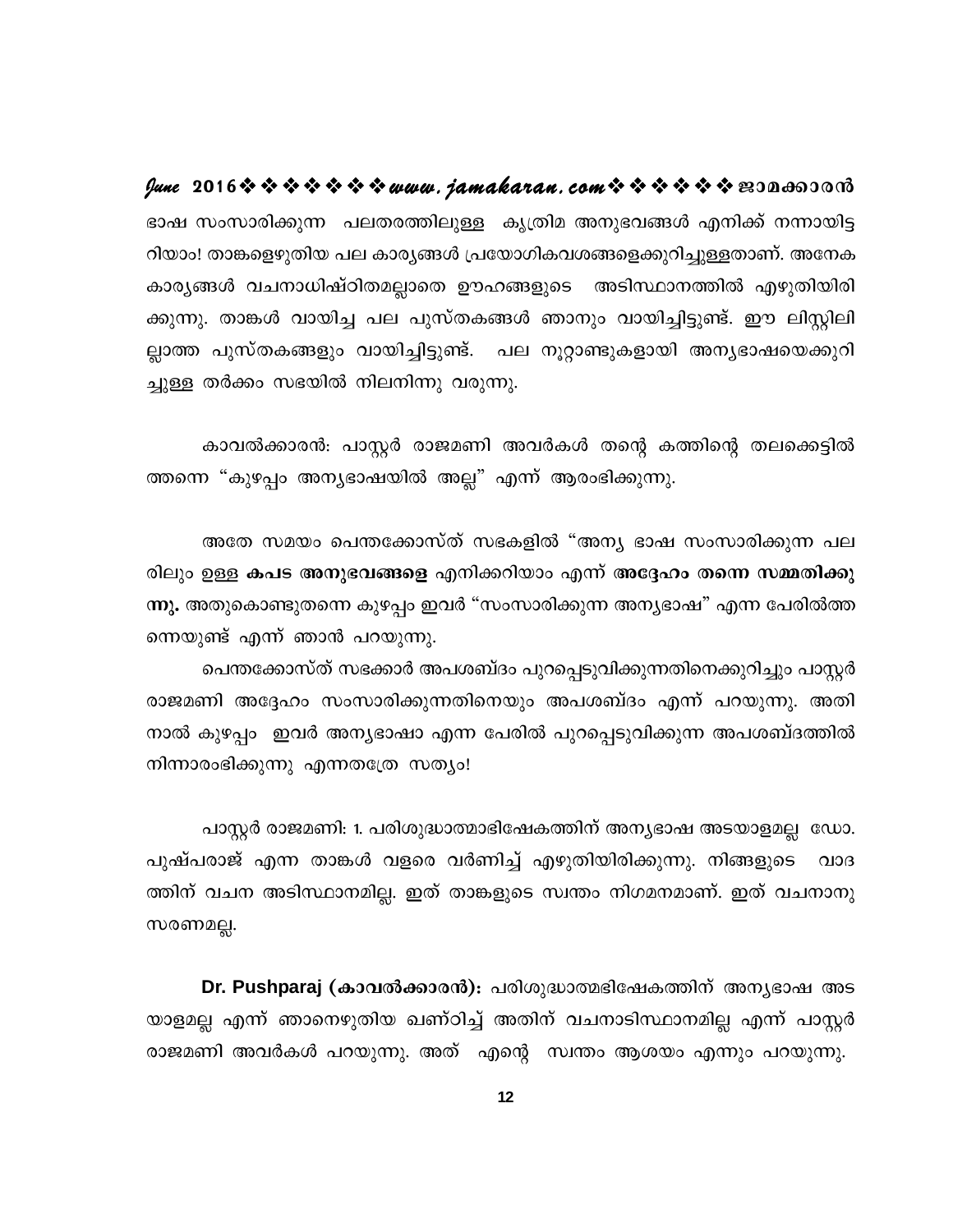# **June 2016www.jamakaran.comPma¡mc³**

A\y-`mj ]cn -ip-²m-ßmhnsâ AS-bmfw F¶v thZ-]p-kvX -I-¯n Fhn -sSsb -¦nepw Fgp-Xn -bn -«ptm F¶v hN-\m-[m-c -t¯msS Rm³ tNmZn -¡p-¶p. ]mÌÀ. cmP -aWn am{X -aà thsd GXv s]´-t¡mkvXv ]mÌdmsW-¦nepw A\y-`mj ]cn - അന്യഭാഷ പരിശുദ്ധാത്മാവിന്റെ അടയാളം എന്ന് വേദപുസ്തകത്തിൽ എവിടെ<br>യെങ്കിലും എഴുതിയിട്ടുണ്ടോ എന്ന് വചനാധാരത്തോടെ ഞാൻ ചോദിക്കുന്നു. പാസ്റ്റർ.<br>രാജമണി മാത്രമല്ല വേറെ ഏത് പെന്തക്കോസ്ത് പാസ്റ്ററാണെങ്കിലും അന്യഭാഷ പരി<br>ശുദ്ധാത്മാഭിഷേ യെങ്കിലും എഴുതിയിട്ടുണ്ടോ എന്ന് വചനാധാരത്തോടെ ഞാൻ ചോദിക്കുന്നു. പാസ്റ്റർ.<br>രാജമണി മാത്രമല്ല വേറെ ഏത് പെന്തക്കോസ്ത് പാസ്റ്ററാണെങ്കിലും അന്യഭാഷ പരി<br>ശുദ്ധാത്മാഭിഷേകത്തിന് അടയാളം എന്ന് എഴുതിയിരിക്കുന്ന ഒരു വചനമെങ്കിലും<br>(മുറ

ത്മാഭിഷേകത്തിന് അടയാളം എന്ന് എഴുതിയിരിക്കുന്ന ഒരു വചനമെങ്കിലും<br>വചനമെങ്കിലും) ഇവർക്ക് കാണിക്കുവാൻ സാധിക്കുമോ?<br>വേദ പുസ്തകം മുഴുവൻ പരിശോധിച്ചാലും "അന്യഭാഷ എന്നുള്ളത് പരിശു<br>റവ് നല്കുന്ന വരങ്ങളിൽ ഒന്ന്" (Gift) (സമ്മാനം) എന്ന് ദ്ധാത്മാവ് നല്കുന്ന വരങ്ങളിൽ ഒന്ന്' (Gift) (സമ്മാനം) എന്ന് മാത്രമേ കാണാൻ വേദ പുസ്തകം മുഴുവൻ പരിശോധിച്ചാലും "അന്ദ്ധാത്മാവ് നല്കുന്ന വരങ്ങളിൽ ഒന്ന്" (Gift) (സമ്മാനം)<br>കഴിയൂ. അടയാളമായി നല്കപ്പെട്ടിട്ടില്ല.<br>അതുകൊണ്ട് - പരിശുദ്ധാത്മാവിനെ - വരു എന്നേ

ാവ് നല്കുന്ന വരങ്ങളിൽ ഒന്ന്" (Gift) (സമ്മാനം) എന്ന് മാത്രമേ കാണാൻ<br>. അടയാളമായി നല്കപ്പെട്ടിട്ടില്ല.<br>അതുകൊണ്ട് പരിശുദ്ധാത്മാവിനെ – വരൂ എന്നോ? അന്യഭാഷ നല്കണേ<br>ാ? അപേക്ഷിക്കാൻ പാടില്ല! Gift നല്കപ്പെടുന്ന ഒന്നാണ്: ചോദിച്ച് ല കഴിയൂ. അടയാളമായി നല്കപ്പെട്ടിട്ടില്ല.<br>- അതുകൊണ്ട് - പരിശുദ്ധാത്മാവിനെ – വരൂ എന്നോ? അന്യഭാഷ നല്കണേ<br>എന്നോ? അപേക്ഷിക്കാൻ പാടില്ല! Gift നല്കപ്പെടുന്ന ഒന്നാണ്: ചോദിച്ച് ലഭിക്കുന്ന<br>തല്ല! തല്ല! എന്നോ? അപേക്ഷിക്കാൻ പാടില്ല! Gift നല്കപ്പെടുന്ന ഒന്നാണ്: ചോദിച്ച് ലഭിക്കുന്ന<br>"തല്ല!<br>ഇന്നത്തെ എല്ലാ പെന്തക്കോസ്ത് സഭകളിലും പരിശുദ്ധാത്മാവേ ഇപ്പോൾ വരൂ!<br>ഇറങ്ങി വരൂ! എന്ന് വിളിച്ച് കൂവി, അലറി, കൈകൾ അടിച്ച് ശരീരം കുലുക്കി ഹിന്

തല്ല!<br>ഇന്നത്തെ എല്ലാ പെന്തക്കോസ്ത് സഭകളിലും പരിശുദ്ധാത്മാവേ ഇപ്പോൾ വരൂ!<br>ഇറങ്ങി വരൂ! എന്ന് വിളിച്ച് കൂവി, അലറി, കൈകൾ അടിച്ച് ശരീരം കുലുക്കി ഹിന്ദുക്കൾ<br>തങ്ങളുടെ ആരാധന സ്ഥലങ്ങളിൽ ശരീരം വിറപ്പിക്കുന്നതു പോലെ ഈ സഭാവിശ്വാ<br>സികളു ഇന്നത്തെ എല്ലാ പെന്തക്കോസ്ത് സഭകളിലും പരിശുദ്ധാത്മാവേ ഇപ്പോൾ വരൂ!<br>ഇറങ്ങി വരൂ! എന്ന് വിളിച്ച് കൂവി, അലറി, കൈകൾ അടിച്ച് ശരീരം കുലുക്കി ഹിന്ദുക്കൾ<br>തങ്ങളുടെ ആരാധന സ്ഥലങ്ങളിൽ ശരീരം വിറപ്പിക്കുന്നതു പോലെ ഈ സഭാവിശ്വാ<br>സികളും അത്ര തങ്ങളുടെ ആരാധന സ്ഥലങ്ങളിൽ ശരീരം വിറപ്പിക്കുന്നതു പോലെ ഈ സഭാവിശ്വാ<br>സികളും അത്രയ്ക്ക് കഷ്ടപ്പെടുന്നു.<br>പാസ്റ്റർമാർ പരിശുദ്ധാത്മാവ് ഇറങ്ങണം എന്നതിനു വേണ്ടി അവരും നിലവി<br>ളിച്ചു വിശ്വാസികളെയും നിലവിളിപ്പിക്കുന്നു. അത് നേരിൽ കണ് l വരൂ! എന്ന് വിളിച്ച് കൂവി, അലറി, കൈകൾ അടിച്ച് ശരീരം കുലുക്കി ഹിന്ദുക്കൾ<br>ുടെ ആരാധന സ്ഥലങ്ങളിൽ ശരീരം വിറപ്പിക്കുന്നതു പോലെ ഈ സഭാവിശ്വാ<br>ും അത്രയ്ക്ക് കഷ്ടപ്പെടുന്നു.<br>പാസ്റ്റർമാർ പരിശുദ്ധാത്മാവ് ഇറങ്ങണം എന്നതിനു വേണ്ടി അ

തങ്ങളുടെ ആരാധന സ്ഥലങ്ങളിൽ ശരീരം വിറപ്പിക്കുന്നതു പോലെ ഈ സഭാവിശ്വാ<br>സികളും അത്രയ്ക്ക് കഷ്ടപ്പെടുന്നു.<br>പാസ്റ്റർമാർ പരിശുദ്ധാത്മാവ് ഇറങ്ങണം എന്നതിനു വേണ്ടി അവരും നിലവി<br>ളിച്ചു വിശ്വാസികളെയും നിലവിളിപ്പിക്കുന്നു. അത് നേരിൽ കണ് കരം! പാസ്റ്റർമാർ പരിശുദ്ധാത്മാവ് ഇറങ്ങണം എന്നതിനു വേണ്ടി അവരും നിലവി<br>്രിശ്വാസികളെയും നിലവിളിപ്പിക്കുന്നു. അത് നേരിൽ കണ്ടാൽ സ്ഥിതി പരിതാപ<br>പരിശുദ്ധാത്മാവിനെ പ്രാപിക്കാൻ ഇവർകൾ അനുഭവിക്കുന്നു കഷ്ടപ്പാടുകൾ<br>ൽ ഏതോ കഠിനമായ വയറുവേദനയാൽ

കണ്ടാൽ ഏതോ കഠിനമായ വയറുവേദനയാൽ താങ്ങാനാതെ നിലവിളിക്കുന്നതു പോലെ കരം!<br>പരിശുദ്ധാത്മാവിനെ ശ്രക്ക്ടാൽ ഏതോ കഠിനമായ വ<br>ഇരിക്കുന്നു.<br>കൂടാതെ പാസ്റ്റർ രാജമ<br>രോടാം ഞാൻ ചോദിക്കുന്നു പരിശുദ്ധാത്മാവിനെ പ്രാപിക്കാൻ ഇവർകൾ അനുഭവിക്കുന്നു കഷ്ടപ്പാടുകൾ<br>കണ്ടാൽ ഏതോ കഠിനമായ വയറുവേദനയാൽ താങ്ങാനാതെ നിലവിളിക്കുന്നതു പോലെ<br>ഇരിക്കുന്നു.<br>രോടും ഞാൻ ചോദിക്കുന്നു. ആരാണ് പരിശുദ്ധത്മാവിനെ വരൂ, ഇറങ്ങി വരൂ എന്ന്<br>വിളിക്കുന്ന

രോടും ഞാൻ ചോദിക്കുന്നു. ആരാണ് പരിശുദ്ധത്മാവിനെ വരൂ, ഇറങ്ങി വരൂ എന്ന് ഇരിക്കുന്നു.<br>കൂടാതെ പാസ്റ്റർ രാജമണി രോടും ഞാൻ ചോദിക്കുന്നു. ആര<br>വിളിക്കുന്നത്?<br>ആർക്ക് പരിശുദ്ധാത്മാവ് ഉ കൂടാതെ പാസ്റ്റർ രാജമണി അവർകളോടും മാത്രമല്ല പെന്തകോസ്ത് പാസ്റ്റർമാ<br>, ഞാൻ ചോദിക്കുന്നു. ആരാണ് പരിശുദ്ധത്മാവിനെ വരൂ, ഇറങ്ങി വരൂ എന്ന്<br>മുന്നത്?<br>ആർക്ക് പരിശുദ്ധാത്മാവ് ഇല്ലയോ അവരല്ലേ വിളിക്കേണ്ടത്. അങ്ങനെയാ<br>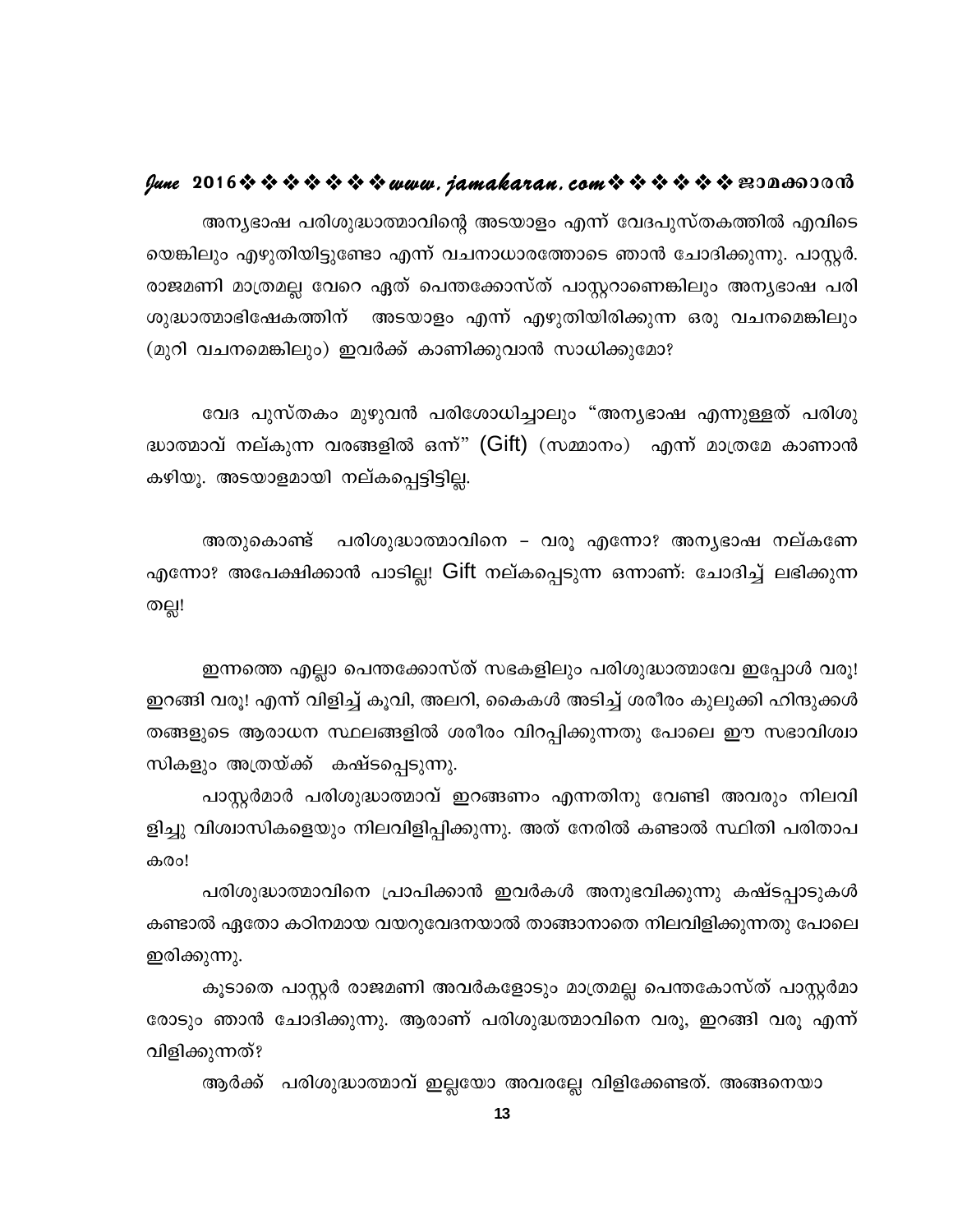### fune 2016 \* \* \* \* \* \* \* www.jamakaran.com \* \* \* \* \* \* \* 2010 0000

ണെങ്കിൽ ആരാധന നയിക്കുന്ന പാസ്റ്റർ അതുവരെ പരിശുദ്ധാത്മാവിനെ പ്രാപിച്ചിട്ടില്ല. എന്നല്ലേ! ആ സഭയിലെ വിശ്വാസികൾക്കും പരിശുദ്ധാത്മാന് ലഭിച്ചിട്ടില്ല എന്നു തന്നെയല്ലേ അർത്ഥം!

പരിശുദ്ധാത്മാവേ ഇറങ്ങൂ! ഇറങ്ങൂ! അഗ്നി! അഗ്നി! എന്ന് ശബ്ദം പുറപ്പെടുവിച്ച് എത്രയ്ക്ക് കഷ്ടപ്പെടുന്നു! ഇങ്ങനെ ഉറക്കെ നിലവിളിച്ചാലേ പരിശുദ്ധാത്മാവ് നടന്ന വരുകയുള്ളോ? പരിശുദ്ധത്മാഭിഷേകത്തിന് ഇവർ അനുഭവിക്കുന്ന പ്രയാസം എത്ര വലുത്. പ്രസവിക്കാൻ സ്ത്രീ കഷ്ടപ്പെടുന്നതുപോലെ എത്ര കഠിനം!

അപ്രൈസ്തവർ ഈ പ്രവൃത്തികളെക്കണ്ടാൽ "ഭ്രാന്ത് പിടിച്ചിരിക്കുന്നു" എന്ന് പറയും എന്ന് ബൈബിൾ എത്ര വ്യക്തമായിപ്പറയുന്നു– 1 കൊരി 14: 23! ഇന്നത്തെ സ്ഥിതികൾ എത്ര ശോചനീയം! ഇതാണോ ആത്മീയ ആരാധന!

ഇനിയും ഒരു കൂത്ത് നടക്കുന്നത് ശ്രദ്ധിക്കുക. സഭാ ആരാധന തുടങ്ങി ജനങ്ങളെ ശബ്ദമുഖരിതമാക്കിയശേഷം പാസ്റ്ററും ആവശൃത്തിന് ശബ്ദമിട്ടശേഷം പാസ്റ്റർ ഇപ്രകാരം പറയുന്നു. "ഇപ്പോൾ നാമെല്ലാവരും പരിശുദ്ധാത്മാവിനെ സ്വീകരിക്കാനായി കൈകൾ ബലമായി അടിക്കാം."

ആരോ ഒരു VVIPയോ, VIP യോ യോഗത്തിൽ കടന്നുവരുമ്പോൾ ഒച്ച വച്ച്, ബഹളം വച്ച്, വിസിൽ അടിച്ച് സ്വീകരികുന്നതു പോലെയാണ് ഇതും. ഇത് എത്ര തട്ടിപ്പ് ആരാധനയാണ്? ആരാധനക്ക് മുമ്പുവരെ പരിശുദ്ധാത്മാവ് എവിടെ പോയിരുന്നു? പഠിച്ചവർ എന്ന് തങ്ങളിൽ അഭിമാനിക്കുന്നവർ പോലും ഈ തട്ടിപ്പ് ആരാധനയ്ക്ക് അടിമകളാ യല്ലോ? എത്ര അപമാനം !

ശ്രദ്ധിക്കുക "വഞ്ചനപ്പെടാതിരിപ്പിൻ; ദൈവത്തെ പരിഹസിച്ചു കൂടാ; മനുഷ്യൻ വിതെയ്ക്കുന്നതു തന്നേ കൊയ്യും"

ഗലാ 6:7

പാസ്റ്റർ രാജമണി :2- "പരിശുദ്ധാത്മാഭിഷേകത്തിന് അടയാളം അന്യഭാഷ തന്നെ എന്ന് വിശ്വസിക്കുവർ" എന്ന് പറയുമ്പോൾ– വിശ്വസിക്കുന്ന ഞങ്ങൾ നൽകുന്ന തെളിവ് എന്ന് പറയാത്തത് ശ്രദ്ധിക്കുക.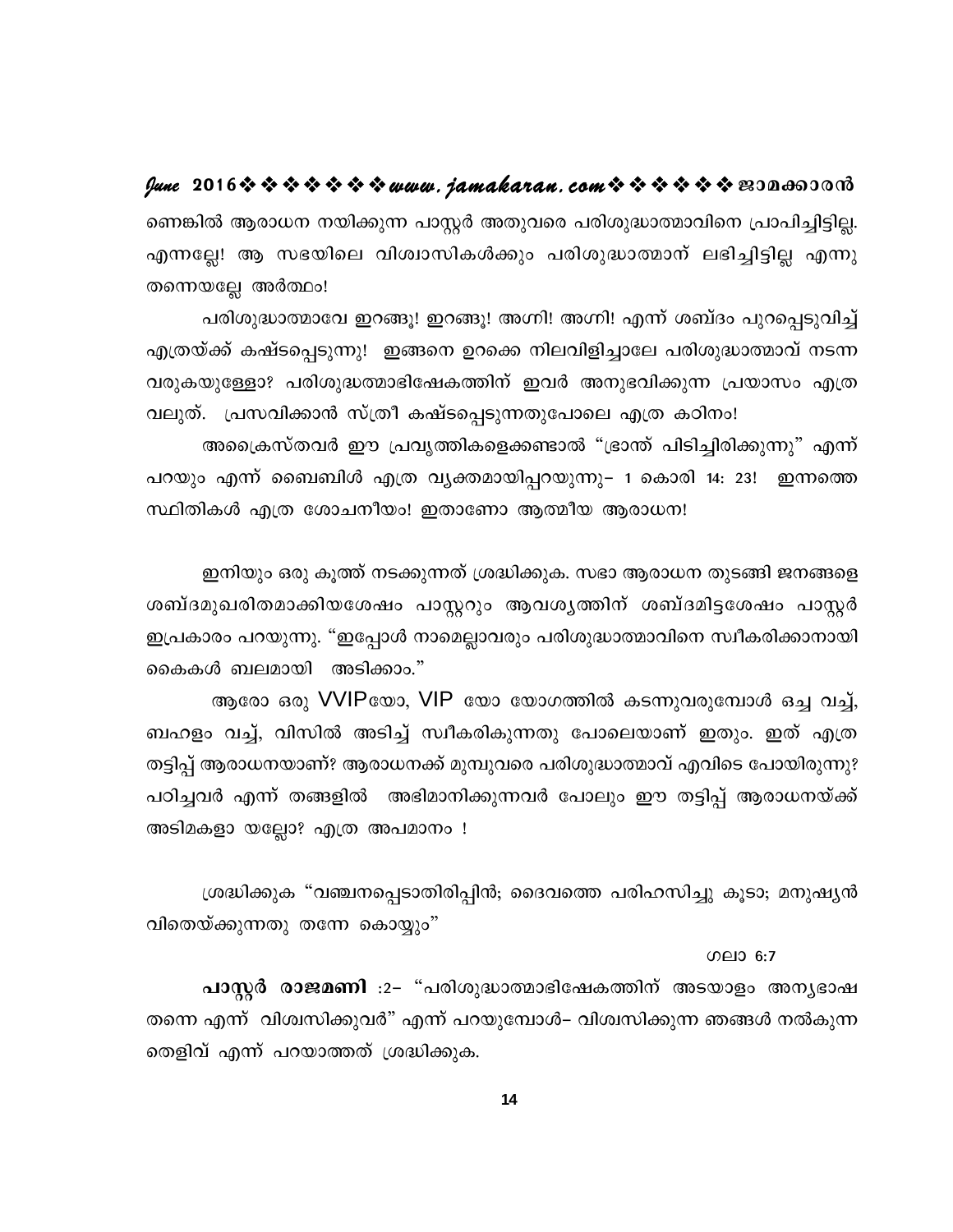### $\ell$ une 2016  $\hat{\mathbf{v}}$   $\hat{\mathbf{v}}$   $\hat{\mathbf{v}}$   $\hat{\mathbf{v}}$   $\hat{\mathbf{v}}$   $\hat{\mathbf{v}}$  we wave. jamakaran.com  $\hat{\mathbf{v}}$   $\hat{\mathbf{v}}$   $\hat{\mathbf{v}}$   $\hat{\mathbf{v}}$   $\hat{\mathbf{v}}$   $\hat{\mathbf{v}}$   $\hat{\mathbf{v}}$   $\hat{\mathbf{v}}$   $\hat{\mathbf{v}}$   $\hat{\mathbf{v}}$   $\hat{\mathbf{v}}$

ഇതിൽ നിന്ന് പരിശുദ്ധാത്മാഭിഷേകത്തിന് അടയാളം അന്യഭാഷ തന്നെ എന്ന് പാസ്റ്റർ രാജമണി തന്നെ വിശ്വസിക്കുന്നില്ല എന്ന് മനസിലാക്കാം. ഞാൻ പാസ്റ്റർ രാജമണിയെ നേരിൽ കാണാൻ മധുരയ്ക്ക് പോയിരുന്നു. സുമാർ ഒരു മണിക്കൂറോളം അദ്ദേഹവുമായി സംസാരിച്ചു. അദ്ദേഹം സംസാരിച്ച രണ്ട് യോഗങ്ങളിലും സഭാരാധനയിലും സംബന്ധിച്ചു. സഹപ്രവർത്തകരായ പാസ്റ്റർമാർ, വിശ്വസികൾ എല്ലാവരും അന്യഭാഷ എന്ന പേരിൽ അപശബ്ദങ്ങളുണ്ടാക്കി. എന്നാൽ പാസ്റ്റർ രാജമണി മാത്രം അന്യഭാഷ ഒന്നും സംസാരിച്ചില്ല.

പാസ്റ്റർ രാജമണി അവർകൾ വചന നിശ്ചയമുളള വ്യക്തിയാണ്. അദ്ദേഹത്തിന് തന്നെ അറിയാം തന്റെ സഭാ വിശ്വസികൾ ഉണ്ടാകുന്ന അപശബ്ദങ്ങൾ അനൃഭാഷ അല്ല എന്ന്! എങ്കിലും ഈ കീഴ്വഴക്കം തന്റെ പ്രസ്ഥാ നമായ AOG യുടെ അടിസ്ഥാന ഉപദേശങ്ങളിൽ ഒന്നായതുകൊണ്ട് ഇത് അനുവദിക്കുന്നു, താൻ മൗനസാക്ഷിക്കായി നിന്നു കൊടുക്കുന്നു.

ഇനി തന്റെ വാദങ്ങളും അതിനു ബൈളിൽ നിന്നുളള മറുപടിയും കാണാം.

വാദം 1 : അ.പ്ര. 2:4 - യെരുശലേം.

"പെന്തെക്കോസ്തു നാൾ വന്നപ്പോൾ എല്ലാവരും ഒരു സ്ഥലത്ത് ഒന്നിച്ച് കൂടിയിരുന്നു....... എല്ലാവരും പരിശുദ്ധാത്മാവ് നിറഞ്ഞവരായി ആത്മാവ് അവർക്ക് ഉച്ചരിപ്പാൻ നൽകിയ വരം അനുസസരിച്ച് അന്യഭാഷകളിൽ അവർ സംസാരിച്ചു തുടങ്ങി." (സതൃവേദപുസ്തകം, 2013, B.Bangalore).

Dr. Pushparaj (കാവൽക്കാരൻ) : പരിശുദ്ധാത്മാഭിഷേകത്തിന് അനൃഭാഷ അടയാളം എന്നതിന് താഴെപ്പറയുന്ന വചനങ്ങൾ പാസ്റ്റർ രാജമണി അവർകൾ കാണിക്കുന്നു. അ.പ്ര 2:4 10:45;19:1–6 മുകളിൽക്കൊടുത്ത വേദഭാഗത്ത് –വരം (gift) എന്ന് എഴുതിയിരിക്കുന്നത് ശ്രദ്ധാച്ചാലും.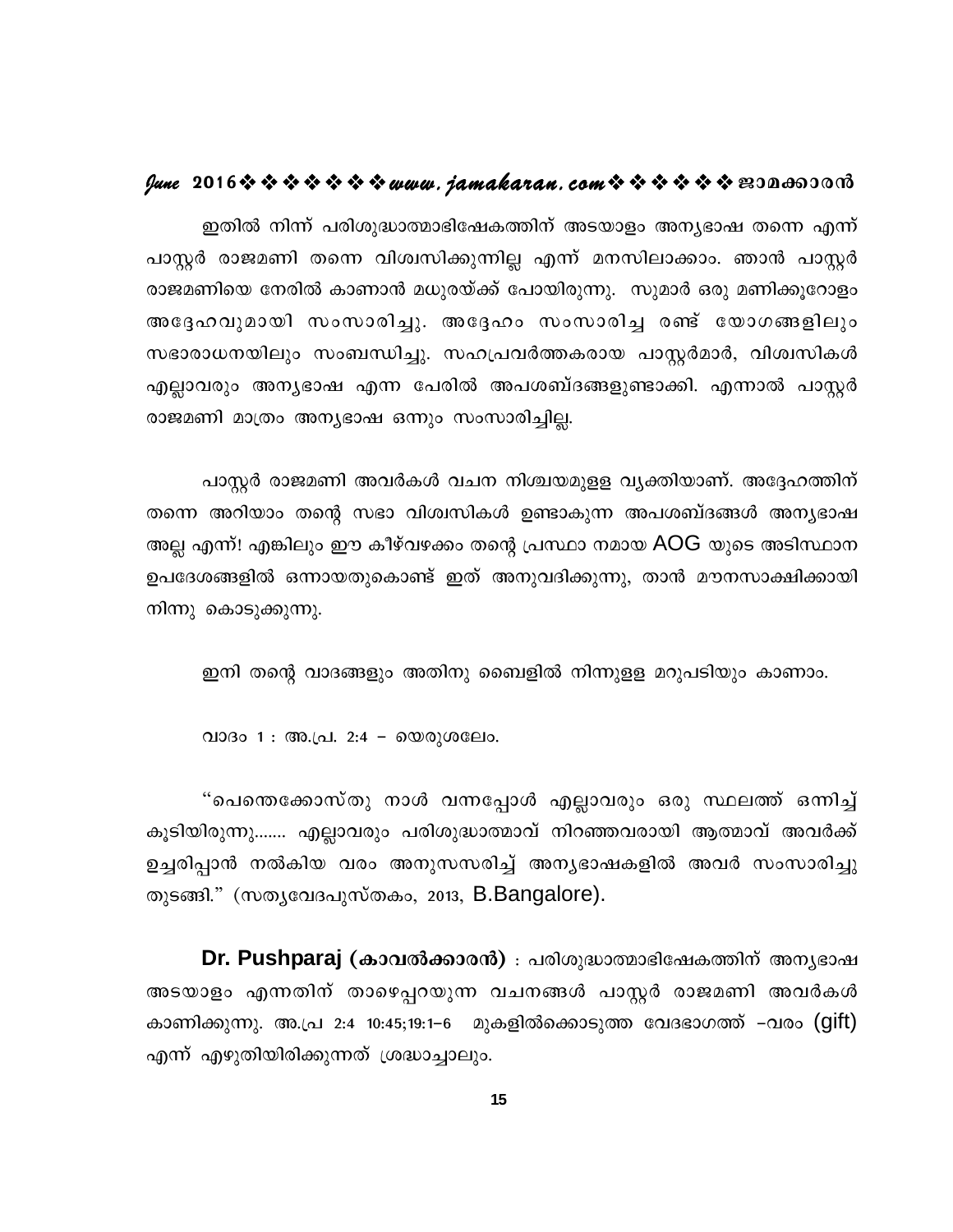### **June 2016www.jamakaran.comPma¡mc³**

ആദ്യമായി പ്ര 2:4 ൽ - യെരുശലേയിൽ - നടന്ന സംഭവം ശ്രദ്ധിക്കാം. ഇനി <u>വായിക്കാൻ പോകുന്ന ഭാഗം വളരെ പ്രാധന്യമുള</u>ളതാണ്.

അ.പ.2:4 ൽ– പരിശുദ്ധാത്മ അവരോഹണത്തെക്കുറിച്ച് കാണാ.

പഴയ നിയമത്തിൽ ഓരോ ദൗത്യനിർവ്വണത്തിനായി സ്വർഗത്തിൽ നിന്ന് വരുന്ന പരിശുദ്ധാത്മാവ് ദൗതൃനിർവ്വഹണത്തിന് ശേഷം വീണ്ടും തിരികെപോയ് കൊണ്ടിരുന്നു.

ഈ പുതിയ നിയമകാലത്ത് രക്ഷിക്കപ്പെടുന്നവരിൽ എന്നേക്കും വസിക്കാനായി പരിശുദ്ധാത്മാവ് അവരോഹണം ചെയ്ത ചരിത്ര പ്രസിദ്ധ സംഭവമാണ് മുകളിൽ നിങ്ങൾ ഈ പുതിയ നിയമകാലത്ത് രക്ഷിക്കപ്പെടുന്നവരിൽ എന്നേക്കും വസിക്കാനായി<br>പരിശുദ്ധാത്മാവ് അവരോഹണം ചെയ്ത ചരിത്ര പ്രസിദ്ധ സംഭവമാണ് മുകളിൽ നിങ്ങൾ<br>വായിച്ചത്. ഈ ആത്മാവ് കൃപായുഗം മുഴുവൻ രക്ഷിക്കപ്പെട്ടവരിൽ നിരന്തരമായി<br>ആവസിച്ച് വഴി ആവസിച്ച് വഴി നടത്തുന്നു. യോഹ 14:16; 23,24; എഫേ 1:13.

ച്ചത്. ഈ ആത്മാവ് കൃപായുഗം മുഴുവൻ രക്ഷിക്കപ്പെട്ടവരിൽ നിരന്തരമായി<br>ധിച്ച് വഴി നടത്തുന്നു. യോഹ 14:16; 23,24; എഫേ 1:13.<br>കർത്താവിന്റെ കല്പനപ്രകാരം, അവിടുത്തെ സ്വർഗാരോഹണ<br>നുബന്ധിച്ച് പരിശുദ്ധാത്മാവിന്റെ അവരോഹണത്തിനായി യെര ത്തോടനുബന്ധിച്ച് പരിശുദ്ധാത്മാവിന്റെ അവരോഹണത്തിനായി യെരുരേലേമിലെ മാളികമുറിയിൽ 12 അപ്പോസ്തലന്മാരും, കർത്താവിന്റെ അമ്മ മറിയയും മറ്റ് ശിഷ്യന്മാരും കാത്തിരുന്നു. പരിശുദ്ധാത്മാവ് വന്നു. ഇന്നും ഇവിടെയുണ്ട്.

### ഭാഷകളുടെ ഉഭ്ഭവം

`അനൃഭാഷകളെക്കുറിച്ച്` മനസ്സിലാക്കുവാൻ ഭാഷകളുടെ ഉത്പത്തി ചരിത്രം ഭാഷകളുടെ ഉഭ്ഭവം<br>അന്യഭാഷകളെക്കുറിച്ച് മനസ്സിലാക്കുവാൻ ഭാഷകളുടെ ഉത്പത്തി ചരിത്രം<br>അറിഞ്ഞിരിക്കേണ്ടതാണ്. ''ഭൂമിയിൽ ഒക്കെയും ഒരേ ഭാഷയും ഒരേ<br>വാക്കുകളുമാണ് ഉണ്ടായിരുന്നത്" - ഉല്പ 11:1 വാക്കുകളുമാണ് ഉണ്ടായിരുന്നത്" – ഉല്**പ** 11:1

ഇതായിരുന്നു ആദൃകാലത്തെ മനുഷൃരുടെ അവസ്ഥ എന്നാൽ അനുസരണക്കേടും പാപവും നിമിത്തം ജനത്തെ ജലപ്രളയം കൊണ്ട് ശിക്ഷിക്കാൻ ദൈവം തീരുമാനിച്ചു. ദൈവ മുമ്പാകെ ഭയപ്പെട്ട് നേരോടെ നടന്ന നോഹയുടെ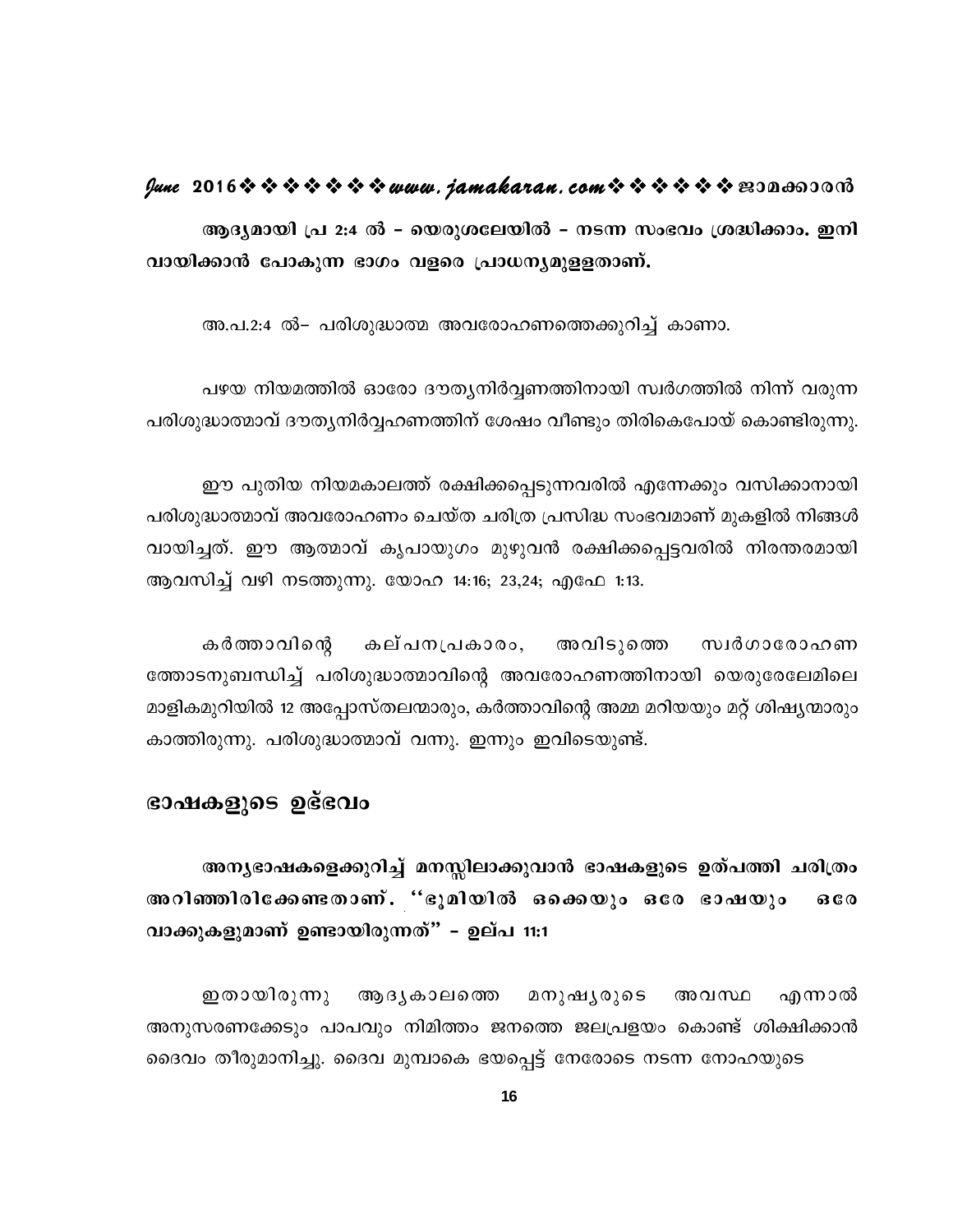lune 2016 \* \* \* \* \* \* \* www.jamakaran.com \* \* \* \* \* \* \* 2010 0000 കുടുംബം മാത്രം രക്ഷപ്പെടുത്തി.

ജലപ്രളയാനന്തരം നോഹയുടെ 3 പുത്രന്മാരിലൂടെ ഇന്നത്തെ ലോക ജനത മുഴുവൻ ഉരുവായി. ദൈവവത്തെ മറന്ന്, ദൈവേഷ്ടം നിറവേറ്റാതെ തങ്ങളുടെ പേരിനും പെരുമയ്ക്കുമായി പലതും ചെയ്തു തുടങ്ങി. അതിന്റെ ഉയർന്ന പടിയാണ് ഒരു നഗരവും അതിൽ ബാബേൽ ഗോപുര നിർമ്മാണവും. ദൈവ പദ്ധതിക്ക് എതിരായതും അഹങ്കാരം നിറഞ്ഞതുമായ ഈ പ്രവൃത്തിക്ക് അന്തം വരുത്താനായി.

### ദൈവ കോപം വന്നു

ദൈവം അവരുടെ ഭാഷ <u>ഭിന്നിപ്പിച്ചു. പിന്നീടവർ അന്യോന്യം</u> മനസ്സിലാ ക്കിയില്ല. അവരെ ഭുമുഖത്തെങ്ങും ചിതറിച്ചു കളഞ്ഞു. അവർ പട്ടണം പണി ഉപേക്ഷിച്ചു കളഞ്ഞു. വാക്കുകൾ മനസ്സിലായവർ ഒരുമിച്ചു കൂടി ഭൂതലമെങ്ങും നിറഞ്ഞു.

കാലങ്ങൾ കടന്നുപോയി. കാഴ്ചകൾ എത്ര മാറി മറഞ്ഞു.

- = അബ്രഹാമിന്റെ കാലം –………..ഒരു വ്യക്തി ഒരു ജനതയായി മാറി.
- = ജോസഫിന്റെ കാലം ……….. ഒരു ജനത ഒരു ദേശമായി മാറി
- = മോശെയുടെ കാലം –........... ദേശം അടിമത്തത്തിൽ നിന്ന് പുറപ്പാടിലേക്ക്.
- = ന്യായാധിപന്മാരുടെ കാലം- ........ ദേശംന്യായപാലന വ്യവസ്ഥിതിയിലേക്ക്.
- = രാജാക്കന്മാരുടെ കാലം ........... ദൈവത്തെ വേണ്ട എന്ന് മാനുഷിക

വൃവസ്ഥിതിയിലേക്ക് മാറി. പ്രവാചകന്മാരുടെ കാലം ജനം വിഗ്രാഹാരാധനയിലേക്ക് തിരിഞ്ഞു. മാനസാന്തരത്തിനുളള ആഹ്വാനം എന്നിങ്ങനെ തുടർന്നു. ജനം പാപം ചെയ്തപ്പോൾ അവരെ ശിക്ഷിക്കുകയും വീണ്ടും ചേർക്കുകയും ചെയ്തു. ഈ നില തുടരാതെ എന്നും തന്നോടൊപ്പം വസിക്കുവാൻ ഒരു ജനതയെ തെരഞ്ഞെടുക്കാൻ ദൈവത്തിന് തിരുമനസ്സായി.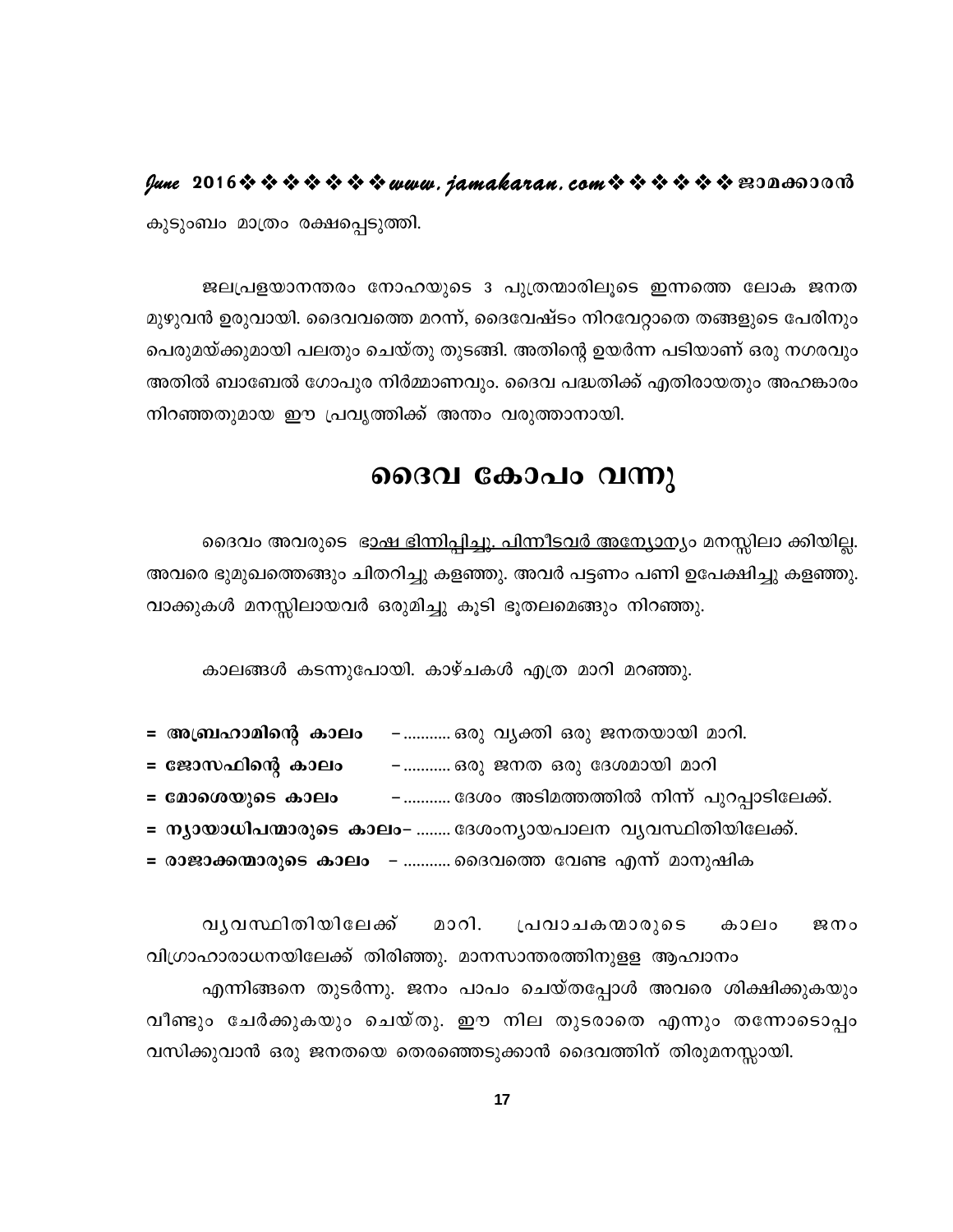### lune 2016 \* \* \* \* \* \* \* www.jamakaran.com \* \* \* \* \* \* \* 2010 00:00

അതിനായി ജനങ്ങളുടെ പാപങ്ങൾ മോചിക്കപ്പെടേണ്ടതുണ്ട്. രക്തം ചൊരി ഞ്ഞിട്ടല്ലാതെ പാപമോചനമില്ലായ്കയാൽ പരിശുദ്ധ രക്തം ചിന്താൻ പദ്ധതിയിട്ടു. (എബ്രാ 9:22). ഈ പദ്ധതിയെ എശയ്യാ പ്രവാചനകനിലൂടെ ലോക ജനതയെ മുഴുവൻ അറിയിച്ചു. എശയ്യാ 7:14.

പരിശുദ്ധ രക്തം ചിന്തുന്ന വ്യക്തിയെ മിശിഹാ എന്ന് വിളിച്ചു. മിശിഹാ വരുന്ന അടയാളവും നൽകി കന്യകാ ജനനത്തിലൂടെയുളള അവതാരം!

ഈ സന്തോഷ വർത്തമാനം ആദ്യം ഏക സത്യ ദൈവാരാധന തുടർന്ന യഹൂദ ജനതയ്ക്കും അവരിലൂടെ സർവ്വമാനവ ജനതയ്ക്കും നൽകി. യഹൂദരിൽ ഭൂരിപക്ഷം പേർ യേശുവിനെ മിശിഹായായി അംഗീകരിച്ചില്ല, തള്ളിക്കളഞ്ഞു.

യേശുവിനെ പിടിച്ചു. അടിച്ചു, തല്ലി ക്രൂശിൽ കൊന്നു. അവിടുന്ന് മൂന്നാം നാൾ ഉയിർന്നെഴുന്നേറ്റു. അനേകർക്ക് അവിടുന്ന് പ്രത്യക്ഷനായി, തന്നെ തെളിയിച്ചു. അ.പ്ര1:3.

### വിവിധ ഭാഷകൾ

യേശുക്രിസ്തു മിശിഹാ, ലോക രക്ഷിതാവ് എന്ന ലോക ജനതയെ മുഴുനൻ അറിയിക്കാൻ അവരോഹണം ഈ പരിശുദ്ധാത്മാവിനെ സ്വീകരിക്കാൻ ശിഷ്യന്മാ രോട് കാത്തിരിക്കാൻ ആവശ്യപ്പെട്ടു.

10 നാളുകൾ കാത്തിരുന്നു. ആദ്യം യെരുശ ലേമിൽ മാളിക മുറിയിൽ ഇറങ്ങിയ ശുദ്ധാത്മാവ് ഇവിടെ തങ്ങുകയും രക്ഷിക്ക പ്പെടുന്നവർ സാക്ഷികളാകേണ്ടതിന് അവരുടെ ഉളളിൽ ആവസിക്കുകയും ചെയ്യുന്നു. അതിനുശേഷം ഇന്നുവരെ ആരോടും പരിശുദ്ധാത്മാവിനായി കാത്തിരിക്കാൻ ദൈവം ആവശ്യപ്പെട്ടിട്ടില്ല.

യെരുശലേമിൽ അപ്പോസ്തലന്മാരും ശിഷൃന്മാരും പരിശുദ്ധാത്മവിനായി കാത്തിരുന്നു. അലോസ്തലിക കലാത്തോ അതിനുശേഷമോ, യെരുശലേ, ഒഴികെ മറ്റൊരു സ്ഥലത്തും, ദേശത്തും, ആരും കാത്തിരുന്നിട്ടില്ല.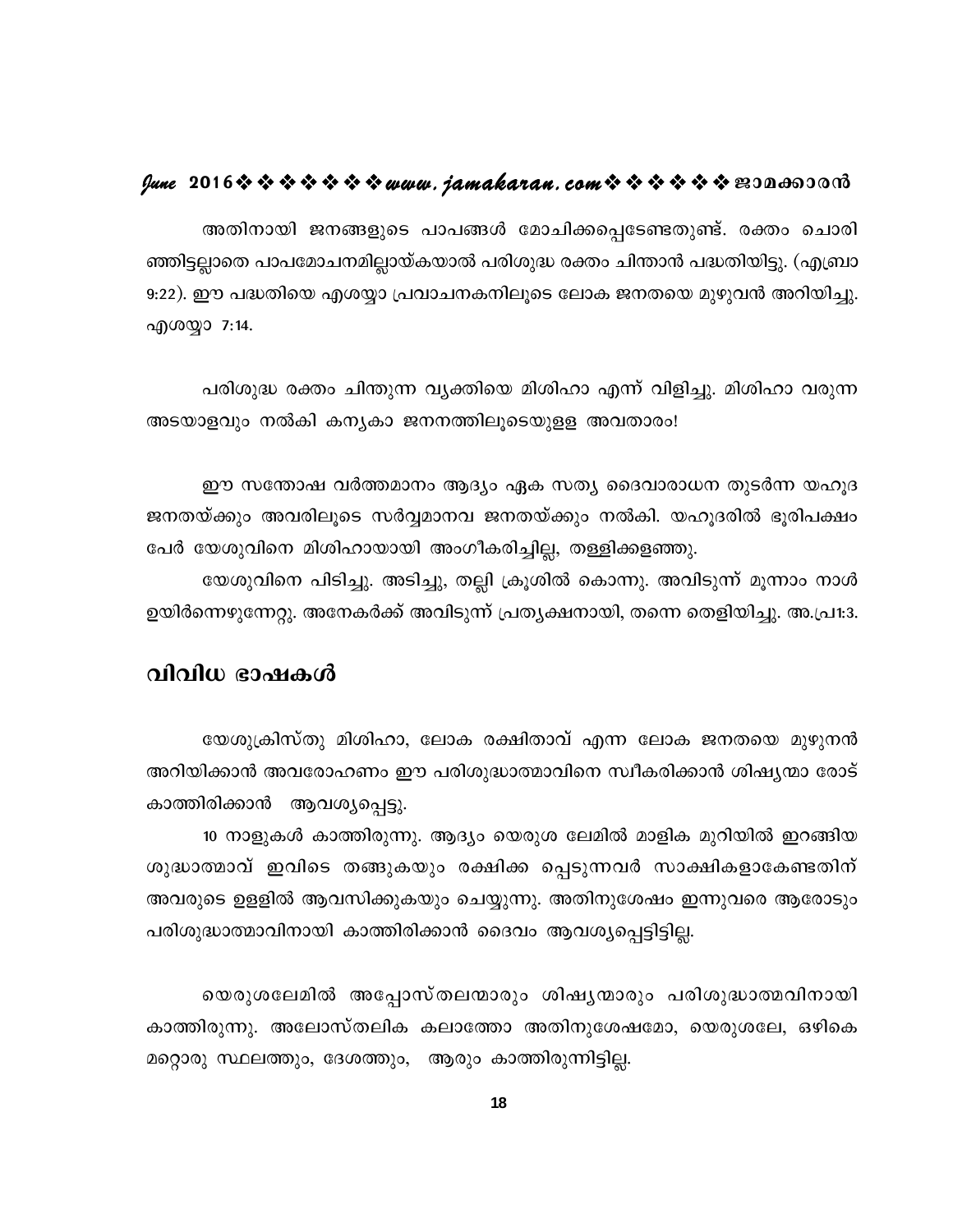### fune 2016 \* \* \* \* \* \* \* www.jamakaran.com \* \* \* \* \* \* \* 2010 0000

TPM പാസ്റ്റർ രാജൻ അവർകൾ പറയുന്നതു പോലെ കാത്തിരുന്ന് ആത്മാവിനെ പ്രാപിക്കണമെന്ന് വചനാനുസരണമല്ല; ദുരുപദേശമാണ് അപ്പോസ്തലന്മാർ നമ്മെ പഠിപ്പിക്കാത്ത കളള ഉപദേശമാണ്.

# ചിതറടിക്കപ്പെട്ടവർക്ക് സുവിശേഷം – അ. പ്ര 2:4.

പഴയ നിയമ കാലത്ത് ഏക സത്യ ദൈവത്തെ വണങ്ങിയവർ യഹൂദരാണ്. യഹുദരിലൂടെ സത്യം അറിഞ്ഞവർ യഹൂദമതാനുസാരികളായി മാറി. സത്യാന്വേഷികളായ ഈ ജനതയ്ക്കും ഇവരിലൂടെ സർവ്വജനതയ്ക്കും മിശിഹാ പദ്ധതി അറിയിക്കാൻ ദൈവം തെരഞ്ഞെടുത്ത ചരിത്ര സംഭവമാണ് – അ.പ്ര. 2–ാം അദ്ധ്യായം.

### പരിശുദ്ധാത്മാ അവരോഹണത്തിൽ സംഭവിച്ച 3 കാര്യങ്ങൾ

ഒന്ന്: കൊടിയ കാറ്റടിക്കുന്നതുപോലെ ആകാശത്തു നിന്നും മുഴക്കം.

കാറ്റ് പരിശുദ്ധാത്മാവിന് നിഴലായി പഴയ നിയമത്തിൽ പറഞ്ഞിട്ടുള്ളത് അറിയാമല്ലോ. കാത്തിരുന്ന ശിഷൃന്മാരുടെ ചുറ്റും മുഴക്കം ഉണ്ടായപ്പോൾ പരിശുദ്ധാത്മാവിന്റെ ആഗമനം എന്ന് മനസ്സിലായി. എന്നന്നേക്കും നമ്മോടുകൂടെ വസിക്കും എന്ന് യേശു കർത്താവ് വാഗ്ദത്തം ചെയ്യപ്പെട്ട പരിശുദ്ധാത്മാവ് ഇതാ ആഗതനാകുന്നു.  $(\text{co}$ ാഹ14:16)

രണ്ട്: അവർ ഇരുന്നിരുന്ന വീട് മുഴുവനും നിറച്ചു.

മുഴക്കം ഒരു സ്ഥലത്തിലേക്ക് അഥവാ ആ ഭവനത്തിലേക്ക് ദൈവം തിരിച്ചു വിട്ടു. പെത്തക്കോസ്ത് ഉത്സവത്തിന് വന്നവരുടെ ശ്രദ്ധ ക്ഷണിക്കാനാണ് കർത്താവ് ഇപ്രകാരം ചെയ്തത്. അവർ വീടിന് ചുറ്റും കൂടി. വീടിന് പുറത്തേക്ക് ശിഷ്യന്മാർ വന്നു. അപ്പോൾ പരിശുദ്ധാത്മാവ് അവരുടെ മേൽ ഇറങ്ങി.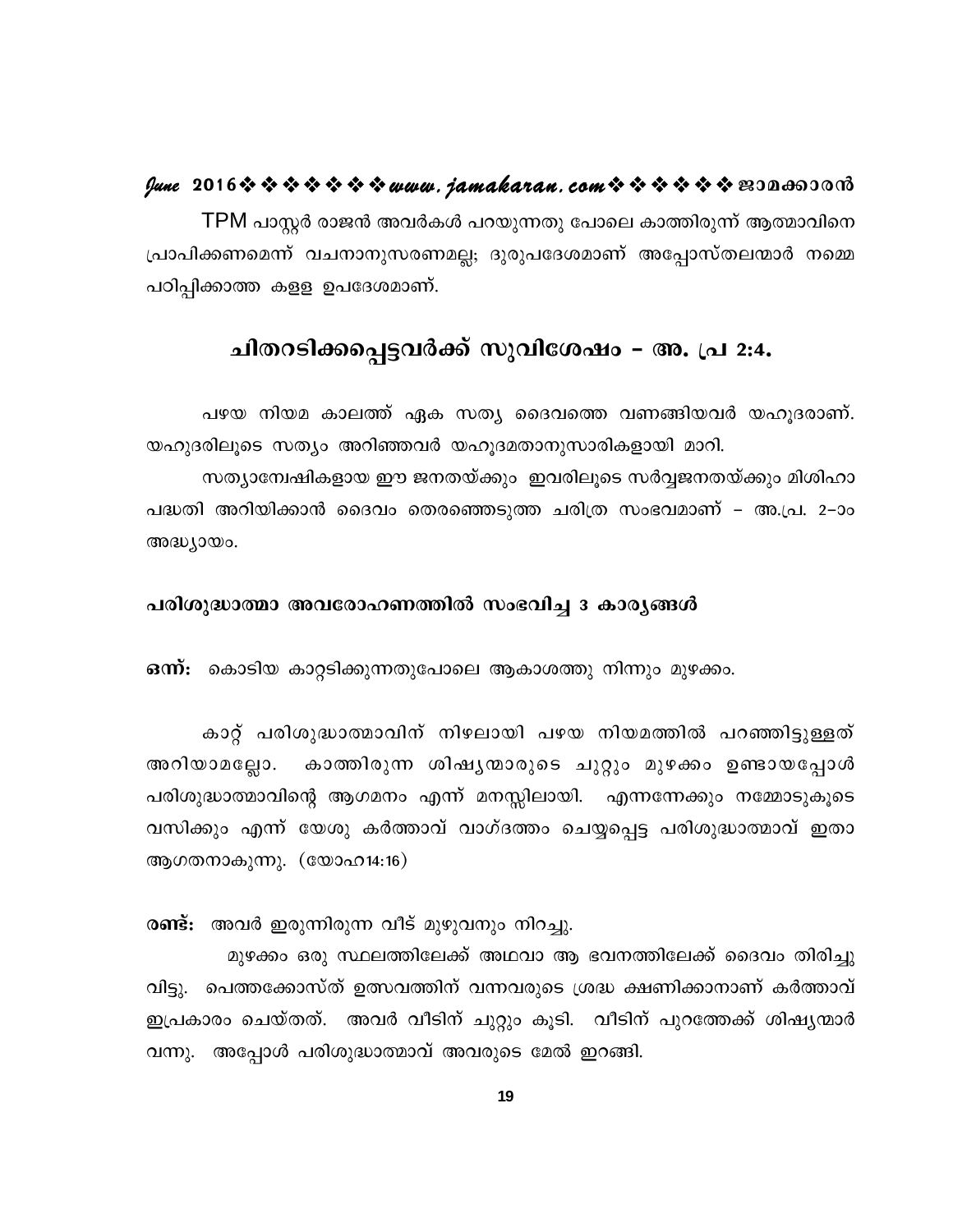### $\ell$ une 2016  $\hat{\mathbf{v}}$   $\hat{\mathbf{v}}$   $\hat{\mathbf{v}}$   $\hat{\mathbf{v}}$   $\hat{\mathbf{v}}$   $\hat{\mathbf{v}}$  we we have  $\ell$  and  $\ell$  and  $\ell$  and  $\hat{\mathbf{v}}$   $\hat{\mathbf{v}}$   $\hat{\mathbf{v}}$   $\hat{\mathbf{v}}$   $\hat{\mathbf{v}}$   $\hat{\mathbf{v}}$   $\hat{\mathbf{v}}$   $\hat{\mathbf{v}}$   $\hat{\mathbf{v}}$   $\hat{\math$

മുന്ന്: അഗ്നി ജ്വാലപോലെ പിളർന്നിരിക്കുന്ന നാവുകൾ അവർക്ക് പ്രത്യക്ഷമായി.

അവരിൽ ഓരോരുത്തരുടെ മേലുള്ള അഗ്നിജ്വാല നാവുകൾ പതിഞ്ഞു. ഇത് വിവരിക്കാനാവാത്ത അത്ഭുതമത്രേ! ഒരു മനുഷ്യനെച്ചുറ്റി അഗ്നിജ്വാലകൾ ഇരിക്കുന്നതു കണ്ടാൽ എങ്ങനെയിരിക്കും? സങ്കല്പിച്ചു നോക്കൂ! ആ ജ്വാലകൾ ശിഷ്യന്മാരെ ദഹിപ്പിച്ചില്ല. അങ്ങനെയെങ്കിൽ കരിക്കട്ടയായിത്തീരുമായിരുന്നു. ജ്വാലകൾക്ക് നടുവിൽ ശിഷ്യന്മാരുടെ രൂപത്തെ ജനം കണ്ടു. എത്ര ആശ്ചര്യമായ കാഴ്ച!

ഈരെയാരു രംഗവിതാനത്തിന് ഒരു കാരണമുണ്ട്. കൂടിവന്ന പ്രത്യേകിച്ച് യഹൂദന്മാർക്ക് **പഴയ ഒരു കാര്യം** ഓർമ്മപ്പെടുത്താനാണ്. മാളിക മുറിയിൽ കൂടിവന്ന 120 പേരും ദൈവത്താൽ അംഗീകരിക്കപ്പെട്ടവരാണ് എന്നുള്ളതും ദൈവത്തിന് ബോധ്യപ്പെടുത്തേണ്ടതുണ്ട്.

യഹൂദന്മാരുടെ രാഷ്ട്രപിതാവായ മോശെയോട് നൂറ്റാണ്ടുകൾക്ക് മുമ്പ് ദൈവം ഒരു മുൾപടർപ്പിന്റെ നടുവിൽ നിന്ന് അഗ്നിജ്വാലയിൽ പ്രത്യക്ഷനായി (പുറ 3:2-4) "മുൾപടർപ്പ് തീ പിടിച്ച് കത്തുന്നതും മുൾപടർപ്പ് വെന്തു പോകാതിരിക്കുന്നതും കണ്ടു.

മുൾപടർപ്പ് വെന്തു പോകാതിരിക്കുന്ന ഈ വലിയ കാഴ്ച എന്തെന്ന് ഞാൻ ചെന്ന് നോക്കട്ടെ എന്ന് മോശെ പറഞ്ഞു. നോക്കേണ്ടതിന്നു മോശെ വരുന്നത് യഹോവ കണ്ടപ്പോൾ ദൈവം മുൾപടർപ്പിന്റെ നടുവിൽ നിന്നു മോശെ മോശെ എന്ന് വിളിച്ചു."

മോശെ ഉറ്റുനോക്കിയപ്പോൾ തീയിൽ എരിഞ്ഞുകൊണ്ടിരിക്കുന്ന **മുൾപടർപ്പ് വെന്തു പോകാത്തത്** കണ്ടു. ഇത് ഒരു അത്ഭുതം.

നമ്മുടെ വാഴ്ത്തപ്പെട്ട കർത്താവിന് ചുറ്റും അഗ്നിജ്വാല. പക്ഷേ തീജ്വാലകൾ കർത്താവിനെ ഒന്നും ചെയ്തില്ല.

ഈ സമയത്ത് ദൈവസന്ദേശം തീജ്വാലകളുടെ നടുവിൽ നിന്ന് മോശെക്ക് ലഭിക്കുന്നു.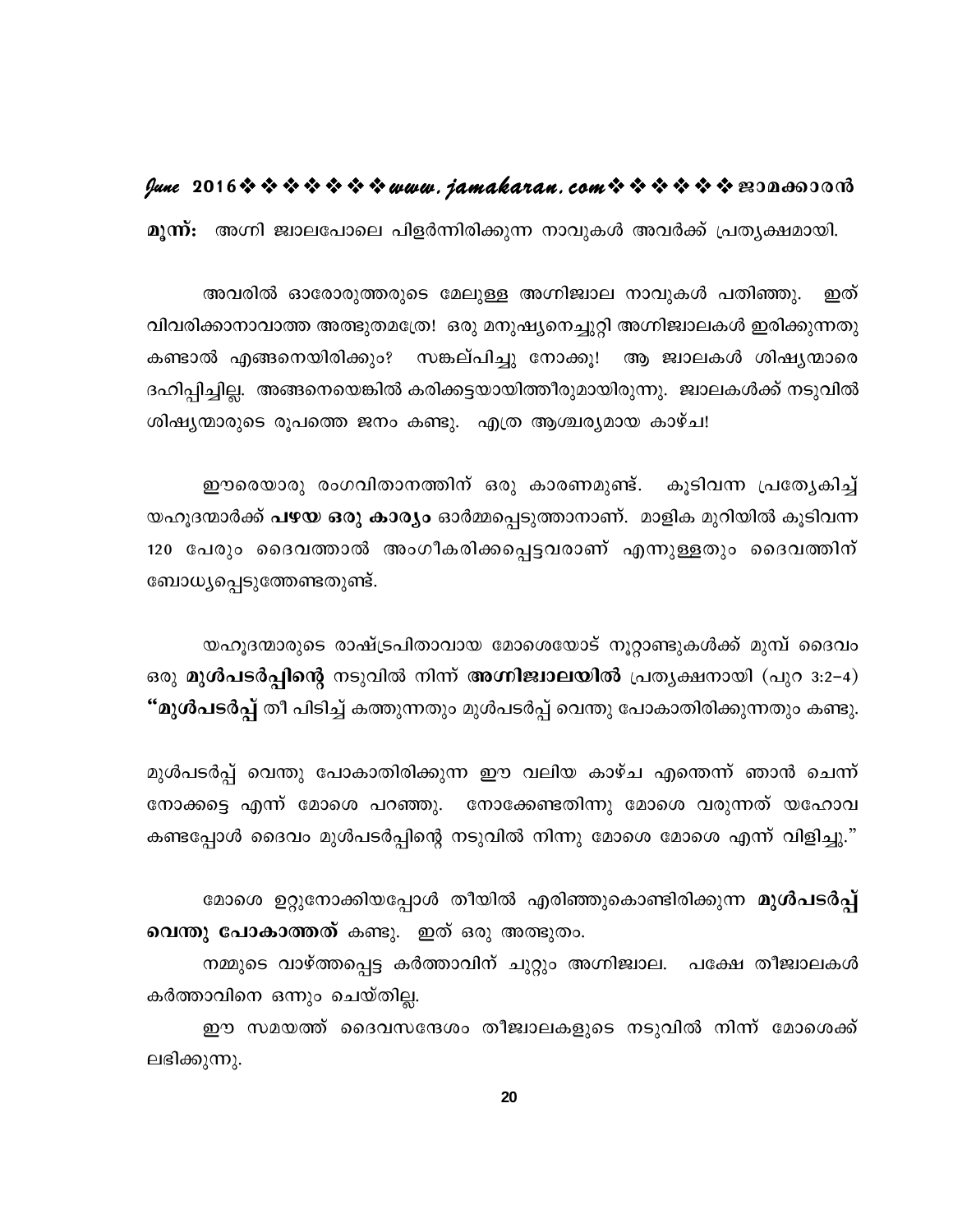### fune 2016 \* \* \* \* \* \* \* www.jamakaran.com \* \* \* \* \* \* \* 2010 0010

തീജ്വാലകളുടെ നടുവിൽ നിന്ന് ദൈവം സംസാരിച്ച ഈ അത്ഭുത വിഷയം തലമുറ തലമുറകളായി ദൈവത്തെ മഹത്വപ്പെടുത്തി യഹൂദന്മാർ സംസാരിക്കും. അന്ന് മോശെയോട് സംസാരിച്ച അതേ രീതിയിൽ ഇവിടെ ഒരു ആവർത്തനം. അന്ന് മുൾപടർപ്പ് വെന്ത് പോകാത്തതുപോലെ ഇവിടെ ശിഷൃന്മാരും വെന്ത് പോകുന്നില്ല!

ഇതിലൂടെ ഈ ശിഷൃന്മാർ **ദൈവത്താൽ** നിയോഗിക്കപ്പെട്ടവരും, രെഞ്ഞെടുക്കപ്പെട്ടവരും, അയക്കപ്പെട്ടവരുമെന്ന് യഹൂദ ജനം മനസ്സിലാക്കി. **ഉറപ്പാ** ക്കി.

### പൗലോസ് സംസാരിച്ച അധികം അനൃഭാഷകൾ

1 കൊരി 14:18 ൽ – "നിങ്ങളെല്ലാവരിലും അധികം ഞാൻ അന്യഭാഷകളിൽ സംസാരിക്കുന്നതു കൊണ്ട് ഞാൻ ദൈവത്തെ സ്തുതിക്കുന്നു" എന്ന് പൗലോസ് പറയുന്നത് ശ്രദ്ധിക്കുക.

പൗലോസ് ഇക്കാര്യം കൊരിന്ത് പട്ടണത്തിലെ സഭയോട് പങ്കുവക്കുന്നു. കൊരിന്ത് സഭയിൽ മാത്രം 16 ഭാഷകൾ സംസാരിക്കുന്നവർ ഉണ്ടായിരുന്നു. ഗ്രീക്കും, എബ്രായ ഭാഷയും കൈകാര്യം ചെയ്തിരുന്ന പൗലോസ് സഭയിലെ ശിഷ്യന്മാരുടെ ഭാഷകളിൽ പരിശുദ്ധാത്മ വരത്താൽ അവരോട് സംസാരിച്ചു. സഭയിൽ മാത്രമല്ല സുവിശേഷവുമായി എവിടെയല്ലാം കടന്നുചെന്നുവോ അവിടുത്തെ ഭാഷകളിൽ സംസാരിച്ചു.

### മലയാളക്കരയിൽ വിശുദ്ധ തോമാശ്ലീഹാ

കർത്താവിന്റെ 12 അപ്പോസ്തലന്മാരിൽ ഒരാളായ തോമാസ് സുവിശേഷവുമായി നമ്മുടെ മണ്ണിൽ കടന്നു വന്നുവല്ലോ. ഇവിടുത്തെ ജനങ്ങളുടെ ഭാഷയിൽ ഹീബ്രു മാതൃഭാഷയായ തോമാസ് സുവിശേഷം പങ്കുവച്ചു! ഇതെങ്ങനെ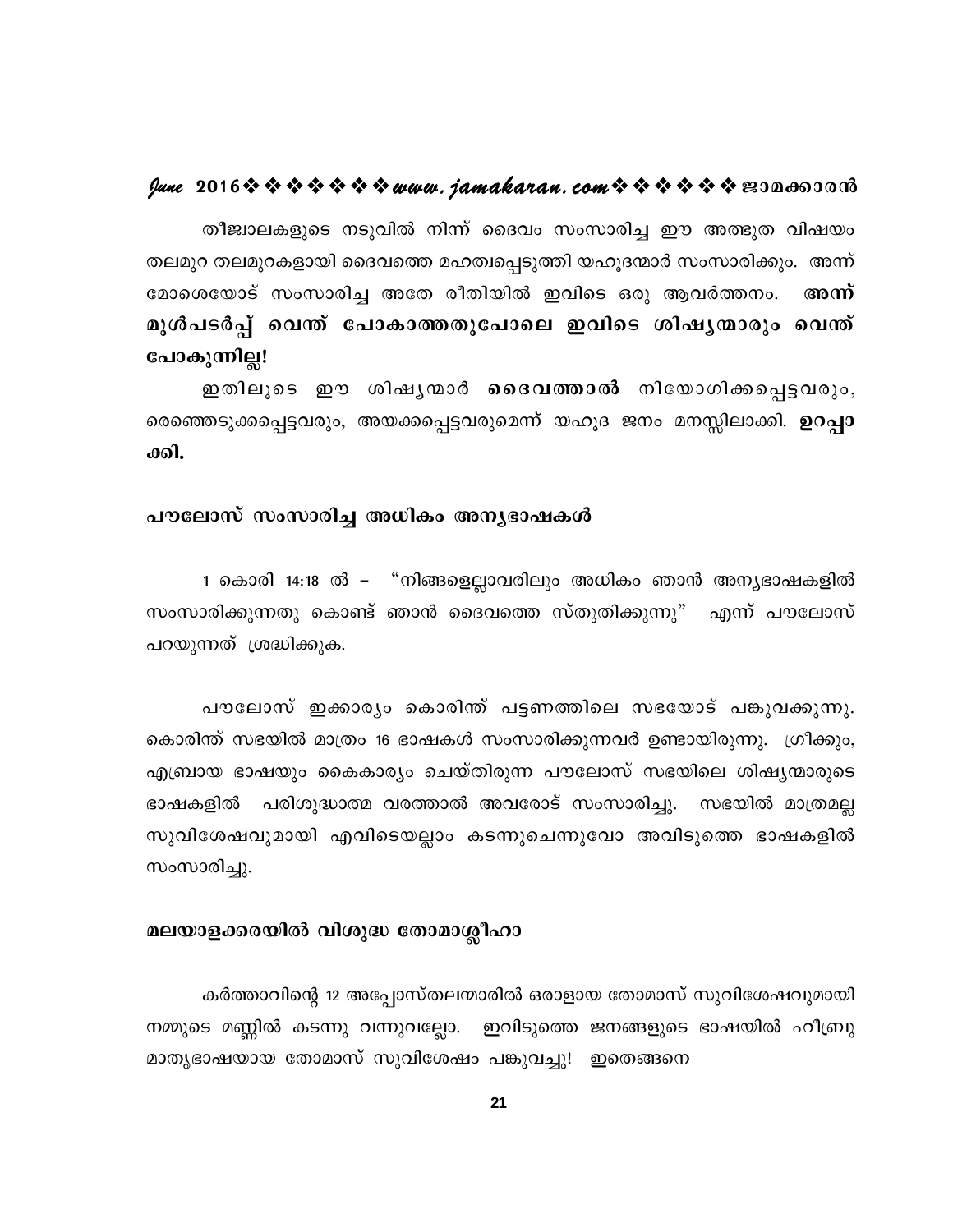### lune 2016 \* \* \* \* \* \* \* www.jamakaran.com \* \* \* \* \* \* \* 2010600010

സംഭവിച്ചു? ഇതാണ് പരിശുദ്ധാത്മാവിന്റെ അനൃഭാഷാ വരം! (സമ്മാനം, Gift). അ. പ്ര.2–ാം അദ്ധ്യായത്തിൽ പരിശുദ്ധാത്മാവ് കൊടുത്തവരം തോമാസിൽ ഉണ്ടായിരുന്നതു കൊണ്ട് സാഹചര്യത്തിനനുസരിച്ച് ഇത് സാധ്യമായി.

പാസ്റ്റർ രാജമണി: "യെരുശലേമിൽ മാത്രമല്ല സെസര്യയിലും, എഫസോസിലും അന്യഭാഷാ സംസാരിച്ചു. പെന്തക്കോസ്ത് സഭകളിൽ സംസാരിക്കുന്ന അന്യഭാഷയും, എന്തിനേറെ പാസ്റ്റർ രാജമണി എന്ന ഞാൻ സംസാരിക്കുന്ന അനൃഭാഷയും അനൃഭാഷയ്ക്ക് സാക്ഷൃമാണ്. ഇതിന് മേൽ വേറെ വിശദീകരണങ്ങൾക്കായി അലയേണ്ടതില്ല" എന്ന് എഴുതിയിരിക്കുന്നു.

Dr. Pushparaj (കാവൽക്കാരൻ): ഇവർ സംസാരിക്കുന്നത് അനൃഭാഷയല്ലല്ലോ! ഇത് വെറും അപശബ്ദങ്ങളാണ്. പെന്തക്കോസ്ത് സഭകളിലെ കുഞ്ഞുങ്ങൾ സഭയിലെ ആരാധനയ്ക്കു ശേഷം വീട്ടിൽ വന്ന് അവരുടെ പാസ്റ്റർ "പറഞ്ഞ" അനൃഭാഷയെ അനുകരിച്ച് സംസാരിക്കുന്നു. തങ്ങളുടെ പാസ്റ്റർ ''തളപുള ഇക്കരപുളാ ഷക്കരബലാ' എന്ന വാക്കുകൾ മാത്രം ആവർത്തിച്ച് പറയുന്നത് ചിരിച്ചുകൊണ്ട് അവരും പറയും. ഇത് യാത്ര ചെയ്യുമ്പോഴും, കുട്ടുകാർ തമ്മിൽ സംസാരിക്കുമ്പോഴും ആവർത്തിക്കുന്നു. കുഞ്ഞുങ്ങൾ പാസ്റ്ററിൽ നിന്ന് മറ്റൊരു വാക്കും കേട്ടിട്ടില്ല! ഇതാണ് ഇന്നത്തെ "നെത്തക്കോസ്ത് പാസ്റ്റർമാരുടെ അനൃഭാഷാ' കുഞ്ഞുങ്ങൾക്ക് മനസ്സിലായി. ഇത് ക്യത്രിമ ഭാഷയെന്ന്! വിശ്വാസികൾക്ക് ഇതുവരെ മനസ്സിലായിട്ടില്ല!

### പാസ്റ്റർ രാജമണി അവർകൾ എഴുതി വ്യാജം

പെന്തക്കോസ്ത് നാളിൽ യെരുശലേമില ശിഷ്യന്മാർ സംസാരിച്ച അന്യഭാഷകൾ ്'അവിടെ കൂടിവന്ന ആർക്കും മനസ്സിലായില്ല" എന്ന് എഴുതിയത് എത്ര പച്ചക്കള്ളം.

കൂടാതെ, "120 പേർ കൂടിയിരുന്ന് <mark>അനൃഭാഷകൾ സംസാരിച്ച ശബ്ദം കേട്ടാണ്</mark> ജനം ഓടിക്കൂടിയത് എന്ന് ബൈബിളിൽ ഇല്ലാത്ത കാര്യം എത്ര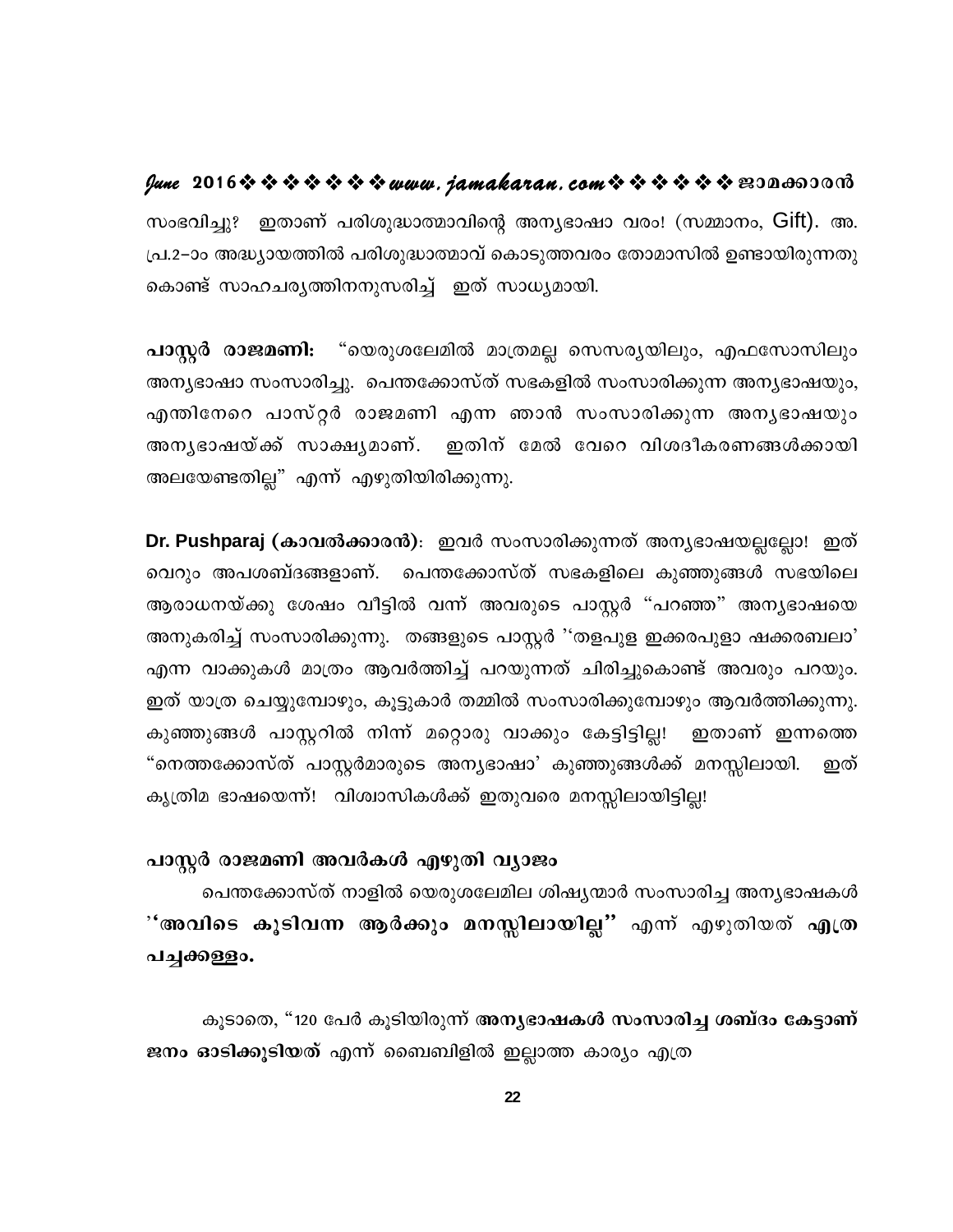lune 2016 \* \* \* \* \* \* \* www.jamakaran.com \* \* \* \* \* \* \* 2010 0000 ധൈര്യത്തോടെ എഴുതിയിരിക്കുന്നു. അന്ന് അവിടെ കൂടിയ ജനം ഞായറാഴ്ച ആരാധനാ യോഗത്തിന് കൂടി വരുന്നതുപോലെ വന്നവരല്ല. ഇത് എന്ത് ശബ്ദം എന്ന് "കൊടിയ കാറ്റ് അടിക്കുന്ന മുഴക്കം കേട്ട്' വന്നവരാണ്.

ഏറെക്കാലം ശുശ്രൂഷാ അനുഭവമുള്ള പാസ്റ്റർക്ക് ഇങ്ങനെ എഴുതാമോ? ഇത്രയ്ക്ക് കള്ളവും, തെറ്റും നിറഞ്ഞ ഒരു വിശദീകരണം പാസ്റ്റർ രാജമണിയിൽ നിന്ന് പ്രതീക്ഷച്ചതല്ല.

### പാസ്റ്റർ എഴുതിയതിനെ വചനവുമായി പരിശോധിക്കാം.

അ.പ്ര. 2:6 – "ഈ മുഴക്കം ഉണ്ടായപ്പോൾ പുരുഷാരം വന്നുകൂടി, ഓരോരുത്തൻ താന്താന്റെ ഭാഷയിൽ അവർ സംസാരിക്കുന്നതു കേട്ടു അമ്പരന്നു പോയി"

ഇവിടെ ഇത്ര വൃക്തമായി എഴുതിയിട്ടുള്ള കാര്യത്തെ പാസ്റ്റർ രാജമണി എന്തിന് മറയ്ക്കുന്നു? ഇവരുടെ യോഗങ്ങളിൽ നടക്കുന്ന കൂത്തുപോലെ ഒരു കൂത്തരങ്ങായി അന്നത്തെ ചരിത്ര സംഭവത്തെ കാണുന്നു.

പെന്തക്കോസ്ത് പ്രസ്ഥാനങ്ങളിലെ പാസ്റ്റർമാരോട് താഴ്മയായി ഒരു കാര്യം ചോദിക്കട്ടെ. മുകളിൽ പാസ്റ്റർ രാജമണി പ്രസ്താവിച്ച കാര്യം നിങ്ങൾ അംഗീകരിക്കുന്നുണ്ടോ?

### ഓരോരുത്തൻ താന്താന്റെ ഭാഷയിൽ

അവിടെ കൂടിവന്ന ആർക്കും മനസ്സിലായില്ല എന്ന് പാസ്റ്റർ പറയുമ്പോൾ, ബൈബിളാകട്ടെ; ഓരോരുത്തൻ <mark>താന്താന്റെ ഭാഷയിൽ സംസാരിച്ചു</mark> എന്ന് പറയുന്നു. ഇതിൽ ഏത് ശരിയെന്ന് നിങ്ങൾ തീരുമാനിക്കുക.

അവിടെകൂടി വന്ന നാനാഭാഷക്കാർക്ക് അവിടെ സംസാരിച്ചതെല്ലാം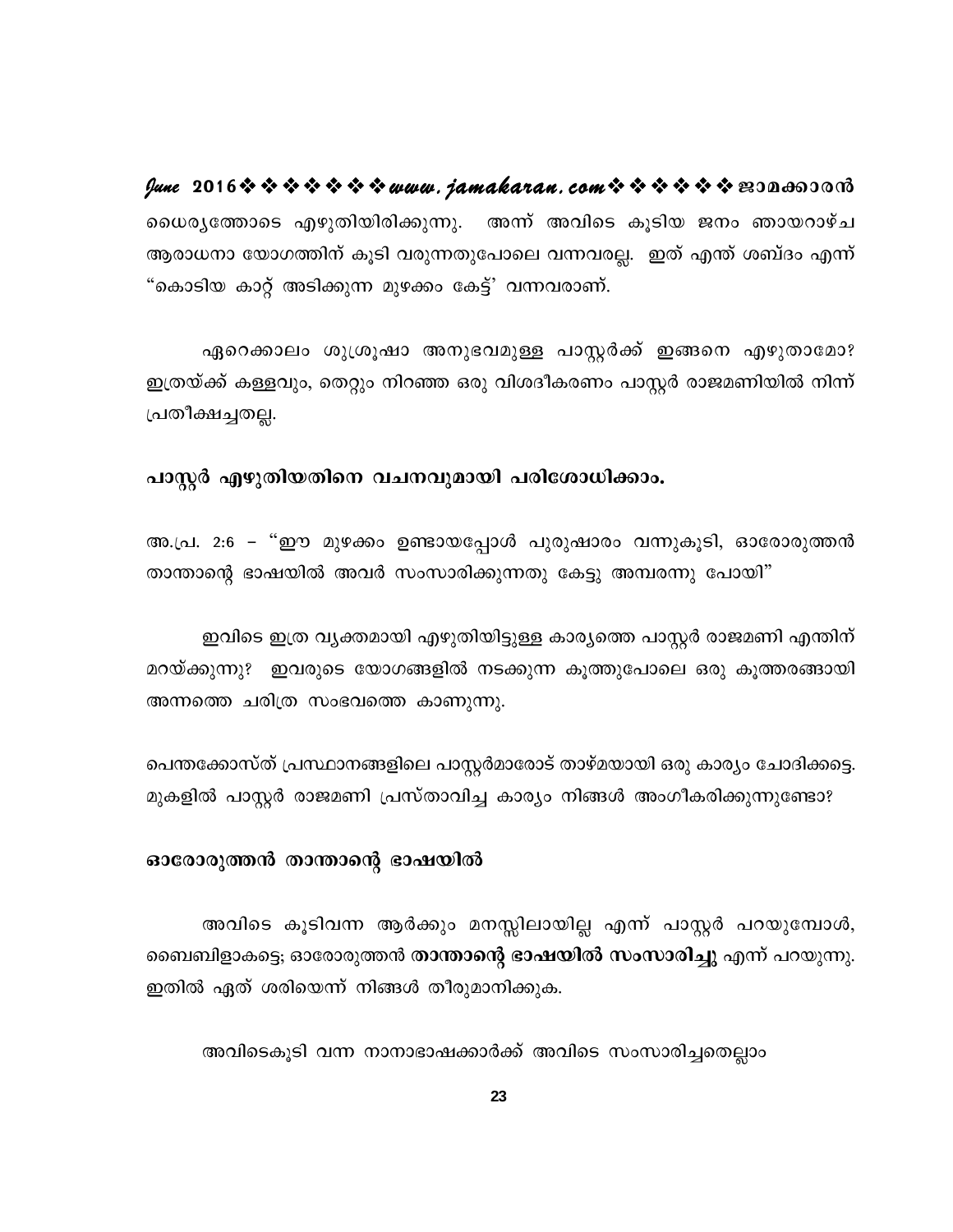$\ell$ une 2016  $\hat{\mathbf{v}}$   $\hat{\mathbf{v}}$   $\hat{\mathbf{v}}$   $\hat{\mathbf{v}}$   $\hat{\mathbf{v}}$   $\hat{\mathbf{v}}$  we we have  $\ell$  and  $\ell$  and  $\ell$  and  $\hat{\mathbf{v}}$   $\hat{\mathbf{v}}$   $\hat{\mathbf{v}}$   $\hat{\mathbf{v}}$   $\hat{\mathbf{v}}$   $\hat{\mathbf{v}}$   $\hat{\mathbf{v}}$   $\hat{\mathbf{v}}$   $\hat{\mathbf{v}}$   $\hat{\math$ 

മനസ്സിലായി. ഇവിടെ വചനം പറയുന്നത് ശ്രദ്ധിക്കേണ്ടതാണ്.

1 കൊരി 14:10-11: ലോകത്തിൽ വിവിധ ഭാഷകൾ അനവധി ഉണ്ട്. അവയിൽ ഒന്നും തെളിവല്ലാത്തതല്ല. ഞാൻ ഭാഷ അറിയാഞ്ഞാൽ സംസാരിക്കുന്നവനു ഞാൻ ബർബൃരൻ ആയിരിക്കും. സംസാരിക്കുന്നവൻ എനിക്കും ബർബ്ബരൻ ആയിരിക്കും".

"അതുപോലെ നിങ്ങളും നാവുകൊണ്ട് തെളിവായ വാക്കു വീണ്ടും: ഉച്ചരിക്കാഞ്ഞാൽ സംസാരിക്കുന്നത് എതെന്ന് എങ്ങനെ അറിയും" (വാക്യം 9)

അ. പ്ര. 2:4 എല്ലാവരും പരിശുദ്ധാത്മാവ് നിറഞ്ഞവരായി ആത്മാവ് അവർക്ക് ഉച്ചരിപ്പാൻ നല്കിയ വരം പോലെ അന്യഭാഷകളിൽ സംസാരിച്ചു തുടങ്ങി".

# വരം - Gift - സമ്മാനം

"പരിശുദ്ധാത്മാവ് അവർക്ക് ഉച്ചരിപ്പാൻ നല്കിയ വരം പോലെ" എന്നത് ശ്രദ്ധിക്കുക. വരം – അടയാളം – ഇവ രണ്ടും രണ്ടാണ്.

ശിഷ്യന്മാർ കാത്തിരുന്നപ്പോൾ അല്ല; ജനങ്ങളുടെ മുമ്പ് വന്ന് നിന്നപ്പോഴാണ് ആത്മാവിനാൽ നിറയപ്പെട്ടത്. അപ്പോഴാണ് ആത്മ നിറവിന്റെ ആവശ്യവുമുള്ളത്.

ഇക്കാരൃം "കാത്തിരുപ്പ് യോഗം" ക്രമികരിക്കുന്നവർ (TPM) അറിഞ്ഞിരിക്കേണ്ടതാണ്. കാത്തിരുപ്പ് യോഗത്തിനാൽ പരിശുദ്ധാത്മാഭിഷേകം എന്നത് "തട്ടിപ്പ് ഉപദേശമാണ്".

### $\div$  ദയവായി നിങ്ങൾ അറിഞ്ഞിരിക്കേണ്ടത്

അനൃഭാഷാ എന്ന പേരിൽ നിങ്ങൾക്കും കേൾക്കുന്ന മറ്റുള്ളവർക്കും മനസ്സിലാകാത്ത അപശബ്ദങ്ങൾ പുറപ്പെടുവിക്കരുത്. ആത്മാവ് ഞങ്ങളെ ഇങ്ങനെ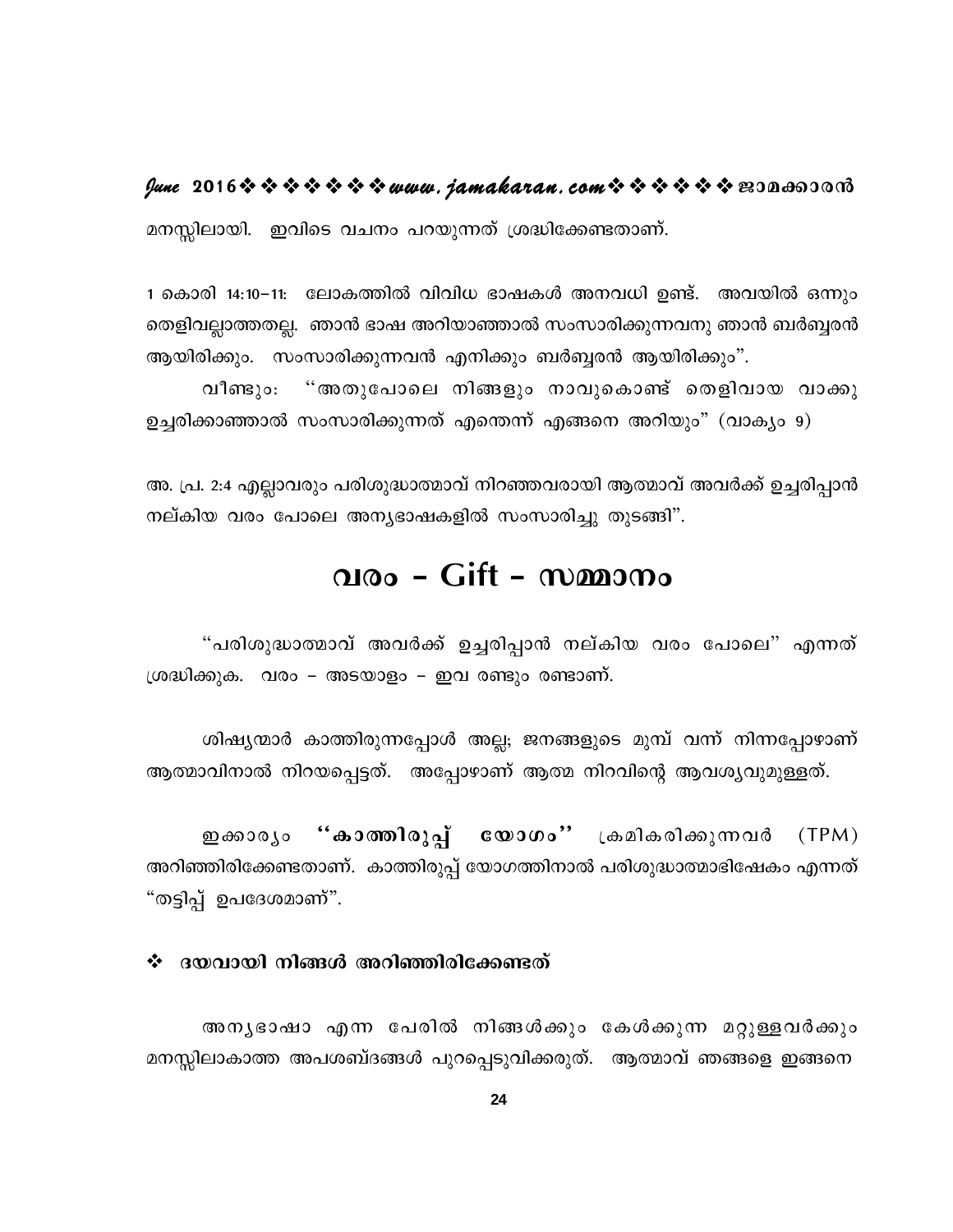### fune 2016 \* \* \* \* \* \* \* www.jamakaran.com \* \* \* \* \* \* \* 2010 0010

സംസാരിക്കാൻ വച്ചു എന്ന് പഴി പരിശുദ്ധാത്മാവിന്റെ മേൽ ഇടരുത്. ആത്മാവ് എന്തു ക്രമമായും ഉചിതമായും ചെയ്യുന്ന ഉന്നത വൃക്തിത്വത്തിന്റെ ഉടമയാണ്.

അ.പ്ര. 2:33: "………… അവിടുന്ന് ദൈവത്തിന്റെ വല ഭാഗത്തേക്കു ആരോഹണം ചെയ്തു പരിശുദ്ധാത്മാവ് എന്ന വാഗ്ദത്ത് പിതാവിനോടു വാങ്ങി, നിങ്ങൾ ഈ കാണുകയും കേൾക്കുകയും ചെയ്യുന്നത് പകർന്നു തന്നു.

❖ കാണുകയും: നേരത്തേ സൂചിപ്പിച്ചതുപോലെ അഗ്നിജ്വാലകൾക്കു നടുവിലുള്ള ശിഷ്യന്മാരെ കണ്ടു.

**കേശീക്കുകയും**: ഓരോ ശിഷൃന്മാരും അവിടെ കൂടി വന്നു ❖ ഓരോരുത്തരുടെയും മാതൃഭാഷകളിൽ സംസാരിക്കുന്നത് കേട്ടു.

അ.പ്ര. 2:11: "………. നാം ഈ നമ്മുടെ ഭാഷകളിൽ അവർ ദൈവത്തിന്റെ വൻകാര്യങ്ങളെ പ്രസ്താവിക്കുന്നത് കേൾക്കുന്നുവല്ലോ."

### ദൈവത്തിന്റെ വൻ കാര്യങ്ങൾ

ഓരോ യഹുദനും തന്റെ കുഞ്ഞുങ്ങൾക്ക് തങ്ങൾ അടിമത്തത്തിൽ ആയതിനെയും ശാശ്വതവും ബലമുള്ളതുമായ ഭുജം കൊണ്ടു തങ്ങളെ വിടുവിച്ചതിനെയും, ചെങ്കടൽ പിളർന്നതിനെയും, മന്നാ പൊഴിഞ്ഞതിനെയും,

മാറയെ മധുരമാക്കി മാറ്റിയതിനെയും, വെള്ളവും, പുല്ലും ഇല്ലാത്ത സ്ഥലങ്ങളിൽ വെള്ളം ആറുപോലെ ഓടിച്ചതും, കന്നുകാലികൾക്ക് ആവശ്യമായ പുല്ലുമുളയ്ക്കാൻ മുൻ മഴ ഒരുക്കിയതും, പകല മേഘസ്തംഭവും രാത്രി അഗ്നിത്തുണും നൽകി പരിപാലിച്ചതും, ഒടുവിൽ വാഗ്ദത്ത

നാട് – കനാൻ – നൽകിയതിനെയും എണ്ണി എണ്ണി സ്തുതിച്ചുകൊണ്ടേ വന്നു. സ്തുതിയെ ഗാനങ്ങളാക്കി തലമുറകൾ പാടിന ടന്നു.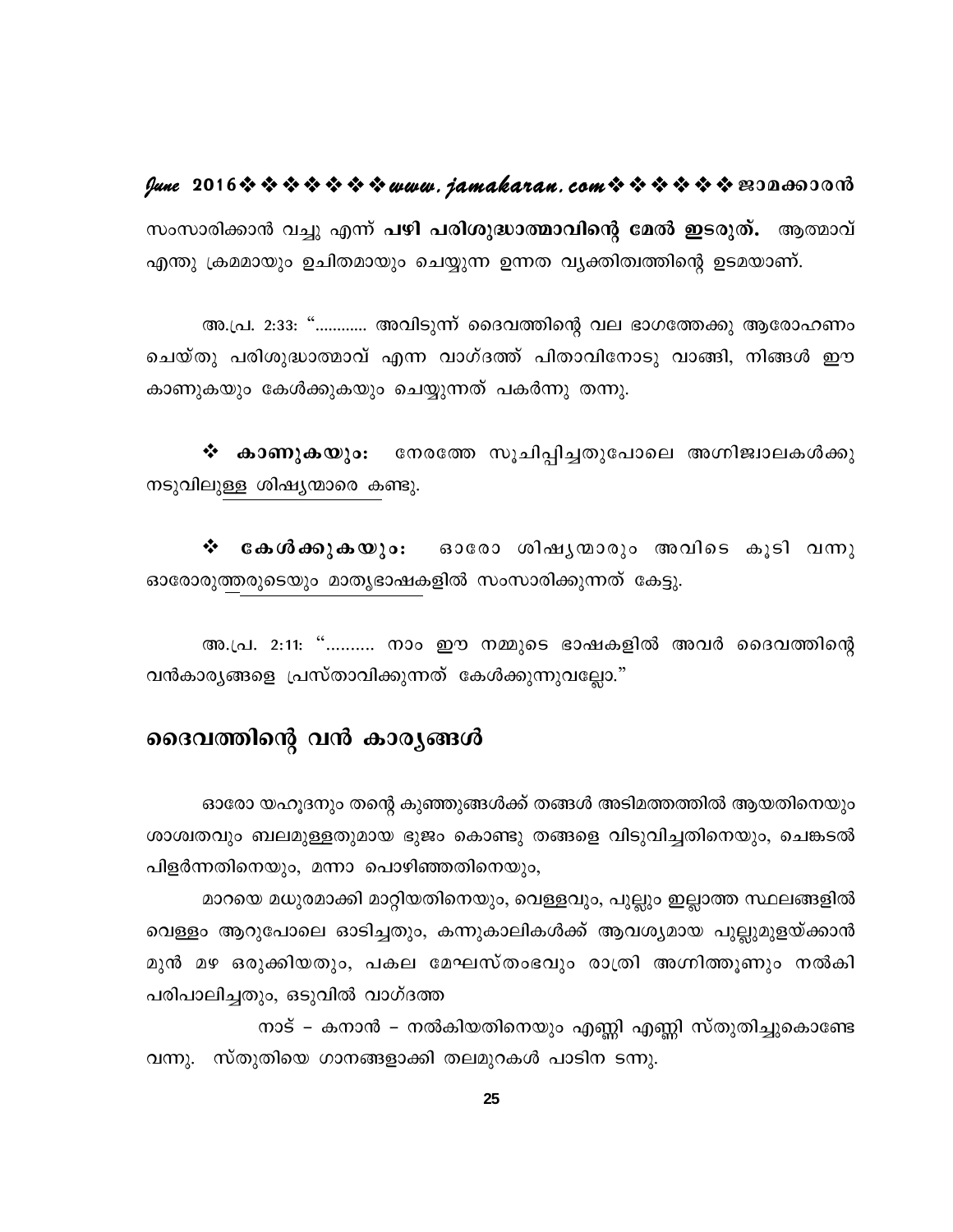### lune 2016 \* \* \* \* \* \* \* www.jamakaran.com \* \* \* \* \* \* \* 2010600010

❖ അഗതികൾ പാടാൻ മടിച്ച - ദൈവമഹത്വ കീർത്തനം - സങ്കീ 137

പഴയ നിയമത്തിലെ ദൈവജനം യഹോവയെയും അവിടുത്തെ വചനത്തെയും മറന്ന് അന്യദൈവങ്ങളിലേക്കും വിഗ്രഹാരാധനയിലേക്കും തിരിഞ്ഞപ്പോൾ ദൈവം അവരെ ബാബിലോണിലേക്ക് ചിതറിച്ചു കളഞ്ഞു.

സ്വന്തം നാടുവിട്ടു ബാബിലോണിലേക്കുള്ള യാത്രാമദ്ധ്യേ ആറുകളുടെ കരയിൽ ഇരുന്നു വിശ്രമിച്ചപ്പോൾ ബാബിലോണ്യ പട്ടാളക്കാർ യഹൂദന്മാരോടായി ഇങ്ങനെ "നിങ്ങളുടെ പിതാക്കന്മാർക്ക് ദൈവം കാണിച്ച ആർദ്ര കൃപകളെ, ചോദിചു. മഹത്വങ്ങളെ പാടുമെന്ന് കേട്ടു. ഇപ്പോൾ പാടാമോ?". ആ സമയത്തുള്ള അവരുടെ മനോഭാവമാണ് 137 −ാം സങ്കീർത്തനം. (By the Rivers of Babylon) Song.

പെന്തകോസ്ത് നാളിൽ പുറപ്പാടു മുതലുള്ള ദൈവമഹത്വം അവർ സ്വന്തം ഭാഷകളിൽ കേട്ടപ്പോൾ ഇനിയെന്തു പറയും എന്നു കേൾക്കാനായി കൂടുതൽ ആകാംഷയുള്ളവരായി. അപ്പോൾ പത്രോസ് എഴുന്നേറ്റു കൃപായുഗത്തിലെ ആദ്യ സുവിശേഷ പ്രസംഗം തുടങ്ങി. പിതാവ് അയച്ച മിശിഹായാണ് ക്രിസ്തു എന്ന് പഴയ നിയമ ഉദ്ധരണിയിലുടെ തെളിയിച്ചു. "യിസ്രായേൽ പുരുഷന്മാരെ, ഈ വചനം കേട്ടുകൊൾവിൻ, നിങ്ങൾ തന്നേ അറിയുംപോലെ ദൈവം അവനെക്കൊണ്ട് നിങ്ങളുടെ നടുവിൽ ചെയ്യിച്ച ശക്തികളും അത്ഭുതങ്ങളും അടയാളങ്ങളും കൊണ്ട് ദൈവം തന്റെ സ്ഥിര നിർണ്ണയത്താലും മുന്നറിവിനാലും ഏല്പിച്ചിട്ടു, നിങ്ങൾ അവനെ അധർമ്മികളുടെ കയ്യാൽ തറപ്പിച്ചു കൊന്നു. ദൈവമോ മരണപാശങ്ങളെ അഴിച്ചിട്ട് അവനെ ഉയിർത്തെഴുന്നേല്പിച്ചു.

മരണം അവനെ പിടിച്ചു വെക്കുന്നതു അസാദ്ധ്യമായിരുന്നു. (അ. പ്ര. 2:22–24). ആകയാൽ നിങ്ങൾ ക്രൂശിച്ച ഈ യേശുവിനെ തന്നേ ദൈവം കർത്താവും ക്രിസ്തുവുമാക്കി വെച്ചു എന്ന് യിസ്രായേൽഗൃഹം ഒക്കെയും നിശ്ചയമായി അറിഞ്ഞുകൊള്ളട്ടെ (വാ 36)

അന്നവിടെ കാണുകയും കേൾക്കുകയും ചെയ്ത ദൈവമഹത്വവും തുടർന്നുള്ള സുവിശേഷ പ്രസംഗത്തിലൂടെ 3000 പേർ രക്ഷിക്കപ്പെട്ടു, സ്നാനമേറ്റു, പുതിയ നിയമ സഭയിൽ ചേർന്നു.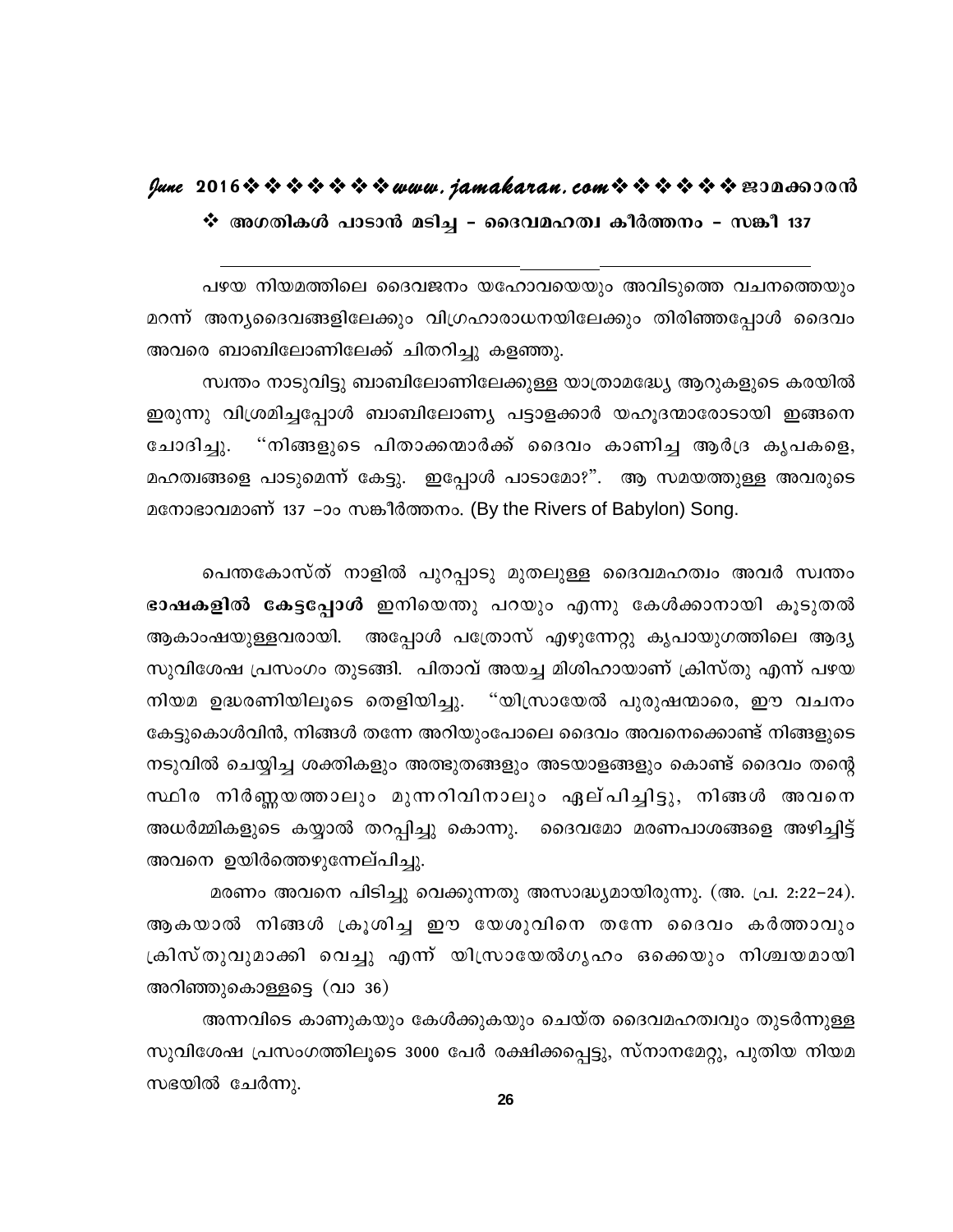### lune 2016 \* \* \* \* \* \* \* www.jamakaran.com \* \* \* \* \* \* \* 2010 0000 ❖ പുതിയ നിയമ യുഗം

പുതിയ നിയമയുഗം തുടങ്ങിയതറിയാതെയാണ് പെന്തകോസ്ത് സഭകൾ നടന്നു വരുന്നത്. പഴയ നിയമ സംഭവങ്ങളെയും, വൃക്തികളെയും, യിസ്രായേൽ ജനത്തിനുള്ള ഭൗമിക നന്മകളെയും പ്രസംഗിച്ച് ജനങ്ങളെ ന്യായപ്രമാണത്തിന്റെ അടിമത്തത്തിലാക്കി വച്ചിരിക്കുന്നു.

പഴയ നിയമകാലത്ത് ഉത്സവ സമയങ്ങളിൽ ചെയ്തതുപോലെ കൈകളടിച്ചും, കൈകളുയർത്തിയും, റ്റാറ്റാ കാണിച്ചും, ആടിയും, പാടിയും, നൃത്തം ചവിട്ടിയും, ചിരിച്ചും, കൂവിയും, വിസിൽ അടിച്ചും കൃത്രിമ ആത്മനിറവ് സൃഷ്ടിച്ചം ജനങ്ങളെ വഞ്ചിച്ച് ഇതിനാൽ വചനമില്ലാത്ത, പരിജ്ഞാനമില്ലാത്ത ജനങ്ങളുടെ കൂട്ടം വച്ചിരിക്കുന്നു. അടിമകളുടെ കൂട്ടം പെരുകുന്നു.

റിയാലിറ്റി ഷോകളെ വെല്ലുന്ന വാദൃസംഗീത ഘോഷാദികളുടെ അകമ്പടിയാൽ ജനത്തെ മാസ്മര വലയത്തിലാക്കുന്നതിനാൽ വചനത്തിന് ഒരു സ്ഥാനവുമില്ല. പെന്തകോസ്ത് സഭകളുടെ പരിതാപകരമായ നില ഇതാണ്. പാസ്റ്റർ രാജമണി അവർകളും ഇതിൽ നിന്ന് വൃതൃസ്ഥമല്ല.

2 കൊരി 13:1 അനുസരിച്ച്: "രണ്ടു മൂന്ന് സാക്ഷികളുടെ വാമൊഴിയാൽ ഏതു കാരൃവും ഉറപ്പാകും'' എന്ന് ഉറപ്പിച്ച് 3 വചനഭാഗങ്ങളെ സാക്ഷൃത്തിനായി വിളിച്ചുവരുത്തി. അതിൽ ഒരു വേദഭാഗം അ. പ്ര. 2:4–6 – തനിക്കെതിരായി സാക്ഷ്യം നല്കിയത് നിങ്ങൾ കണ്ടു.

ഇനിയും സാക്ഷ്യത്തിനായി പാസ്റ്റർ അവർകൾ വിളിച്ചിട്ടുള്ള വേദഭാഗങ്ങൾ

- $(2)$  അ.പ്ര. 10:45 സൈസര്യ
- (3) അ. പ്ര. 19: 1–6 എഫസോസ്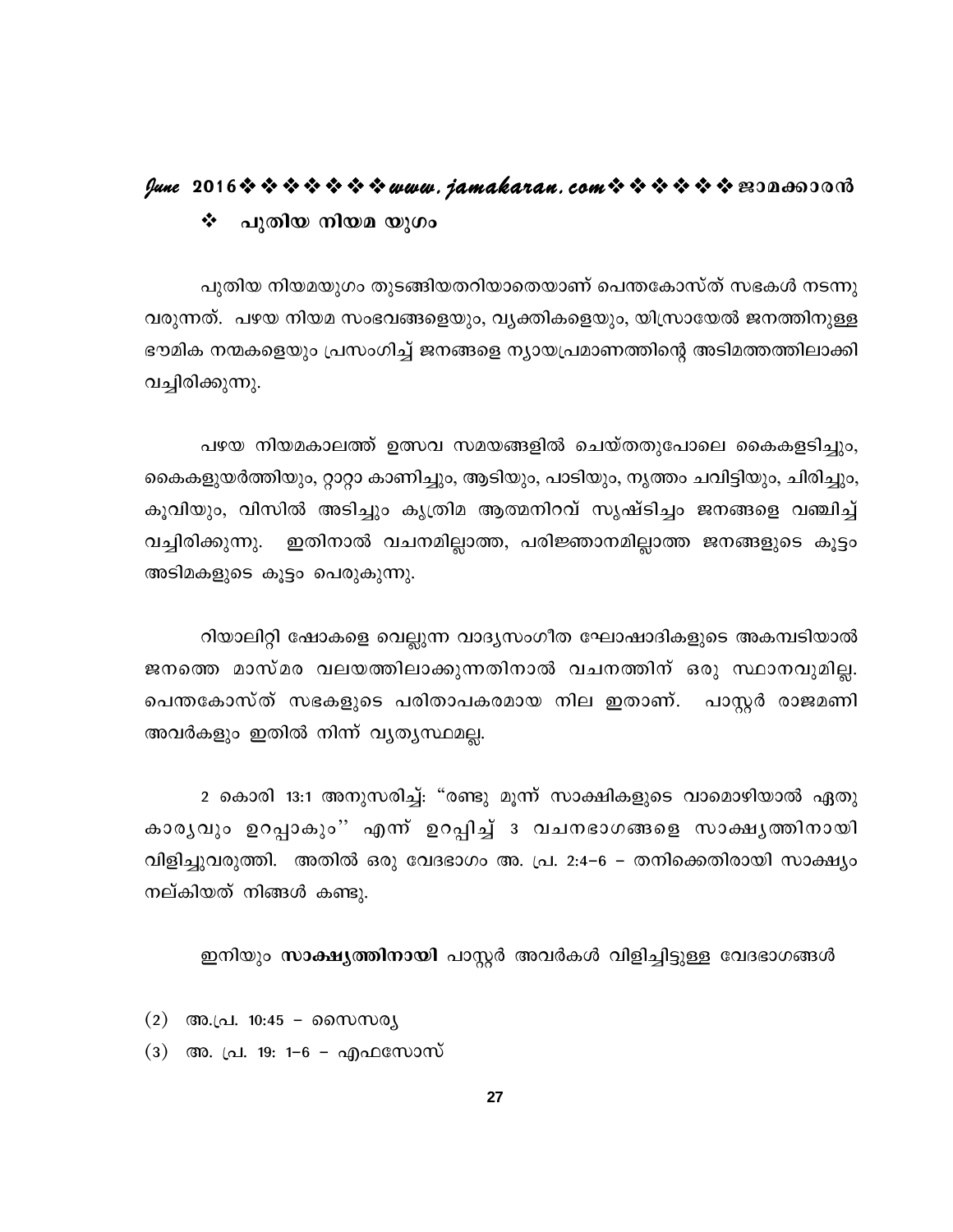### fune 2016 \$ \$ \$ \$ \$ \$ \$ www.jamakaran.com \$ \$ \$ \$ \$ \$ \$ expassion

ദൈവം അനുവദിച്ചാൽ ഈ വേദഭാഗങ്ങളുടെ വിശദീകരണം അടുത്ത ലക്കത്തിൽ കാണാം.

വായനക്കാർ അന്യഭാഷാ കുഴപ്പത്തിൽ നിന്ന് ശരിയായ ഗ്രാഹ്യം ഉള്ളവരാകാൻ കർത്താവ് നിങ്ങളെ സഹായിക്കട്ടെ.

# \*\*\*\*\*\*\*\*\*\*\*\*\* **TIRUNELVELI CSI DIOCESE KALLIDAIKURICHI CHURCH CONVENTION**



തിരുനെൽവേലി ഡയോസിസിലെ കല്ലിടൈകുറിച്ചി സഭയിൽ നടന്ന കൺവെൻഷൻ യോഗങ്ങൾക്കു റവ. സാമുവൽ അവർകൾ അദ്ധ്യക്ഷത വഹിച്ചു. തിരു ന്നേൽവേലി ഡയോസിന് ബിഷപ്പ് Rt. Rev.Dr.J.J.ക്രിസ്തുദാസ് അവർകൾ ഉദ്ഘാടന പ്രസംഗം നിർവ്വഹിച്ചു.ജനം വളരെ താത്പര്യത്തോടെ വചനം ശ്രവിച്ചു. ദ ദിവസ യോഗങ്ങളും വളരെ അനുഗ്രഹമായിരുന്നു. ദൈവത്തിന് മഷത്വമുണ്ടാകട്ടെ.

# പ്രത്യേക ശ്രദ്ധയ്ക്ക്

 $\Box$  ഞങ്ങളുമായി ഫോണിൽ ബന്ധപ്പെടാനാകാത്തവർ കത്തുകളിലൂടെ, നിങ്ങ ളുടെ പ്രാർത്ഥനാ വിഷയങ്ങൾ അയക്കാവുന്നതാണ്.

 $\Box$  ഇ–മെയിൽ എഴുതുമ്പോൾ മുഴുവിലാസവും, ഫോൺ നമ്പരും വയ്ക്കാൻ മറക്കരുത്. കത്തിലൂടെ മറുപടി എഴുതാൻ അത്സ സഹായമായിരിക്കും. ആഴ്ചയിൽ രണ്ട് ദിവസം മാത്രം ഭവനത്തിലുള്ളതിനാൽ എന്റെ യാത്രയ്ക്കിടയിൽ മറുപടികൾ എഴുതും. അതിന് മുഴുവിലാസം ആവശ്യമെന്ന് ഒരിക്കൽ കൂടെ ഓർമ്മിപ്പിക്കുന്നു.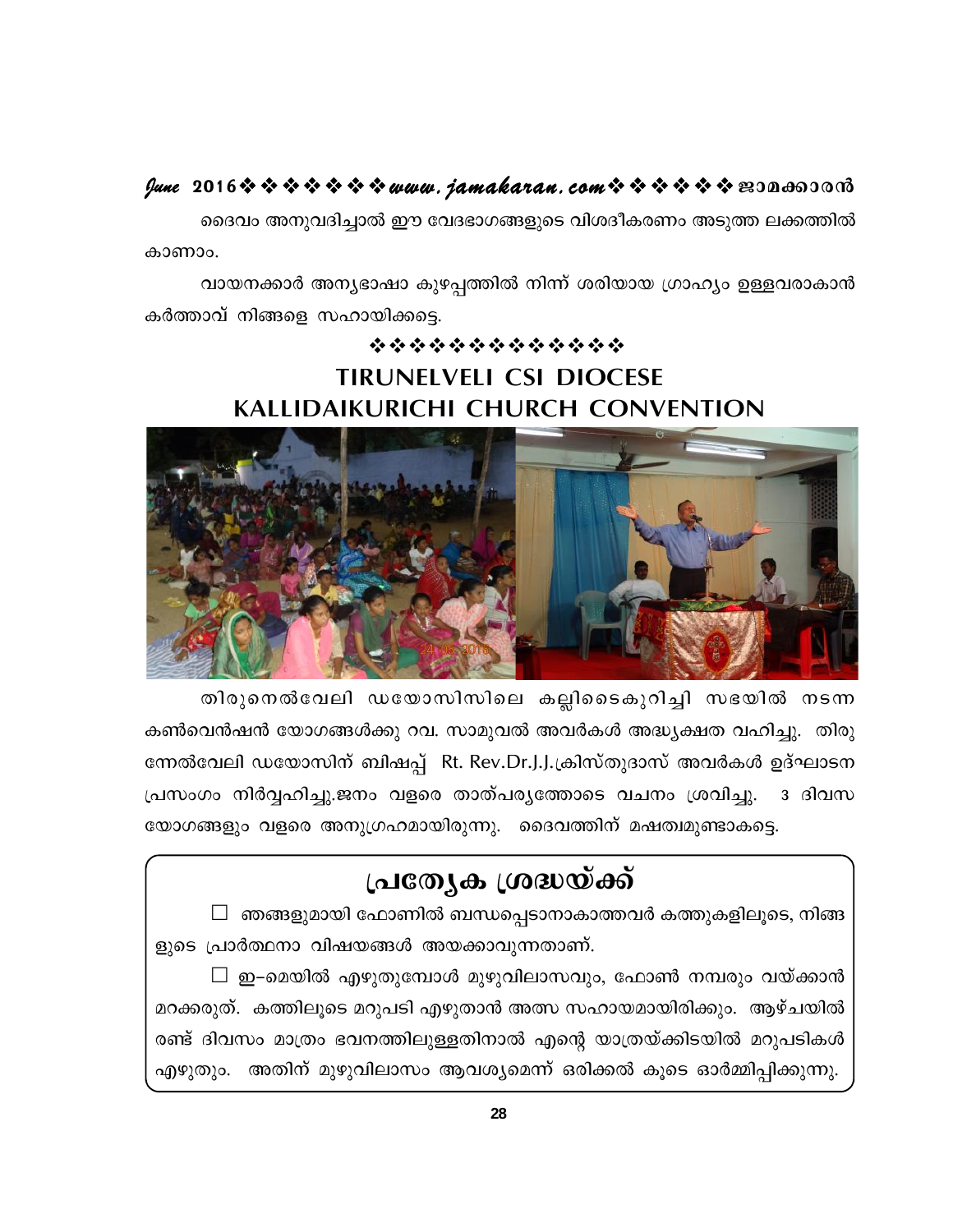# **TUTICORIN - NAZARETH DIOCESE** MILLERPURAM CSI ST. PAULS CHURCH CONVENTION



തൂത്തുക്കുടി നാസറേത് ഡയോസിസിലെ മില്ലർപുരം സെന്റ് പോൾ സഭാങ്കണത്തിൽ നടന്ന കൺവെൻഷൻ യോഗങ്ങൾക്ക് റവ. ഏബ്രഹാം പീറ്റർ അവർകളും ശുശ്രൂഷകൻ SAC ദേവസഹായം അവർകളും അദ്ധ്യക്ഷത വഹിച്ചു. ദൈവാത്മാവ് വചനം നൽകി സഹായിച്ചു. 3 ദിവസ യോഗങ്ങളും അനുഗൃഹമായിരുന്നു. ദൈവത്തിന് മഹത്വമുണ്ടാവട്ടെ.

# **KANYAKUMARI CSI DIOCESE** ANANDANADARGUDI CHURCH CONVENTION



കന്യാകുമാരി ഡയോസിസിലെ അനന്തനാടാർ കൂടി സഭയിൽ നടന്ന കൺവെൻഷൻ യോഗങ്ങൾ അനുഗൃഹമായി നടന്നു. Rev.Daniel Devadhasan അവർകളുടെ അദ്ധ്യക്ഷതയിൽ നടന്ന ഈ യോഗങ്ങളിൽ ദൈവാത്മാവ് എന്നെ ഉപയോഗിച്ചു. ർത്താവിന് മഹത്വമുണ്ടാകട്ടെ. വനന്ദം ചെയ്യുന്നു! സ്വാഗതം ചെയ്യുന്നു!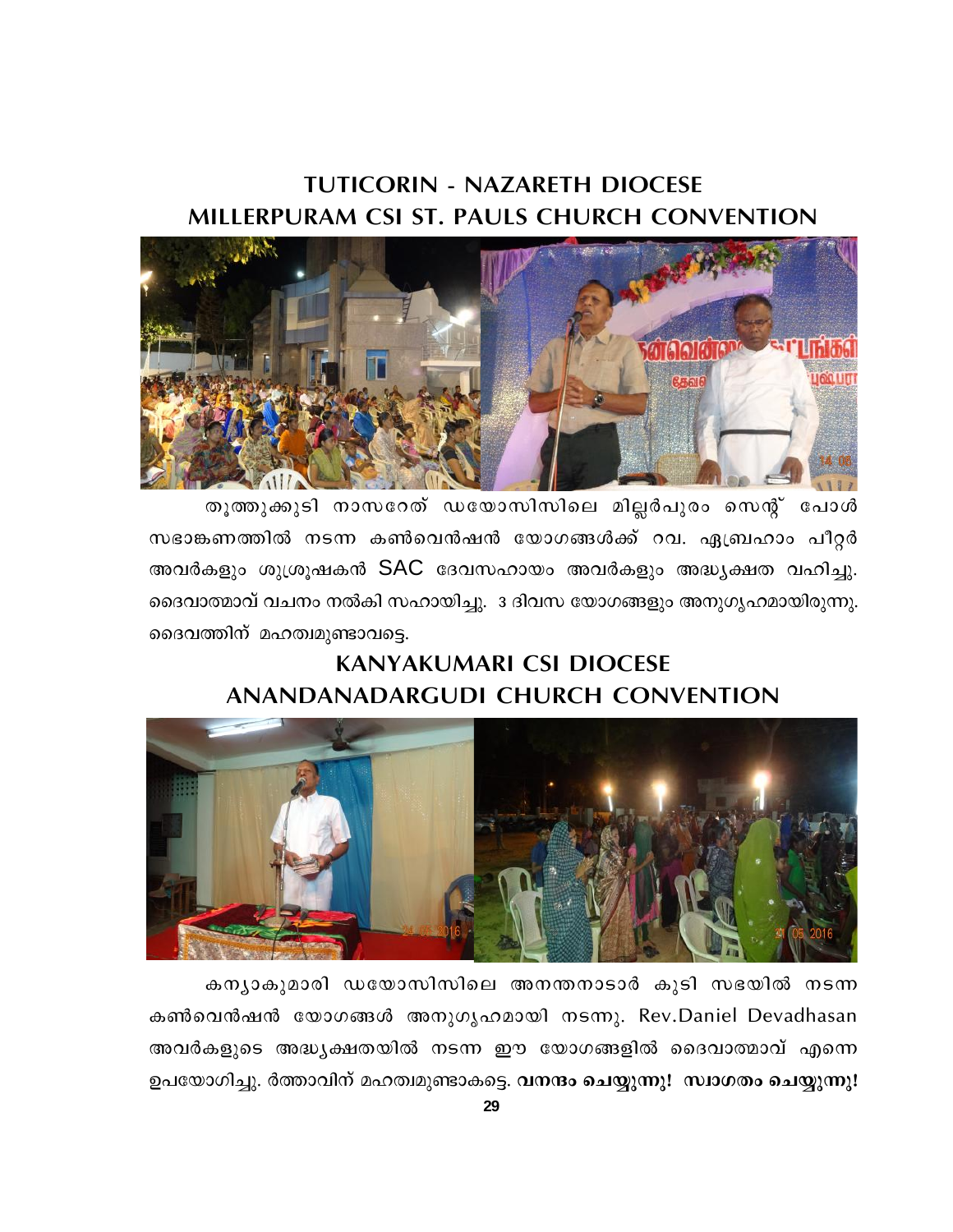**June 2016www.jamakaran.comPma¡mc³**

കൂട്ടായ്മകൾ<br>ചില വായനക്കാർ കാവൽക്കാരൻ മാസികയ്ക്കായി കൂട്ടായ്മ അയച്ചു. Nne hmb\¡mÀ Imh¡mc³ amknIb v¡mbn Iq«mb va Ab¨p. മാസിക വന്നില്ല എന്ന് എഴുതുന്നു. MO ൽ കൂട്ടായ്മ അയക്കുമ്പോൾ എന്തിനുവേണ്ടി അയക്കുന്നു എന്നെഴുതാൻ കഴിയില്ല. ഞങ്ങൾക്കും അറിയാൻ നിവൃത്തിയില്ല. അതിനാൽ കൂട്ടായ്മ അയച്ച ഉടൻ നിങ്ങളുടെ മുഴുവൻ വിലാസവും ഫോൺ നമ്പരും വച്ച് കത്തെഴുതുക. പുതിയ വരിക്കാരനാണെങ്കിൽ പുതിയ വരിക്കാരൻ

# കത്തുകളെഴുതുമ്പോൾ പൂർണ്ണ വിലാസവും

കമ്പ്യൂട്ടർ സീരിയൽ നമ്പരും എഴുതാൻ മറക്കരുതേ.

(കാവൽക്കാരൻ മാസികയ്ക്ക് വരിസംഖ്യ ഇല്ല)

# **മലബാർ സി.എസ്.ഐ. ഡയോസിസ്**

]pXpXmbn sXcsªSp¡s¸« \_nj¸v AhÀIÄ ae\_mdn ]nd¶ v മലബാർ ബാസൽ മിഷൻ സഭയിൽ ശുശ്രൂഷകനായി. ഇന്ന് Basal Mission ൽ പുതുതായി തെരഞ്ഞെടുക്കപ്പെട്ട ബിഷപ്പ് അവർകൾ മലബാറിൽ പിറന്ന്<br>മലബാർ ബാസൽ മിഷൻ സഭയിൽ ശുശ്രൂഷകനായി. ഇന്ന് Basal Mission ൽ<br>നിന്ന് സി.എസ്.ഐ ലേക്ക് തെരഞ്ഞെടുക്കപ്പെട്ട ആദ്യ ബിഷപ്പായി ത്തീർന്നിരിക്കുന്നു. ഇത്രയും കാലം മധ്യകേരള മഹായിടവകയിലെ ബിഷപ്പുമാരാണ് മലബാർ മേഖലയെ ഭരിച്ചിരുന്നത്. ഇപ്പോൾ മലബാർ ഡയോസിസ് ഉദയം ചെയ്ത് അവിടുത്തെ തദ്ദേശീയനായ ശുശ്രൂഷകനെ ബിഷപ്പായി വമ്പിച്ച ഭൂരിപക്ഷത്തിൽ തെരഞ്ഞെടുത്ത്,അനവധി പോരാട്ടങ്ങൾക്കു ശേഷം  $\mathsf{Rt}.\mathsf{Rev}.\mathsf{Royce}$   $\mathsf{Manoj}$   $\vert$ Victor അവർകളെ ബിഷപ്പായി അവരോധിച്ചിരിക്കുന്നു. ഈ ഡയോസിസിലെ അവിടുത്തെ തദ്ദേശീയനായ ശുശ്രൂഷകനെ ബിഷപ്പായി വമ്പിച്ച ഭൂരിപക്ഷത്തിൽ<br>തെരഞ്ഞെടുത്ത്,അനവധി പോരാട്ടങ്ങൾക്കു ശേഷം Rt.Rev.Royce Manoj<br>Victor അവർകളെ ബിഷപ്പായി അവരോധിച്ചിരിക്കുന്നു. ഈ ഡയോസിസിലെ<br>ജനങ്ങളെയും ബിഷപ്പിനെയും വന്ദനം ചെയ്യ തെരഞ്ഞെടുത്ത്,അനവധി പോരാട്ടങ്ങൾക്കു ശേഷം Rt.Rev.Royce Manoj<br>Victor അവർകളെ ബിഷപ്പായി അവരോധിച്ചിരിക്കുന്നു. ഈ ഡയോസിസിലെ<br>ജനങ്ങളെയും ബിഷപ്പിനെയും വന്ദനം ചെയ്യുന്നു. പുതിയ ബിഷപ്പ് സന്നദ്ധ<br>പ്രവർത്തനങ്ങളിൽ അതീവ തല്പരനെന്ന് അറി ആത്മീയ കാര്യങ്ങളിലും ചെലുത്തുമെങ്കിൽ വിശ്വാസികൾക്കു നന്മ വരും, ദൈവനാമം ജനങ്ങളെയും ബിഷപ്പിനെയും വന്ദനം ചെയ്യുന്നു. പുതിയ ബിഷപ്പ് സന്നദ്ധ<br>പ്രവർത്തനങ്ങളിൽ അതീവ തല്പരനെന്ന് അറിയപ്പെടുന്നു. അതേ താല്പര്യം<br>ആത്മീയകാര്യങ്ങളിലും ചെലുത്തുമെങ്കിൽ വിശ്വാസികൾക്കു നന്മ വരും, ദൈവനാമം<br>മഹത്വപ്പെടും. ബിഷപ്പ ഞങ്ങളുടെ പ്രാർത്ഥനയിൽ ഓർക്കുമെന്ന് അറിയിക്കട്ടെ!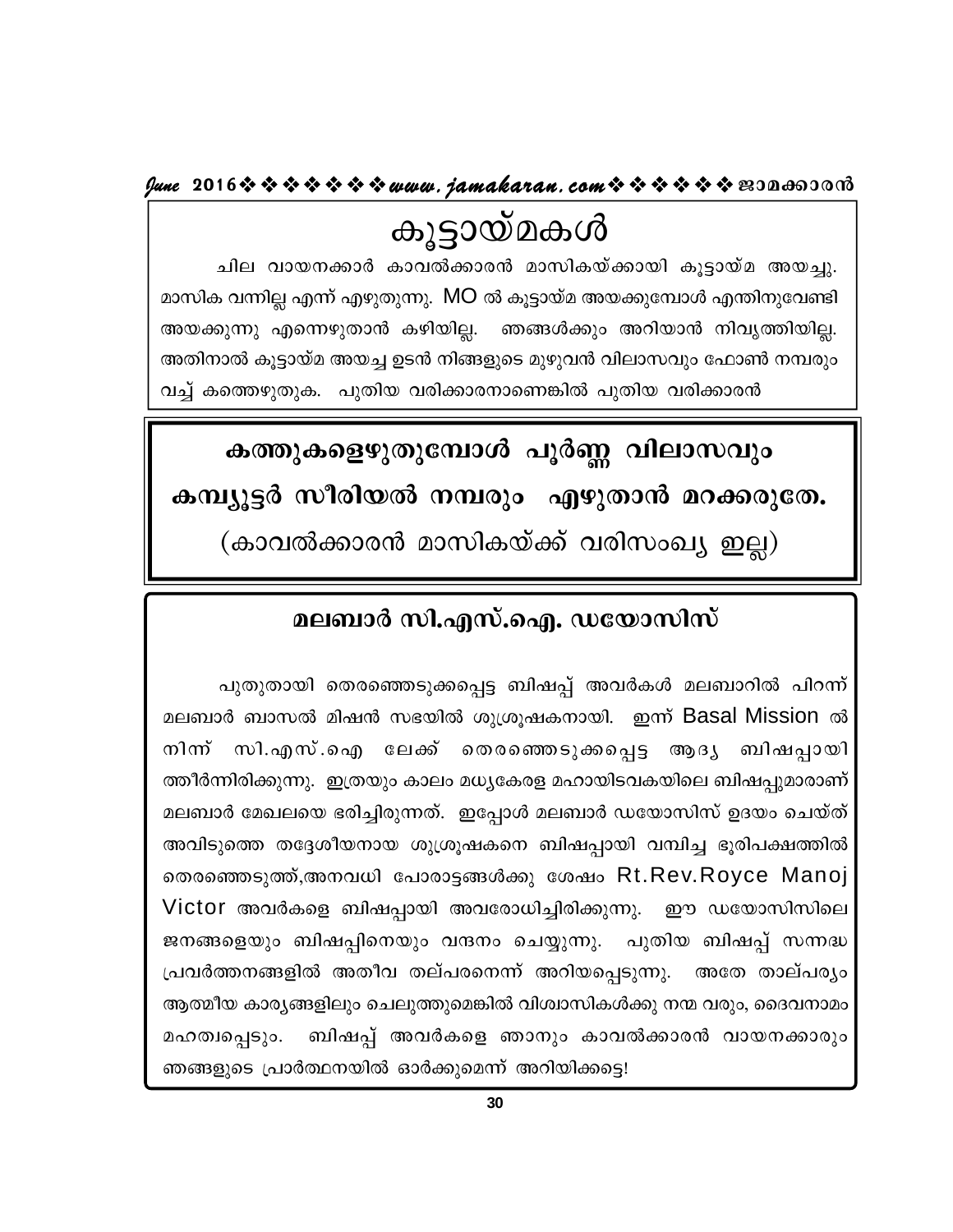$\mu$ une 2016 $\hat{\mathbf{v}} \cdot \hat{\mathbf{v}} \cdot \hat{\mathbf{v}} \cdot \hat{\mathbf{v}}$   $\hat{\mathbf{v}}$  www.*jamakaran.com* $\hat{\mathbf{v}} \cdot \hat{\mathbf{v}} \cdot \hat{\mathbf{v}} \cdot \hat{\mathbf{v}}$   $\hat{\mathbf{v}}$   $\hat{\mathbf{v}}$   $\hat{\mathbf{v}}$   $\hat{\mathbf{v}}$   $\hat{\mathbf{v}}$   $\hat{\mathbf{v}}$   $\hat{\mathbf{v}}$   $\hat{\mathbf{v}}$ 

# **BANK ACCOUNT NUMBERS:**

# **Dr. M.G.E. PUSHPARAJ**

SALEM -636 005. INDIA

**STATE BANK OF INDIA**(SALEM-1970) **A/C No: 10764116842**

SWIFT CODE - SBININBB637- 10764116842 IFSC CODE - IFSC SBIN0001970 -10764116842

### **CANARA BANK - SALEM**

(SURAMANGALAM BRANCH) **A/C No: 1219101013622.** SWIFT CODE - CNRB0001219 -1219101013622. IFSC CODE - IFSC CNRB0001219- 1219101013622.

### **STATE BANK OF TRAVANGORE**

(SALEM BRANCH CODE - 70328) **A/C No: 57041760879.** SWIFT CODE - SBTR0000328- 57041760879 IFSC CODE SBTR0000328, RBCMS BXX - 57041760879.

**SYNDICATE BANK** (SALEM SURAMANGALAM BRANCH) **A/C.No: 2200009312.** SWIFT CODE - SYNBINBB027 6293-2200009312. IFSC CODE - SYNB0006293-2200009312.

> **INDIAN OVERSEAS BANK SALEM MAIN A/C/NO.008001000024114**

IFSC CODE – IOBA0000080